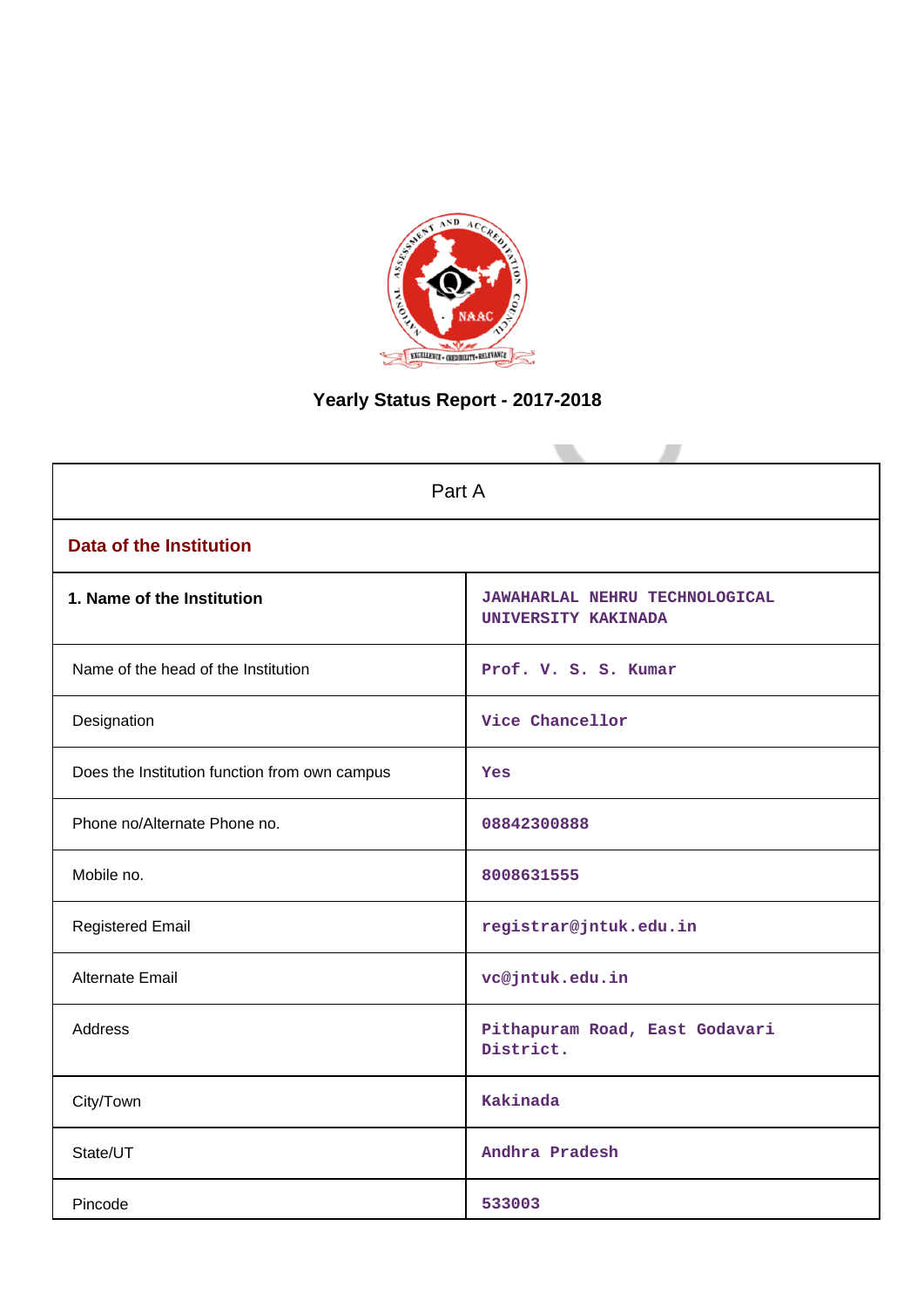| 2. Institutional Status                                                  |       |                                                                                                                |                      |                   |                   |
|--------------------------------------------------------------------------|-------|----------------------------------------------------------------------------------------------------------------|----------------------|-------------------|-------------------|
| University                                                               |       | <b>State</b>                                                                                                   |                      |                   |                   |
| Type of Institution                                                      |       |                                                                                                                | Co-education         |                   |                   |
| Location                                                                 |       |                                                                                                                | Urban                |                   |                   |
| <b>Financial Status</b>                                                  |       |                                                                                                                | state                |                   |                   |
| Name of the IQAC co-ordinator/Director                                   |       |                                                                                                                | Prof. V. Ravindra    |                   |                   |
| Phone no/Alternate Phone no.                                             |       |                                                                                                                | 08842300919          |                   |                   |
| Mobile no.                                                               |       | 9704700005                                                                                                     |                      |                   |                   |
| <b>Registered Email</b>                                                  |       |                                                                                                                | diqacjntuk@gmail.com |                   |                   |
| Alternate Email                                                          |       | ravindra.vipparthy@gmail.com                                                                                   |                      |                   |                   |
| 3. Website Address                                                       |       |                                                                                                                |                      |                   |                   |
| Web-link of the AQAR: (Previous Academic Year)                           |       | https://www.jntuk.edu.in/internal-<br>quality-assurance-cell/                                                  |                      |                   |                   |
| 4. Whether Academic Calendar prepared during<br>the year                 |       |                                                                                                                | Yes                  |                   |                   |
| if yes, whether it is uploaded in the institutional website:<br>Weblink: |       | https://www.jntuk.edu.in/wp-content/upl<br>oads/2017/08/Academic-Calendar-for-<br>B.Tech-I-year-2017-Batch.pdf |                      |                   |                   |
| <b>5. Accrediation Details</b>                                           |       |                                                                                                                |                      |                   |                   |
| Cycle                                                                    | Grade | <b>CGPA</b>                                                                                                    | Year of<br>Validity  |                   |                   |
|                                                                          |       |                                                                                                                | Accrediation         | Period From       | Period To         |
| $\mathbf{1}$                                                             | $B+$  | 2.67                                                                                                           | 2017                 | $02 - May - 2017$ | $01 - May - 2022$ |
| 6. Date of Establishment of IQAC                                         |       |                                                                                                                | $30 - Jul - 2017$    |                   |                   |

# **7. Internal Quality Assurance System**

| Quality initiatives by IQAC during the year for promoting quality culture |                 |                                       |
|---------------------------------------------------------------------------|-----------------|---------------------------------------|
| Item / Title of the quality initiative by<br>IQAC                         | Date & Duration | Number of participants/ beneficiaries |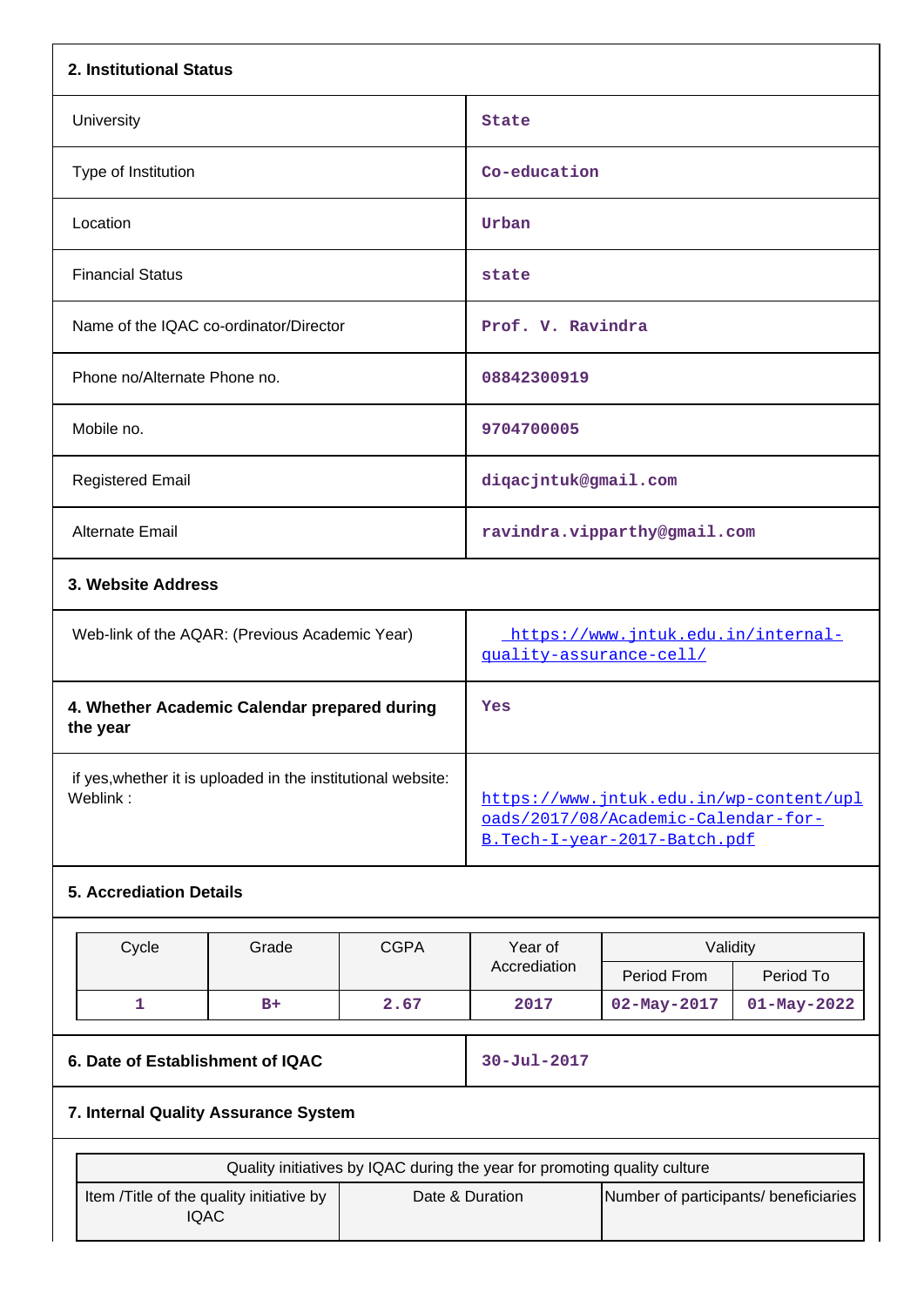| Incubation Centre                                                                        | $16 - Jun - 2017$<br>$\overline{2}$ | 250 |
|------------------------------------------------------------------------------------------|-------------------------------------|-----|
| JNTUK - DMC - Workshop on<br>Learning Management<br>Systems and Ed-Tech Tools<br>(WLMSET | 22-Dec-2017<br>2                    | 250 |
| <b>JNTUK</b>                                                                             | $01 - Jan - 2018$<br>5              | 300 |
| <b>JNTUK</b>                                                                             | 30-Oct-2017<br>12                   | 300 |
| <b>JNTUK</b>                                                                             | 06-Oct-2017<br>$\overline{2}$       | 400 |
| <b>JNTUK</b>                                                                             | 18-Aug-2017<br>1                    | 300 |
| <b>JNTUK</b>                                                                             | $24 - Jul - 2017$<br>1              | 200 |
| <b>JNTUK</b>                                                                             | $10 - Ju1 - 2017$<br>5              | 400 |
| <b>JNTUK</b>                                                                             | $08 - Jul - 2017$<br>$\mathbf{1}$   | 150 |
|                                                                                          | No Files Uploaded !!!               |     |

| Institution/Departmen<br>t/Faculty                         | Scheme          | <b>Funding Agency</b> | Year of award with<br>duration | Amount   |
|------------------------------------------------------------|-----------------|-----------------------|--------------------------------|----------|
| University<br>College of<br>Engineering<br>Kakinada, JNTUK | <b>TEOIPIII</b> | MHRD, NPIU            | 2017<br>1461                   | 70000000 |
|                                                            |                 | View File             |                                |          |

| 9. Whether composition of IQAC as per latest<br><b>NAAC</b> guidelines:                                            | <b>No</b>             |
|--------------------------------------------------------------------------------------------------------------------|-----------------------|
| Upload latest notification of formation of IQAC                                                                    | No Files Uploaded !!! |
| 10. Number of IQAC meetings held during the<br>year :                                                              | 0                     |
| The minutes of IQAC meeting and compliances to the<br>decisions have been uploaded on the institutional<br>website | No                    |
| Upload the minutes of meeting and action taken report                                                              | No Files Uploaded !!! |
| 11. Whether IQAC received funding from any of                                                                      | No                    |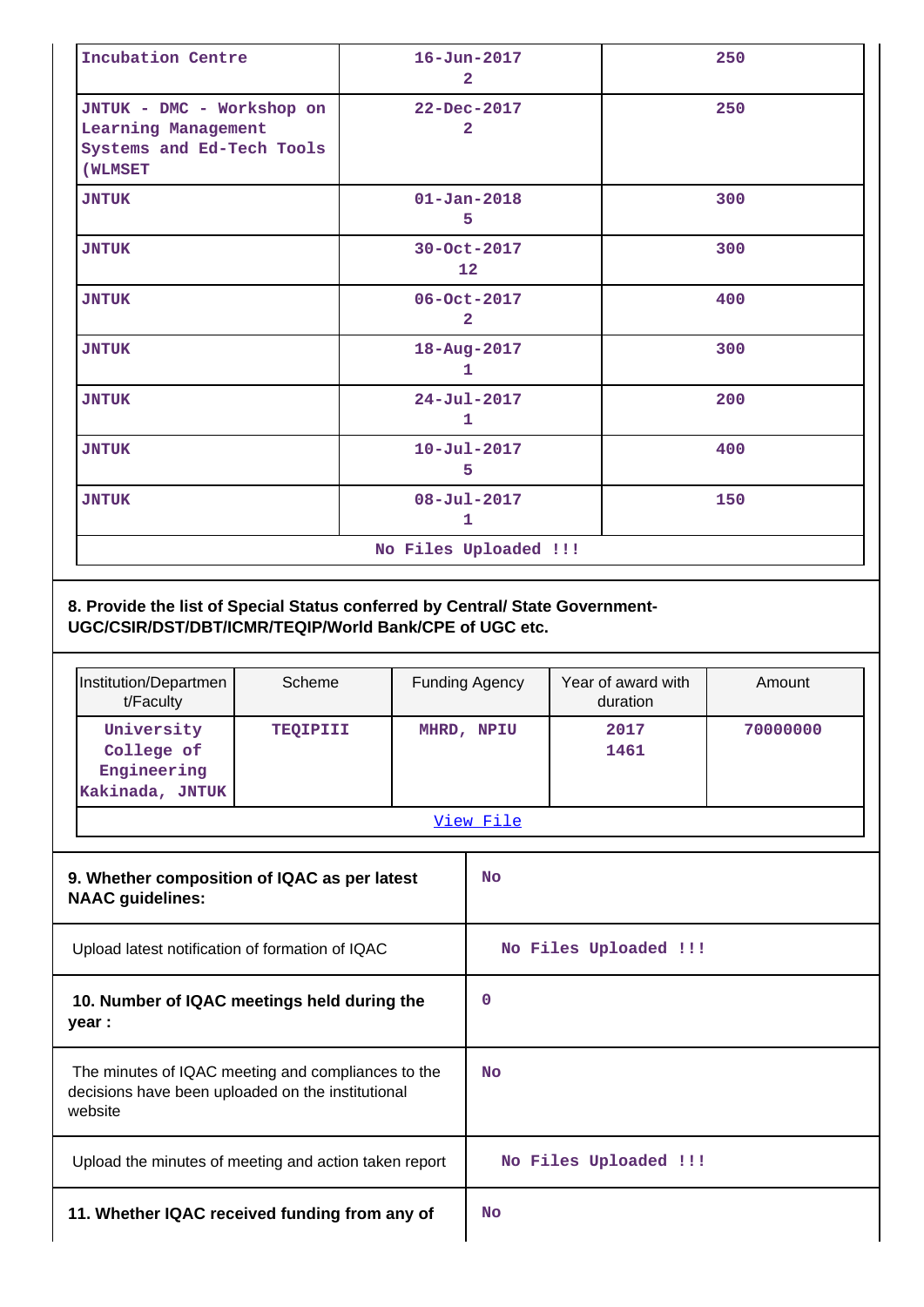#### **12. Significant contributions made by IQAC during the current year(maximum five bullets)**

**JNTUK University conducted Board of Studies (BoS) meetings during 27th to 29th, February 2016 to prepare the Choice Based Credit System Syllabus which is named as R16 regulations (Regulation 2016) to prepare Course structure and syllabus for all the B. Tech Engineering Disciplines and B. Pharmacy. The IQAC Coordinator and faculty member of Civil Engineering Department , University College of Engineering Kakinada, JNTU Kakinada is recognized under DST FIST. Sanctioning Rs.1.65 Crores for establishing Structural Dynamics laboratory. JNTUK Received a Grant of 1.2 Crores Obama Singh Initiative on "Promoting University Industrial Cooperation Creativity Diversity and Entrepreneurship in Computer Science"• Organized Two Day National Level Awareness Programme on "Establishing Incubation Innovation Centers" during 1516 June 2017 at JNTUK, Kakinada**

#### **No Files Uploaded !!!**

**13. Plan of action chalked out by the IQAC in the beginning of the academic year towards Quality Enhancement and outcome achieved by the end of the academic year**

| Plan of Action                                                                                                                                                                                                                                                             | Achivements/Outcomes                                                                                                                                                                                                                                                         |
|----------------------------------------------------------------------------------------------------------------------------------------------------------------------------------------------------------------------------------------------------------------------------|------------------------------------------------------------------------------------------------------------------------------------------------------------------------------------------------------------------------------------------------------------------------------|
| Conduct of Massive Open Online<br>Courses (MOOCs) for the academic year<br>2017-18 -II Semester                                                                                                                                                                            | University conducted Massive Open<br>Online Courses (MOOCs) for the academic<br>year 2017-18 -II Semester for Computer<br>Science & Engineering, Information<br>Technology, Electronics & Communication<br>Engineering, Mechanical Engineering                               |
| Planning to conduct a workshop for<br>creating awareness in Learning<br>Management Systems (LMS) and Ed Tech<br>Tools to make class room teaching<br>better to all the Faculty members of<br>the University from Resource persons<br>from abroad and reputed Organizationa | JNTUK conducted National Level Two Day<br>"Workshop on Learning Management<br>Systems and Ed-Tech Tools<br>(WLMSET-2017)" on 22-23 December 2017"                                                                                                                            |
| Planning to conduct Faculty Development<br>Programme on emerging technology area<br>like IoT Applications                                                                                                                                                                  | JNTUK conducted One Week Faculty<br>Development Programme on IoT<br>Applications from 22nd to 27th January,<br>2018 under TEQIP - III                                                                                                                                        |
| Formation of an Incubation center                                                                                                                                                                                                                                          | JNTUK has constructed an Incubation<br>centre with a built up area of 20,000<br>Sq.Ft. The centre came into operation.<br>MHRD funded Rs. 10 Crores project is<br>being executed.                                                                                            |
| Developing an Educational ERP package<br>to integrate all the educational<br>departments along with all the colleges                                                                                                                                                       | The JNTUK University executed an MoU<br>with TRUGIO Technologies Ltd.,<br>Hyderabad for developing an Educational<br>ERP package to integrate all the<br>educational departments along with all<br>the colleges, Universities and other<br>institutes from different domains |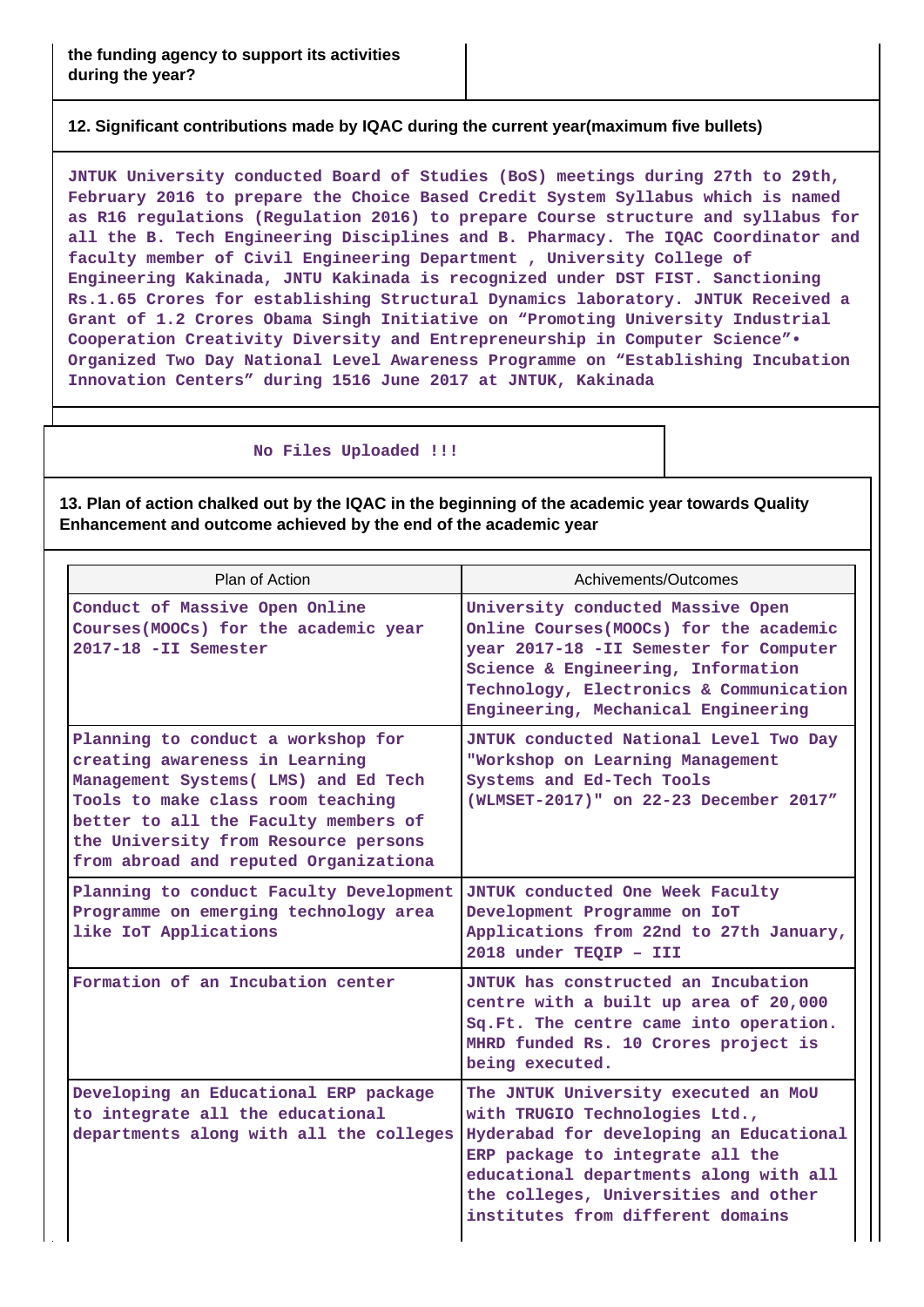|               |                                                                                                                                         | through a single interface.                                                                                                                                                                         |
|---------------|-----------------------------------------------------------------------------------------------------------------------------------------|-----------------------------------------------------------------------------------------------------------------------------------------------------------------------------------------------------|
|               | Conduct of National Workshop in<br>Advanced Technical areas                                                                             | JNTUK Conducted a National level<br>Workshop on Advances in Electronics and<br>Communication Engineering (AECE - 2017)<br>was conducted from 26 - 27 August, 2017                                   |
|               | Organizing Awareness Programme on<br>"Establishing Incubation - Innovation<br>Centres"                                                  | JNTUK Kakinada organized an Awareness<br>Programme on "Establishing Incubation -<br>Innovation Centres" during 15th - 16th<br>June 2017 at JNTUK Kakinada University.                               |
|               | Organizing Workshop on Empowering<br>Teaching Excellence through E-Learning<br>Platforms                                                | Organized a Workshop on Empowering<br>Teaching Excellence through E-Learning<br>Platforms E-Learning/MOOCs and Edu-Tech<br>Tools to make class room teaching<br>better in JNTUK on 08th July 2017   |
|               | Planning to Conduct a Faculty<br>Development Programme in the area of<br>Materials & Manufacturing Engineering                          | JNTUK Conducted A Two Week Faculty<br>Development Programme on "CONTEMPORARY<br>ADVANCES IN MATERIALS & MANUFACTURING<br>ENGINEERING (CAMME - 2017)" from 30th<br>Oct to 10th Nov 2017              |
|               | Planning to Conduct a Faculty<br>Development Programme in latest<br>technologies like Internet of Things &<br><b>Advanced Analytics</b> | JNTUK Conducted A Five Day National<br>Level Faculty Development Programme On<br>Internet of Things & Advanced Analytics<br>from 1st - 5th Dec, 2017 (Sponsored by<br>TEQIP-III & Supported by CSI) |
|               |                                                                                                                                         | No Files Uploaded !!!                                                                                                                                                                               |
| body ?        | 14. Whether AQAR was placed before statutory                                                                                            | No.                                                                                                                                                                                                 |
|               | 15. Whether NAAC/or any other accredited<br>body(s) visited IQAC or interacted with it to<br>assess the functioning?                    | Yes                                                                                                                                                                                                 |
| Date of Visit |                                                                                                                                         | $17 - Apr - 2017$                                                                                                                                                                                   |
| AISHE:        | 16. Whether institutional data submitted to                                                                                             | Yes                                                                                                                                                                                                 |
|               | Year of Submission                                                                                                                      | 2018                                                                                                                                                                                                |
|               | Date of Submission                                                                                                                      | $24 - Mar - 2018$                                                                                                                                                                                   |
|               | 17. Does the Institution have Management<br><b>Information System?</b>                                                                  | Yes                                                                                                                                                                                                 |
|               | If yes, give a brief descripiton and a list of modules<br>currently operational (maximum 500 words)                                     | eOffice system: All the files and<br>approvals are being sent and received<br>through eOffice system which is an                                                                                    |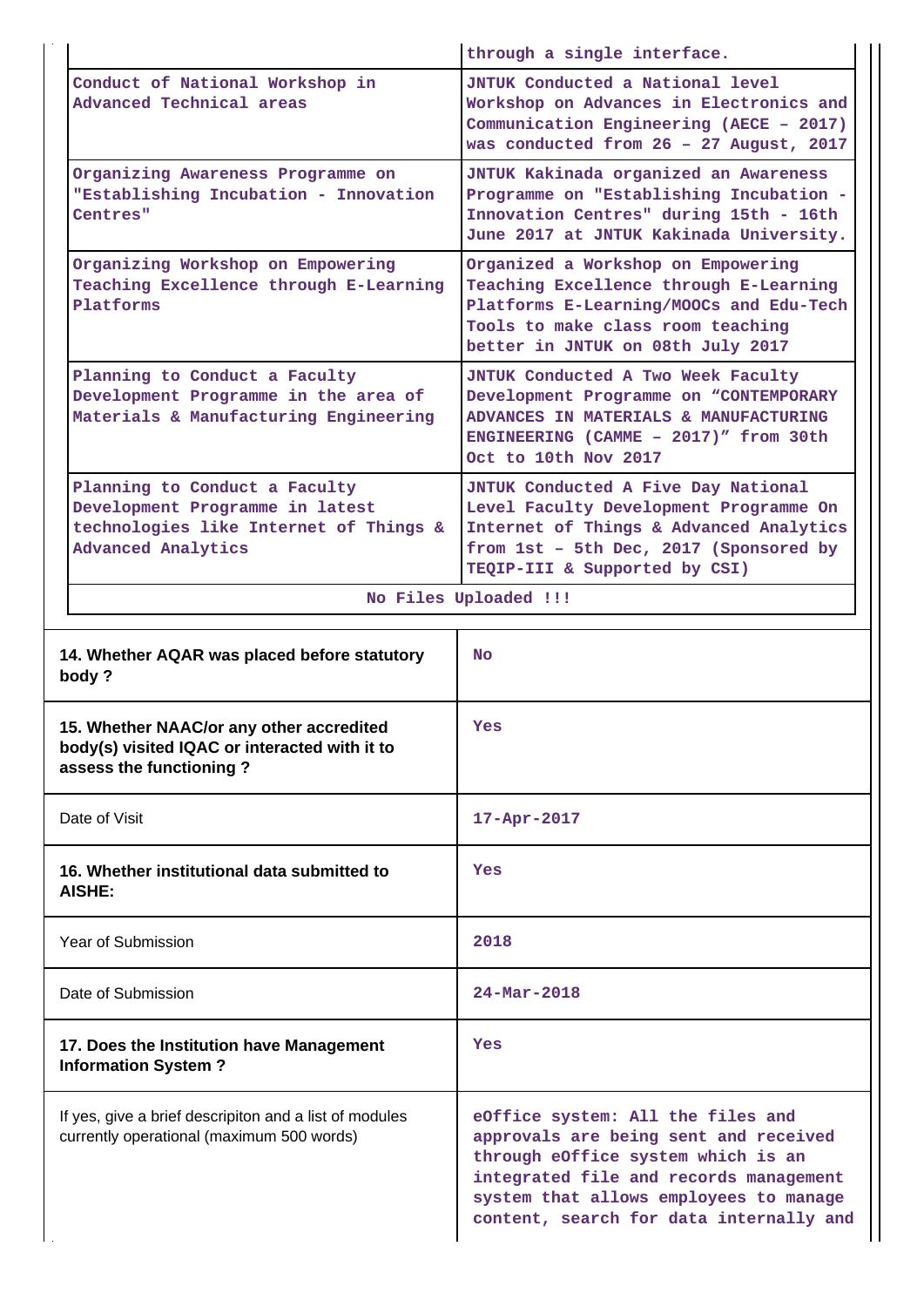| collaborate. The file system also<br>enables the electronic movement and the<br>tracking of files, and the archival and<br>retrieval of data. University<br>Examination Centre: The students can<br>submit their applications online for<br>exam fee payments, online for issue of<br>certificates to the University |
|----------------------------------------------------------------------------------------------------------------------------------------------------------------------------------------------------------------------------------------------------------------------------------------------------------------------|
| Examination Centre.                                                                                                                                                                                                                                                                                                  |

# **Part B**

# **CRITERION I – CURRICULAR ASPECTS**

### **1.1 – Curriculum Design and Development**

1.1.1 – Programmes for which syllabus revision was carried out during the Academic year

| Name of Programme | Programme Code | Programme Specialization               | Date of Revision |
|-------------------|----------------|----------------------------------------|------------------|
| Mtech             | 1D04           | CAD/CAM                                | 05/08/2017       |
| Mtech             | 1D15           | Machine Design                         | 05/08/2017       |
| Mtech             | 1D21           | Thermal<br>Engineering                 | 05/08/2017       |
| Mtech             | 1A03           | Mechanical<br>Engineering              | 10/02/2018       |
| <b>Mtech</b>      | 1D68           | VLSI and Embedded<br>System            | 01/07/2017       |
| <b>Mtech</b>      | 1D80           | Communication and<br>Signal Processing | 01/07/2017       |
| View File         |                |                                        |                  |

 1.1.2 – Programmes/ courses focussed on employability/ entrepreneurship/ skill development during the Academic year

| Programme with<br>Code | Programme<br>Specialization                        | Date of Introduction | Course with Code                                                              | Date of Introduction |
|------------------------|----------------------------------------------------|----------------------|-------------------------------------------------------------------------------|----------------------|
| <b>BTech</b>           | Electronics<br>and<br>Communication<br>Engineering | 06/06/2007           | Network Analy<br>$sis-R17-C115$                                               | 27/02/2016           |
| <b>BTech</b>           | Electronics<br>and<br>Communication<br>Engineering | 06/06/2007           | Electronic<br>Devices and Cir<br>$cuts-R17-C201$                              | 27/02/2016           |
| <b>BTech</b>           | Electronics<br>and<br>Communication<br>Engineering | 06/06/2007           | Switching<br>Theory and<br>Logic Design-<br>R <sub>17</sub> -C <sub>202</sub> | 27/02/2016           |
| <b>BTech</b>           | Electronics<br>and<br>Communication<br>Engineering | 06/06/2007           | Electromagnetic<br>Waves and<br>Transmission<br>$Lines-R17-C211$              | 27/02/2016           |
|                        |                                                    | View File            |                                                                               |                      |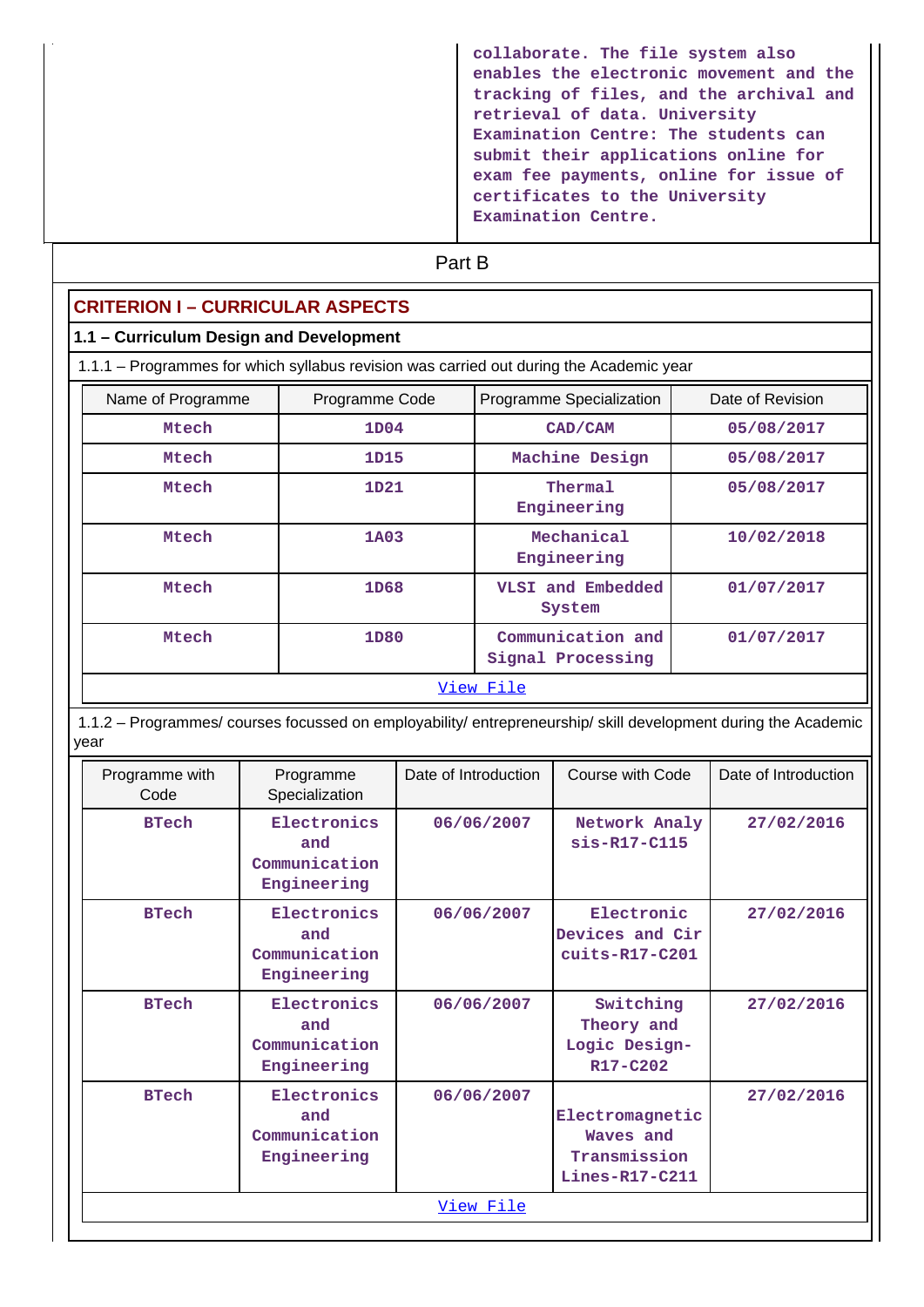| 1.2 - Academic Flexibility                                         |                                                                                                         |                                                                 |
|--------------------------------------------------------------------|---------------------------------------------------------------------------------------------------------|-----------------------------------------------------------------|
| 1.2.1 - New programmes/courses introduced during the Academic year |                                                                                                         |                                                                 |
| Programme/Course                                                   | Programme Specialization                                                                                | Dates of Introduction                                           |
| Mtech                                                              | Communication & Signal<br>Processing                                                                    | 09/02/2017                                                      |
| Mtech                                                              | Thermal Engineering                                                                                     | 09/02/2017                                                      |
| Mtech                                                              | VLSI & Embedded Systems                                                                                 | 09/02/2017                                                      |
|                                                                    | No file uploaded.                                                                                       |                                                                 |
| University level during the Academic year.                         | 1.2.2 - Programmes in which Choice Based Credit System (CBCS)/Elective Course System implemented at the |                                                                 |
| Name of programmes adopting<br><b>CBCS</b>                         | Programme Specialization                                                                                | Date of implementation of<br><b>CBCS/Elective Course System</b> |
| <b>BTech</b>                                                       | Electronics and<br>Communication Engineering                                                            | 27/02/2016                                                      |
| <b>BTech</b>                                                       | Mechanical Engineering                                                                                  | 27/02/2016                                                      |
| <b>BTech</b>                                                       | Electrical and<br>Electronics Engineering                                                               | 27/02/2016                                                      |
| <b>BTech</b>                                                       | Computer Science and<br>Engineering                                                                     | 27/02/2016                                                      |
| <b>BTech</b>                                                       | Civil Engineering                                                                                       | 27/02/2016                                                      |
| Mtech                                                              | Instrumentation and<br>Control Engineering                                                              | 27/02/2016                                                      |
| Mtech                                                              | Computer and<br>Communication                                                                           | 27/02/2016                                                      |
| Mtech                                                              | VLSI and Embedded<br>System                                                                             | 27/02/2016                                                      |
| Mtech                                                              | Communication and<br>Signal Processing                                                                  | 27/02/2016                                                      |
| Mtech                                                              | Thermal Engineering                                                                                     | 27/02/2016                                                      |
| <b>Mtech</b>                                                       | CAD/CAM                                                                                                 | 27/02/2016                                                      |
| Mtech                                                              | Machine Design                                                                                          | 27/02/2016                                                      |
| Mtech                                                              | High Voltage<br>Engineering                                                                             | 27/02/2016                                                      |
| Mtech                                                              | Advanced Electrical<br>Power System                                                                     | 27/02/2016                                                      |
| Mtech                                                              | Power Electronics &<br><b>Drives</b>                                                                    | 27/02/2016                                                      |
| Mtech                                                              | Computer Science and<br>Engineering                                                                     | 27/02/2016                                                      |
| Mtech                                                              | Information Technology                                                                                  | 27/02/2016                                                      |
| Mtech                                                              | Master of Computer<br>Application                                                                       | 27/02/2016                                                      |
| Mtech                                                              | Structural Engineering                                                                                  | 27/02/2016                                                      |
| Mtech                                                              | Soil Mechanics &<br>Foundation Engineering                                                              | 27/02/2016                                                      |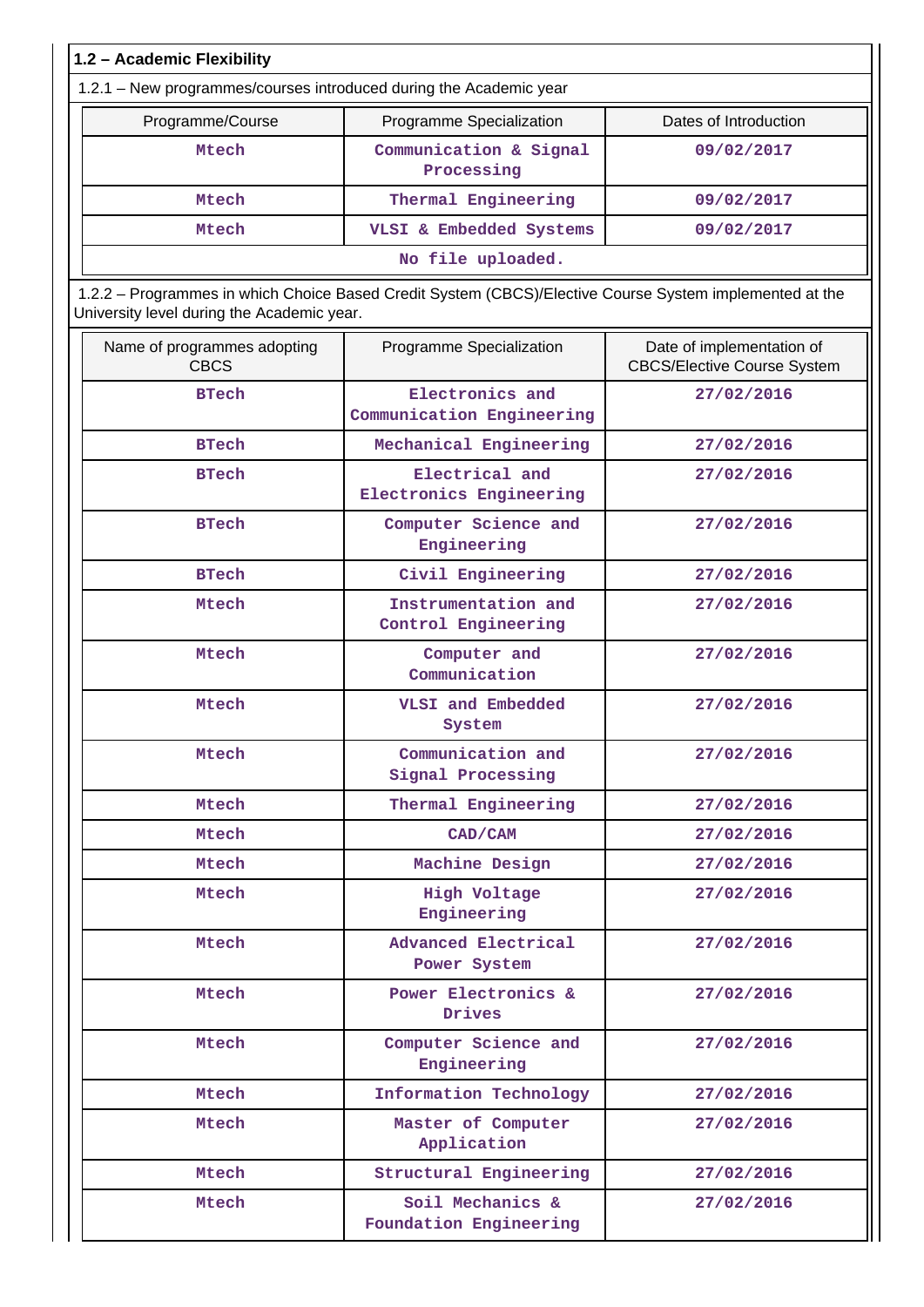| Mtech                                                                                      | Hydraulics & Water<br><b>Resources Engineering</b> | 27/02/2016                                                   |
|--------------------------------------------------------------------------------------------|----------------------------------------------------|--------------------------------------------------------------|
| Mtech                                                                                      | Avionics                                           | 27/02/2016                                                   |
| Mtech                                                                                      | Biotechnology                                      | 27/02/2016                                                   |
| Mtech                                                                                      | Environmental<br>Engineering & Management          | 27/02/2016                                                   |
| Mtech                                                                                      | Renewable Energy                                   | 27/02/2016                                                   |
| Mtech                                                                                      | Remote Sensing                                     | 27/02/2016                                                   |
| Mtech                                                                                      | Nanotechnology                                     | 27/02/2016                                                   |
| Mtech                                                                                      | Environmental<br>Occupational Health &<br>Safety   | 27/02/2016                                                   |
| Mtech                                                                                      | Food Processing<br>Technology                      | 27/02/2016                                                   |
| MPharm                                                                                     | Pharmaceutics                                      | 27/02/2016                                                   |
| MPharm                                                                                     | Pharmacology                                       | 27/02/2016                                                   |
| MPharm                                                                                     | <b>PA&amp;QA</b>                                   | 27/02/2016                                                   |
| <b>BTech</b>                                                                               | Information Technology                             | 27/02/2016                                                   |
| <b>BTech</b>                                                                               | Metallurgical<br>Engineering                       | 27/02/2016                                                   |
| Mtech                                                                                      | SYSTEMS AND SIGNAL<br><b>PROCESSING (ECE)</b>      | 27/02/2016                                                   |
| Mtech                                                                                      | MATERIAL SCIENCE AND<br>TECHNOLOGY (MET)           | 27/02/2016                                                   |
| 1.3 - Curriculum Enrichment                                                                |                                                    |                                                              |
| 1.3.1 - Value-added courses imparting transferable and life skills offered during the year |                                                    |                                                              |
| <b>Value Added Courses</b>                                                                 | Date of Introduction                               | Number of Students Enrolled                                  |
| Professional Ethics<br><b>Human Values</b>                                                 | 27/02/2016                                         | 67                                                           |
| <b>IPR PATENTS</b>                                                                         | 27/02/2016                                         | 67                                                           |
| ENVIRONMENTAL SCIENCE                                                                      | 27/02/2016                                         | 130                                                          |
| CONSTITUTION OF INDIA                                                                      | 27/02/2016                                         | 67                                                           |
| <b>ESSENCE OF INDIAN</b><br>TRADITIONAL KNOWLEDGE                                          | 27/02/2016                                         | 67                                                           |
| EMPLOYABILITY SKILLS                                                                       |                                                    |                                                              |
|                                                                                            | 27/02/2016                                         | 134                                                          |
|                                                                                            | View File                                          |                                                              |
| 1.3.2 - Field Projects / Internships under taken during the year                           |                                                    |                                                              |
| Project/Programme Title                                                                    | Programme Specialization                           | No. of students enrolled for Field<br>Projects / Internships |
| <b>BTech</b>                                                                               | Electrical and<br>Electronics Engineering          | 42                                                           |
| <b>BTech</b>                                                                               | Mechanical Engineering                             | 45                                                           |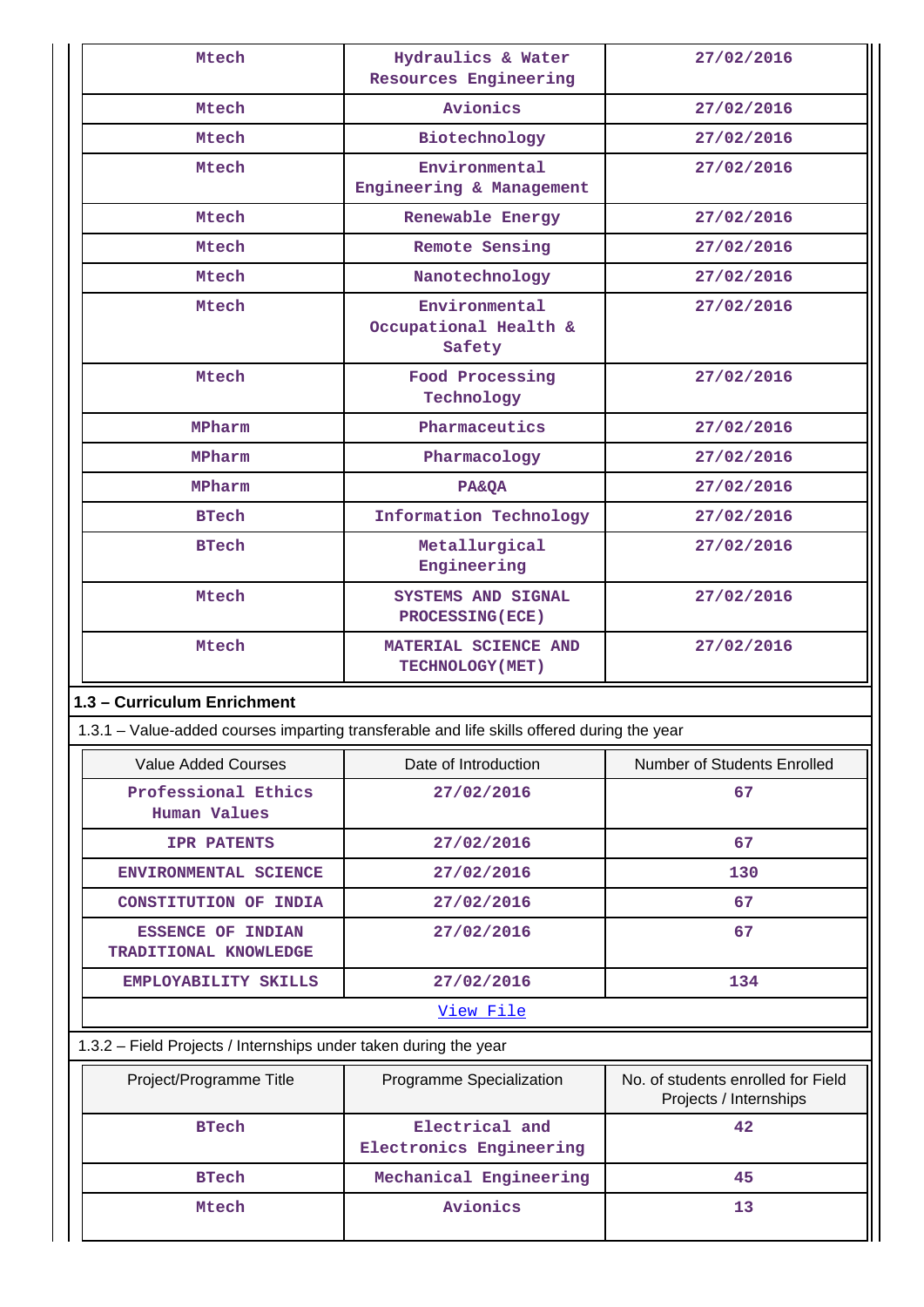| Mtech                                                                                                        |     | Biotechnology<br>20 |     |  |  |  |  |
|--------------------------------------------------------------------------------------------------------------|-----|---------------------|-----|--|--|--|--|
| View File                                                                                                    |     |                     |     |  |  |  |  |
| 1.4 - Feedback System                                                                                        |     |                     |     |  |  |  |  |
| 1.4.1 – Whether structured feedback received from all the stakeholders.                                      |     |                     |     |  |  |  |  |
| <b>Students</b>                                                                                              | Yes |                     |     |  |  |  |  |
| Teachers                                                                                                     |     |                     | Yes |  |  |  |  |
| Employers                                                                                                    |     |                     | No  |  |  |  |  |
| Alumni                                                                                                       |     |                     | No  |  |  |  |  |
| Parents                                                                                                      |     |                     | No  |  |  |  |  |
| 1.4.2 – How the feedback obtained is being analyzed and utilized for overall development of the institution? |     |                     |     |  |  |  |  |

Feedback Obtained

(maximum 500 words)

**• The institute is regularly taking the Exit feedback from final year B.Tech students, based on the feedback (after analysis) with the support of Alumni, UCEK is providing Best Teacher Awards during teachers day celebrations (a certificate, memento and cash award will be given to best teachers of the department) • Semester End feedback were taken using Google forms, will be shared the analysis report to HoDs and in turn to concern faculty, aiming for bringing seriousness and enhancing the academic ambience and also for presenting/submitting to accreditation committees • Feedback from teachers were taken at the department level • During the performance audit, the performance auditor interacts with all faculty, staff, parents and alumni separately and analysis of the feedback will be provided to the Principal and the same will be discussed in college academic committee (CAC) and necessary actions were initiated. • After the completion final years examinations, during the alumni induction day, students present their experiences and feedback in front of university officials and the same will be utilized for overall enhancement Moreover, some of the faculty are taking feedback on their own using Moodle / Google forms.**

#### **CRITERION II – TEACHING- LEARNING AND EVALUATION**

#### **2.1 – Student Enrolment and Profile**

2.1.1 – Demand Ratio during the year

| Name of the<br>Programme | Programme<br>Specialization                     | Number of seats<br>available | Number of<br>Application received | <b>Students Enrolled</b> |
|--------------------------|-------------------------------------------------|------------------------------|-----------------------------------|--------------------------|
| MPharm                   | M. Pharmacy (Ph<br>armacology)                  | 11                           | 11                                | 11                       |
| Mtech                    | M. Tech (Nanote<br>chnology)                    | 23                           | $\overline{\mathbf{2}}$           | $\overline{a}$           |
| Mtech                    | M. Tech (Renewa<br>ble Energy)                  |                              | 15                                | 15                       |
| Mtech                    | M.Tech(Biotec<br>hnology)                       | 23                           | 11                                | 11                       |
| Mtech                    | Avionics                                        | 23                           | 13                                | 13                       |
| Mtech                    | M.Tech (Enviro<br>nmental Engg &<br>Management) | 23                           | 14                                | 14                       |
| <b>Mtech</b>             | M. Tech (Remote                                 | 23                           | 12                                | $12 \overline{ }$        |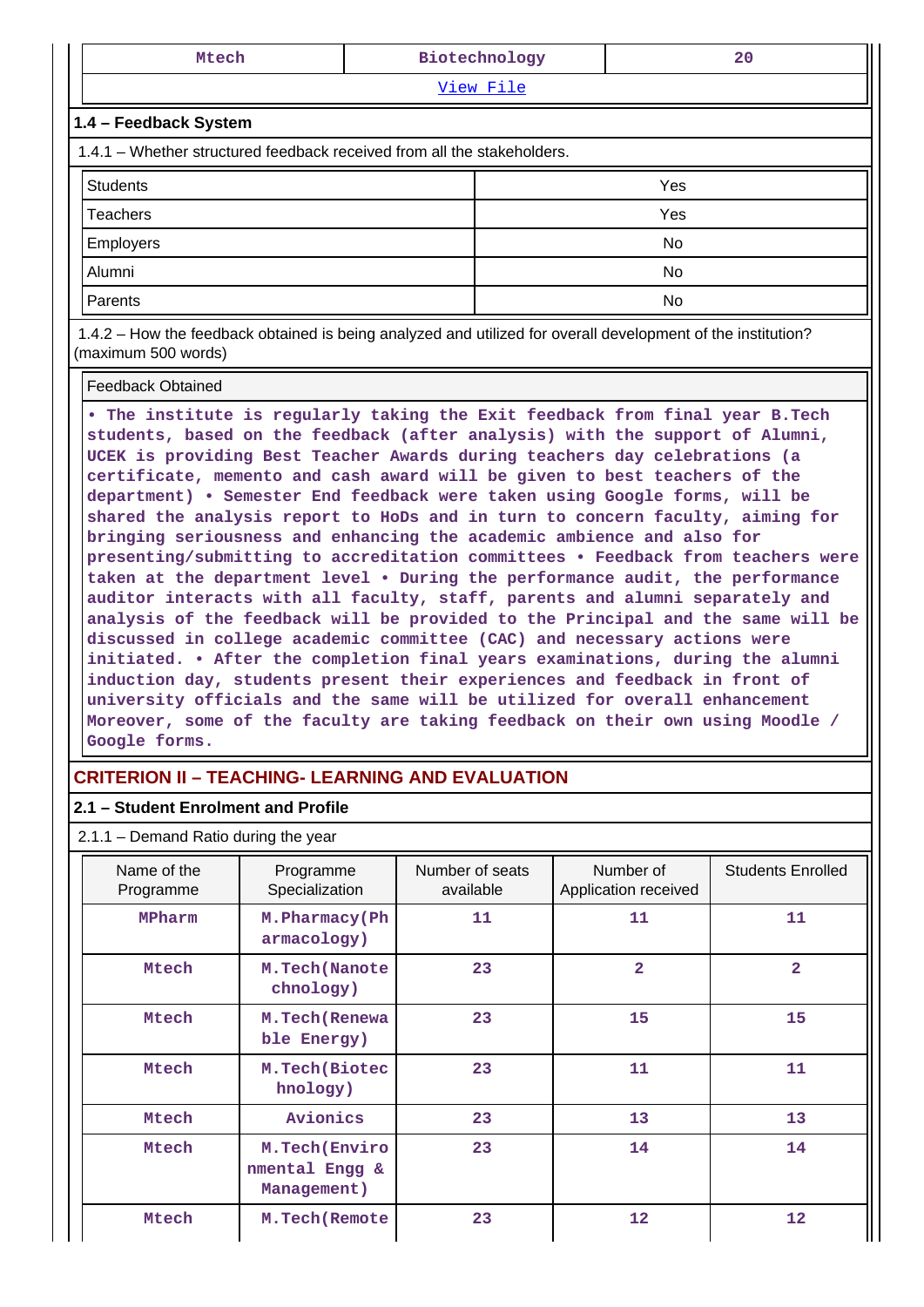|                                                                                                                                                           | Sensing))                                                                                                                                                                                          |                                 |                                                              |                                                                                                  |  |                                                                                                  |                                                                                                                                                                                                                                                                                                                                                                                                                                                                                                                                                                                                                                                                                                                                                                                                                                                                                                                                                                                                                                                                                                                                                                                                                                                                                     |
|-----------------------------------------------------------------------------------------------------------------------------------------------------------|----------------------------------------------------------------------------------------------------------------------------------------------------------------------------------------------------|---------------------------------|--------------------------------------------------------------|--------------------------------------------------------------------------------------------------|--|--------------------------------------------------------------------------------------------------|-------------------------------------------------------------------------------------------------------------------------------------------------------------------------------------------------------------------------------------------------------------------------------------------------------------------------------------------------------------------------------------------------------------------------------------------------------------------------------------------------------------------------------------------------------------------------------------------------------------------------------------------------------------------------------------------------------------------------------------------------------------------------------------------------------------------------------------------------------------------------------------------------------------------------------------------------------------------------------------------------------------------------------------------------------------------------------------------------------------------------------------------------------------------------------------------------------------------------------------------------------------------------------------|
| Mtech                                                                                                                                                     | M.Tech (Enviro<br>nmental<br>Occupational<br>Health &<br>Safety)                                                                                                                                   | 23                              |                                                              |                                                                                                  |  | 18                                                                                               | 18                                                                                                                                                                                                                                                                                                                                                                                                                                                                                                                                                                                                                                                                                                                                                                                                                                                                                                                                                                                                                                                                                                                                                                                                                                                                                  |
| MPharm                                                                                                                                                    |                                                                                                                                                                                                    | M. Pharmacy (Ph<br>armaceutics) |                                                              | 16                                                                                               |  | 16                                                                                               | 16                                                                                                                                                                                                                                                                                                                                                                                                                                                                                                                                                                                                                                                                                                                                                                                                                                                                                                                                                                                                                                                                                                                                                                                                                                                                                  |
| MPharm                                                                                                                                                    | M. Pharmacy (Ph<br>armaceutical<br>Analysis)                                                                                                                                                       |                                 |                                                              | 16                                                                                               |  | 16                                                                                               | 16                                                                                                                                                                                                                                                                                                                                                                                                                                                                                                                                                                                                                                                                                                                                                                                                                                                                                                                                                                                                                                                                                                                                                                                                                                                                                  |
|                                                                                                                                                           |                                                                                                                                                                                                    |                                 |                                                              | View File                                                                                        |  |                                                                                                  |                                                                                                                                                                                                                                                                                                                                                                                                                                                                                                                                                                                                                                                                                                                                                                                                                                                                                                                                                                                                                                                                                                                                                                                                                                                                                     |
| 2.2 - Catering to Student Diversity                                                                                                                       |                                                                                                                                                                                                    |                                 |                                                              |                                                                                                  |  |                                                                                                  |                                                                                                                                                                                                                                                                                                                                                                                                                                                                                                                                                                                                                                                                                                                                                                                                                                                                                                                                                                                                                                                                                                                                                                                                                                                                                     |
| 2.2.1 - Student - Full time teacher ratio (current year data)                                                                                             |                                                                                                                                                                                                    |                                 |                                                              |                                                                                                  |  |                                                                                                  |                                                                                                                                                                                                                                                                                                                                                                                                                                                                                                                                                                                                                                                                                                                                                                                                                                                                                                                                                                                                                                                                                                                                                                                                                                                                                     |
| Year<br>Number of<br>students enrolled<br>in the institution<br>(UG)                                                                                      |                                                                                                                                                                                                    |                                 | Number of<br>students enrolled<br>in the institution<br>(PG) | Number of<br>fulltime teachers<br>available in the<br>institution<br>teaching only UG<br>courses |  | Number of<br>fulltime teachers<br>available in the<br>institution<br>teaching only PG<br>courses | Number of<br>teachers<br>teaching both UG<br>and PG courses                                                                                                                                                                                                                                                                                                                                                                                                                                                                                                                                                                                                                                                                                                                                                                                                                                                                                                                                                                                                                                                                                                                                                                                                                         |
| 2017                                                                                                                                                      | 706                                                                                                                                                                                                |                                 | 571                                                          | 70                                                                                               |  | 80                                                                                               | 33                                                                                                                                                                                                                                                                                                                                                                                                                                                                                                                                                                                                                                                                                                                                                                                                                                                                                                                                                                                                                                                                                                                                                                                                                                                                                  |
| 2.3 - Teaching - Learning Process                                                                                                                         |                                                                                                                                                                                                    |                                 |                                                              |                                                                                                  |  |                                                                                                  |                                                                                                                                                                                                                                                                                                                                                                                                                                                                                                                                                                                                                                                                                                                                                                                                                                                                                                                                                                                                                                                                                                                                                                                                                                                                                     |
| 2.3.1 – Percentage of teachers using ICT for effective teaching with Learning Management Systems (LMS), E-<br>learning resources etc. (current year data) |                                                                                                                                                                                                    |                                 |                                                              |                                                                                                  |  |                                                                                                  |                                                                                                                                                                                                                                                                                                                                                                                                                                                                                                                                                                                                                                                                                                                                                                                                                                                                                                                                                                                                                                                                                                                                                                                                                                                                                     |
|                                                                                                                                                           |                                                                                                                                                                                                    |                                 |                                                              |                                                                                                  |  |                                                                                                  |                                                                                                                                                                                                                                                                                                                                                                                                                                                                                                                                                                                                                                                                                                                                                                                                                                                                                                                                                                                                                                                                                                                                                                                                                                                                                     |
| Number of<br><b>Teachers on Roll</b>                                                                                                                      | Number of<br>teachers using<br>ICT (LMS, e-<br>Resources)                                                                                                                                          |                                 | <b>ICT Tools and</b><br>resources<br>available               | Number of ICT<br>enabled<br>Classrooms                                                           |  | Numberof smart<br>classrooms                                                                     | E-resources and<br>techniques used                                                                                                                                                                                                                                                                                                                                                                                                                                                                                                                                                                                                                                                                                                                                                                                                                                                                                                                                                                                                                                                                                                                                                                                                                                                  |
| 183                                                                                                                                                       | 183                                                                                                                                                                                                |                                 | 5                                                            | 49                                                                                               |  | 2                                                                                                | 4                                                                                                                                                                                                                                                                                                                                                                                                                                                                                                                                                                                                                                                                                                                                                                                                                                                                                                                                                                                                                                                                                                                                                                                                                                                                                   |
|                                                                                                                                                           |                                                                                                                                                                                                    |                                 |                                                              | View File of ICT Tools and resources                                                             |  |                                                                                                  |                                                                                                                                                                                                                                                                                                                                                                                                                                                                                                                                                                                                                                                                                                                                                                                                                                                                                                                                                                                                                                                                                                                                                                                                                                                                                     |
|                                                                                                                                                           |                                                                                                                                                                                                    |                                 |                                                              |                                                                                                  |  | View File of E-resources and techniques used                                                     |                                                                                                                                                                                                                                                                                                                                                                                                                                                                                                                                                                                                                                                                                                                                                                                                                                                                                                                                                                                                                                                                                                                                                                                                                                                                                     |
| 2.3.2 - Students mentoring system available in the institution? Give details. (maximum 500 words)                                                         |                                                                                                                                                                                                    |                                 |                                                              |                                                                                                  |  |                                                                                                  |                                                                                                                                                                                                                                                                                                                                                                                                                                                                                                                                                                                                                                                                                                                                                                                                                                                                                                                                                                                                                                                                                                                                                                                                                                                                                     |
|                                                                                                                                                           | implementation of various initiatives required for the student support and mentoring, the Departmental<br>JNTUK-UNIVERSITY COLLEGE OF ENGINEERING adopts to encourage and guide the students: Pre- |                                 |                                                              | capabilities and Service personality.                                                            |  |                                                                                                  | Yes, it's available. The University College of Engineering Kakinada has mentoring system. In addition to this,<br>through departmental committees needy students were mentored / counselled. University College of Engineering<br>Vizianagaram: Student mentoring System is available at JNTUK University College of Engineering Vizianagaram<br>(UCEV) and every academic department has a mentoring system to council and support students. For effective<br>Committees are activated. Each faculty member is assigned a group of students for counselling and mentoring.<br>Thrust is given to those students who particularly hail from rural/tribal background. The Placement Officers are<br>arranging on-campus interviews in coordination with various corporate offices, industries and organizations for<br>final placements. Apart from placements and classroom counselling, the following are a few measures which<br>admission counselling, Orientation programmes, Bridge courses, Ragging free campus, Hostel accommodation,<br>Transport, Remedial classes, Infrastructural support, Competency building programmes, Health care, Physical<br>fitness, Socialization, Ethical character building, Organization abilities and leadership skills, enhancing research |
| Number of students enrolled in the<br>institution                                                                                                         |                                                                                                                                                                                                    |                                 |                                                              | Number of fulltime teachers                                                                      |  |                                                                                                  | Mentor: Mentee Ratio                                                                                                                                                                                                                                                                                                                                                                                                                                                                                                                                                                                                                                                                                                                                                                                                                                                                                                                                                                                                                                                                                                                                                                                                                                                                |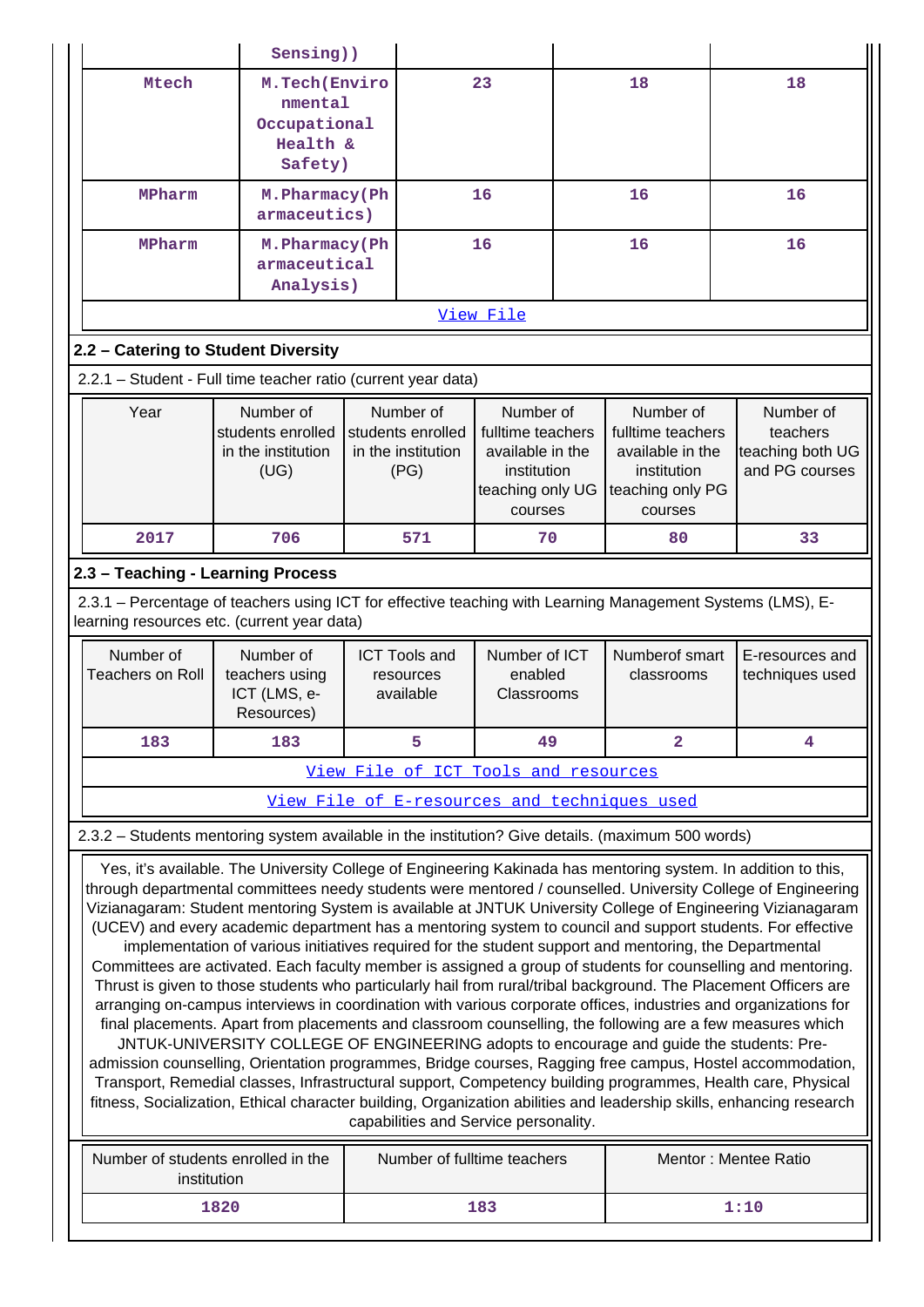| 2.4.1 - Number of full time teachers appointed during the year<br>No. of sanctioned<br>No. of faculty with<br>No. of filled positions<br>Positions filled during<br>Vacant positions<br>positions<br>the current year<br>Ph.D<br>217<br>183<br>34<br>99<br>52<br>2.4.2 - Honours and recognition received by teachers (received awards, recognition, fellowships at State, National,<br>International level from Government, recognised bodies during the year)<br>Year of Award<br>Name of full time teachers<br>Name of the award,<br>Designation<br>fellowship, received from<br>receiving awards from<br>state level, national level,<br>Government or recognized<br>international level<br>bodies<br>2017<br>Prof.G.Yesuratnam<br>Professor<br><b>BEST TEACHER</b><br><b>AWARD</b><br>2017<br>Prof.D.Koteshwar<br>Professor<br><b>BEST TEACHER</b><br><b>AWARD</b><br>Rao<br>No file uploaded.<br>2.5 - Evaluation Process and Reforms<br>2.5.1 – Number of days from the date of semester-end/ year- end examination till the declaration of results during<br>the year<br>Semester/year<br>Date of declaration of<br>Programme Name<br>Programme Code<br>Last date of the last<br>semester-end/year-<br>results of semester-<br>end examination<br>end/ year- end<br>examination<br><b>BTech</b><br>1A<br>II/I<br>08/05/2018<br>03/08/2018<br>1A<br>30/05/2018<br>03/08/2018<br><b>BTech</b><br>II/II<br>04/05/2018<br>03/08/2018<br><b>BTech</b><br>1A<br>II/III<br>View File<br>2.5.2 - Average percentage of Student complaints/grievances about evaluation against total number appeared in<br>the examinations during the year<br>Number of complaints or grievances<br>Total number of students appeared<br>Percentage<br>about evaluation<br>in the examination<br>1820<br>0<br>$\mathbf 0$<br>2.6 - Student Performance and Learning Outcomes<br>2.6.1 – Program outcomes, program specific outcomes and course outcomes for all programs offered by the<br>institution are stated and displayed in website of the institution (to provide the weblink)<br>https://www.intucek.ac.in/departments/1/civil engineering<br>2.6.2 - Pass percentage of students<br>Number of<br>Programme<br>Number of<br>Pass Percentage<br>Programme<br>Programme<br>Code<br>Name<br>Specialization<br>students<br>students passed<br>appeared in the<br>in final year<br>final year<br>examination<br>examination<br>16<br>MPharm<br>13<br>100<br>PA & QA<br>13<br>3<br>14<br>14<br>100<br>MPharm<br>Pharmaceut<br>ics | 2.4 - Teacher Profile and Quality |  |  |  |  |  |  |  |  |  |
|----------------------------------------------------------------------------------------------------------------------------------------------------------------------------------------------------------------------------------------------------------------------------------------------------------------------------------------------------------------------------------------------------------------------------------------------------------------------------------------------------------------------------------------------------------------------------------------------------------------------------------------------------------------------------------------------------------------------------------------------------------------------------------------------------------------------------------------------------------------------------------------------------------------------------------------------------------------------------------------------------------------------------------------------------------------------------------------------------------------------------------------------------------------------------------------------------------------------------------------------------------------------------------------------------------------------------------------------------------------------------------------------------------------------------------------------------------------------------------------------------------------------------------------------------------------------------------------------------------------------------------------------------------------------------------------------------------------------------------------------------------------------------------------------------------------------------------------------------------------------------------------------------------------------------------------------------------------------------------------------------------------------------------------------------------------------------------------------------------------------------------------------------------------------------------------------------------------------------------------------------------------------------------------------------------------------------------------------------------------------------------------------------------------------------------------------------------------------------------------------------------------------|-----------------------------------|--|--|--|--|--|--|--|--|--|
|                                                                                                                                                                                                                                                                                                                                                                                                                                                                                                                                                                                                                                                                                                                                                                                                                                                                                                                                                                                                                                                                                                                                                                                                                                                                                                                                                                                                                                                                                                                                                                                                                                                                                                                                                                                                                                                                                                                                                                                                                                                                                                                                                                                                                                                                                                                                                                                                                                                                                                                      |                                   |  |  |  |  |  |  |  |  |  |
|                                                                                                                                                                                                                                                                                                                                                                                                                                                                                                                                                                                                                                                                                                                                                                                                                                                                                                                                                                                                                                                                                                                                                                                                                                                                                                                                                                                                                                                                                                                                                                                                                                                                                                                                                                                                                                                                                                                                                                                                                                                                                                                                                                                                                                                                                                                                                                                                                                                                                                                      |                                   |  |  |  |  |  |  |  |  |  |
|                                                                                                                                                                                                                                                                                                                                                                                                                                                                                                                                                                                                                                                                                                                                                                                                                                                                                                                                                                                                                                                                                                                                                                                                                                                                                                                                                                                                                                                                                                                                                                                                                                                                                                                                                                                                                                                                                                                                                                                                                                                                                                                                                                                                                                                                                                                                                                                                                                                                                                                      |                                   |  |  |  |  |  |  |  |  |  |
|                                                                                                                                                                                                                                                                                                                                                                                                                                                                                                                                                                                                                                                                                                                                                                                                                                                                                                                                                                                                                                                                                                                                                                                                                                                                                                                                                                                                                                                                                                                                                                                                                                                                                                                                                                                                                                                                                                                                                                                                                                                                                                                                                                                                                                                                                                                                                                                                                                                                                                                      |                                   |  |  |  |  |  |  |  |  |  |
|                                                                                                                                                                                                                                                                                                                                                                                                                                                                                                                                                                                                                                                                                                                                                                                                                                                                                                                                                                                                                                                                                                                                                                                                                                                                                                                                                                                                                                                                                                                                                                                                                                                                                                                                                                                                                                                                                                                                                                                                                                                                                                                                                                                                                                                                                                                                                                                                                                                                                                                      |                                   |  |  |  |  |  |  |  |  |  |
|                                                                                                                                                                                                                                                                                                                                                                                                                                                                                                                                                                                                                                                                                                                                                                                                                                                                                                                                                                                                                                                                                                                                                                                                                                                                                                                                                                                                                                                                                                                                                                                                                                                                                                                                                                                                                                                                                                                                                                                                                                                                                                                                                                                                                                                                                                                                                                                                                                                                                                                      |                                   |  |  |  |  |  |  |  |  |  |
|                                                                                                                                                                                                                                                                                                                                                                                                                                                                                                                                                                                                                                                                                                                                                                                                                                                                                                                                                                                                                                                                                                                                                                                                                                                                                                                                                                                                                                                                                                                                                                                                                                                                                                                                                                                                                                                                                                                                                                                                                                                                                                                                                                                                                                                                                                                                                                                                                                                                                                                      |                                   |  |  |  |  |  |  |  |  |  |
|                                                                                                                                                                                                                                                                                                                                                                                                                                                                                                                                                                                                                                                                                                                                                                                                                                                                                                                                                                                                                                                                                                                                                                                                                                                                                                                                                                                                                                                                                                                                                                                                                                                                                                                                                                                                                                                                                                                                                                                                                                                                                                                                                                                                                                                                                                                                                                                                                                                                                                                      |                                   |  |  |  |  |  |  |  |  |  |
|                                                                                                                                                                                                                                                                                                                                                                                                                                                                                                                                                                                                                                                                                                                                                                                                                                                                                                                                                                                                                                                                                                                                                                                                                                                                                                                                                                                                                                                                                                                                                                                                                                                                                                                                                                                                                                                                                                                                                                                                                                                                                                                                                                                                                                                                                                                                                                                                                                                                                                                      |                                   |  |  |  |  |  |  |  |  |  |
|                                                                                                                                                                                                                                                                                                                                                                                                                                                                                                                                                                                                                                                                                                                                                                                                                                                                                                                                                                                                                                                                                                                                                                                                                                                                                                                                                                                                                                                                                                                                                                                                                                                                                                                                                                                                                                                                                                                                                                                                                                                                                                                                                                                                                                                                                                                                                                                                                                                                                                                      |                                   |  |  |  |  |  |  |  |  |  |
|                                                                                                                                                                                                                                                                                                                                                                                                                                                                                                                                                                                                                                                                                                                                                                                                                                                                                                                                                                                                                                                                                                                                                                                                                                                                                                                                                                                                                                                                                                                                                                                                                                                                                                                                                                                                                                                                                                                                                                                                                                                                                                                                                                                                                                                                                                                                                                                                                                                                                                                      |                                   |  |  |  |  |  |  |  |  |  |
|                                                                                                                                                                                                                                                                                                                                                                                                                                                                                                                                                                                                                                                                                                                                                                                                                                                                                                                                                                                                                                                                                                                                                                                                                                                                                                                                                                                                                                                                                                                                                                                                                                                                                                                                                                                                                                                                                                                                                                                                                                                                                                                                                                                                                                                                                                                                                                                                                                                                                                                      |                                   |  |  |  |  |  |  |  |  |  |
|                                                                                                                                                                                                                                                                                                                                                                                                                                                                                                                                                                                                                                                                                                                                                                                                                                                                                                                                                                                                                                                                                                                                                                                                                                                                                                                                                                                                                                                                                                                                                                                                                                                                                                                                                                                                                                                                                                                                                                                                                                                                                                                                                                                                                                                                                                                                                                                                                                                                                                                      |                                   |  |  |  |  |  |  |  |  |  |
|                                                                                                                                                                                                                                                                                                                                                                                                                                                                                                                                                                                                                                                                                                                                                                                                                                                                                                                                                                                                                                                                                                                                                                                                                                                                                                                                                                                                                                                                                                                                                                                                                                                                                                                                                                                                                                                                                                                                                                                                                                                                                                                                                                                                                                                                                                                                                                                                                                                                                                                      |                                   |  |  |  |  |  |  |  |  |  |
|                                                                                                                                                                                                                                                                                                                                                                                                                                                                                                                                                                                                                                                                                                                                                                                                                                                                                                                                                                                                                                                                                                                                                                                                                                                                                                                                                                                                                                                                                                                                                                                                                                                                                                                                                                                                                                                                                                                                                                                                                                                                                                                                                                                                                                                                                                                                                                                                                                                                                                                      |                                   |  |  |  |  |  |  |  |  |  |
|                                                                                                                                                                                                                                                                                                                                                                                                                                                                                                                                                                                                                                                                                                                                                                                                                                                                                                                                                                                                                                                                                                                                                                                                                                                                                                                                                                                                                                                                                                                                                                                                                                                                                                                                                                                                                                                                                                                                                                                                                                                                                                                                                                                                                                                                                                                                                                                                                                                                                                                      |                                   |  |  |  |  |  |  |  |  |  |
|                                                                                                                                                                                                                                                                                                                                                                                                                                                                                                                                                                                                                                                                                                                                                                                                                                                                                                                                                                                                                                                                                                                                                                                                                                                                                                                                                                                                                                                                                                                                                                                                                                                                                                                                                                                                                                                                                                                                                                                                                                                                                                                                                                                                                                                                                                                                                                                                                                                                                                                      |                                   |  |  |  |  |  |  |  |  |  |
|                                                                                                                                                                                                                                                                                                                                                                                                                                                                                                                                                                                                                                                                                                                                                                                                                                                                                                                                                                                                                                                                                                                                                                                                                                                                                                                                                                                                                                                                                                                                                                                                                                                                                                                                                                                                                                                                                                                                                                                                                                                                                                                                                                                                                                                                                                                                                                                                                                                                                                                      |                                   |  |  |  |  |  |  |  |  |  |
|                                                                                                                                                                                                                                                                                                                                                                                                                                                                                                                                                                                                                                                                                                                                                                                                                                                                                                                                                                                                                                                                                                                                                                                                                                                                                                                                                                                                                                                                                                                                                                                                                                                                                                                                                                                                                                                                                                                                                                                                                                                                                                                                                                                                                                                                                                                                                                                                                                                                                                                      |                                   |  |  |  |  |  |  |  |  |  |
|                                                                                                                                                                                                                                                                                                                                                                                                                                                                                                                                                                                                                                                                                                                                                                                                                                                                                                                                                                                                                                                                                                                                                                                                                                                                                                                                                                                                                                                                                                                                                                                                                                                                                                                                                                                                                                                                                                                                                                                                                                                                                                                                                                                                                                                                                                                                                                                                                                                                                                                      |                                   |  |  |  |  |  |  |  |  |  |
|                                                                                                                                                                                                                                                                                                                                                                                                                                                                                                                                                                                                                                                                                                                                                                                                                                                                                                                                                                                                                                                                                                                                                                                                                                                                                                                                                                                                                                                                                                                                                                                                                                                                                                                                                                                                                                                                                                                                                                                                                                                                                                                                                                                                                                                                                                                                                                                                                                                                                                                      |                                   |  |  |  |  |  |  |  |  |  |
|                                                                                                                                                                                                                                                                                                                                                                                                                                                                                                                                                                                                                                                                                                                                                                                                                                                                                                                                                                                                                                                                                                                                                                                                                                                                                                                                                                                                                                                                                                                                                                                                                                                                                                                                                                                                                                                                                                                                                                                                                                                                                                                                                                                                                                                                                                                                                                                                                                                                                                                      |                                   |  |  |  |  |  |  |  |  |  |
|                                                                                                                                                                                                                                                                                                                                                                                                                                                                                                                                                                                                                                                                                                                                                                                                                                                                                                                                                                                                                                                                                                                                                                                                                                                                                                                                                                                                                                                                                                                                                                                                                                                                                                                                                                                                                                                                                                                                                                                                                                                                                                                                                                                                                                                                                                                                                                                                                                                                                                                      |                                   |  |  |  |  |  |  |  |  |  |
|                                                                                                                                                                                                                                                                                                                                                                                                                                                                                                                                                                                                                                                                                                                                                                                                                                                                                                                                                                                                                                                                                                                                                                                                                                                                                                                                                                                                                                                                                                                                                                                                                                                                                                                                                                                                                                                                                                                                                                                                                                                                                                                                                                                                                                                                                                                                                                                                                                                                                                                      |                                   |  |  |  |  |  |  |  |  |  |
|                                                                                                                                                                                                                                                                                                                                                                                                                                                                                                                                                                                                                                                                                                                                                                                                                                                                                                                                                                                                                                                                                                                                                                                                                                                                                                                                                                                                                                                                                                                                                                                                                                                                                                                                                                                                                                                                                                                                                                                                                                                                                                                                                                                                                                                                                                                                                                                                                                                                                                                      |                                   |  |  |  |  |  |  |  |  |  |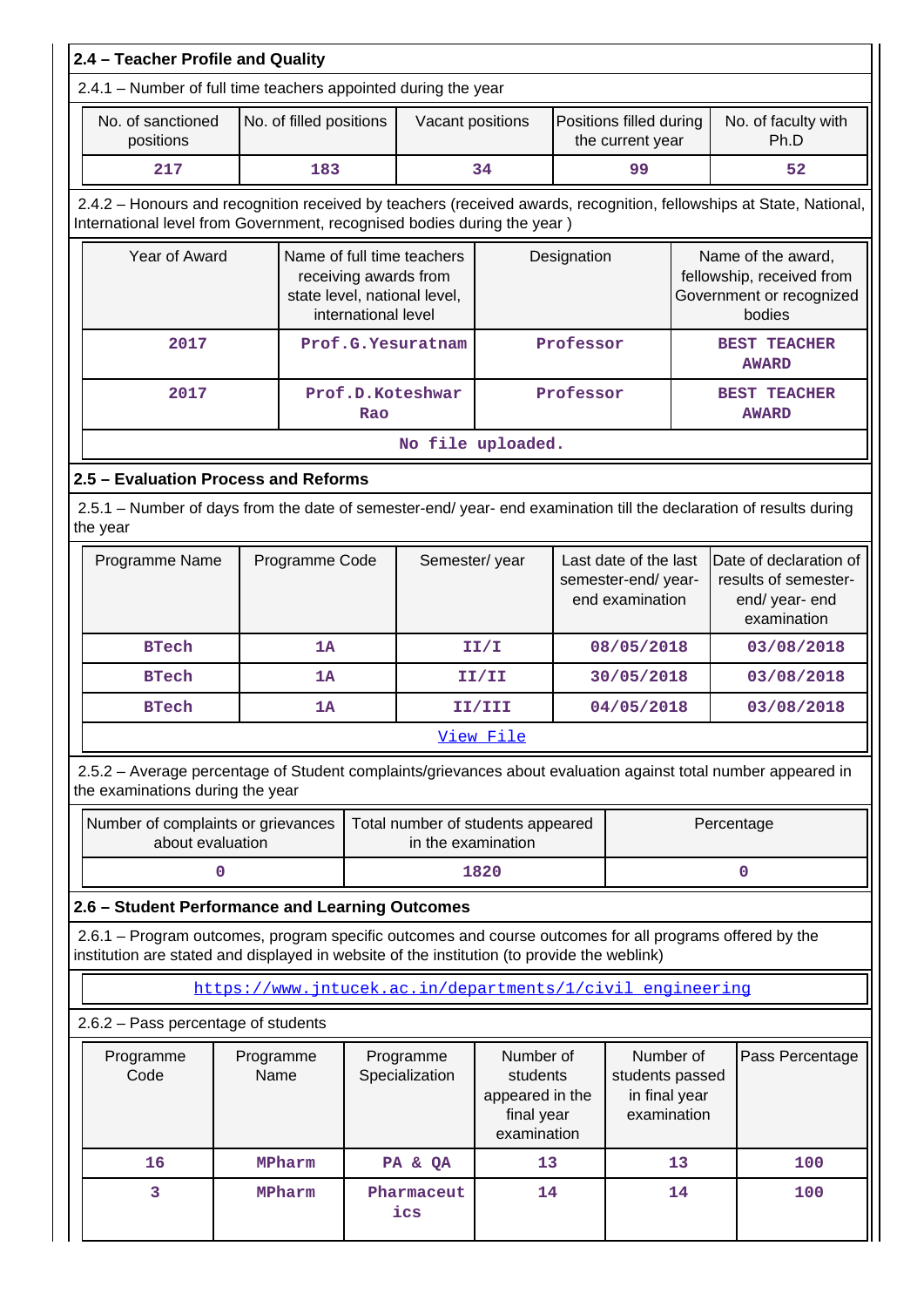| 79                      | Mtech     | EOH &S               | 12 | 12 | 100 |  |  |  |
|-------------------------|-----------|----------------------|----|----|-----|--|--|--|
| 32                      | Mtech     | Remote<br>sensing    | 21 | 21 | 100 |  |  |  |
| 96                      | Mtech     | Nanotechno<br>logy   | 9  | 9  | 100 |  |  |  |
| $\overline{\mathbf{2}}$ | Mtech     | Renewebale<br>energy | 12 | 12 | 100 |  |  |  |
| 97                      | Mtech     | Avionics             | 20 | 20 | 100 |  |  |  |
| 3                       | Mtech     | <b>Biotech</b>       | 5  | 5  | 100 |  |  |  |
| $\mathbf 1$             | Mtech     | <b>EEM</b>           | 20 | 20 | 100 |  |  |  |
| $6\overline{6}$         | MPharm    | pharmacology         | 14 | 14 | 100 |  |  |  |
|                         | View File |                      |    |    |     |  |  |  |

# **2.7 – Student Satisfaction Survey**

 2.7.1 – Student Satisfaction Survey (SSS) on overall institutional performance (Institution may design the questionnaire) (results and details be provided as weblink)

https://docs.google.com/forms/d/e/1FAIpQLSfDnhI\_Yxj0DA16yYyx23AMv2GRNgGuvP0R of1JM9zEKDCgag/viewform

# **CRITERION III – RESEARCH, INNOVATIONS AND EXTENSION**

## **3.1 – Promotion of Research and Facilities**

3.1.1 – Teachers awarded National/International fellowship for advanced studies/ research during the year

| <b>Type</b>                                                                                                                               | Name of the teacher<br>awarded the<br>fellowship | Name of the award                                                  | Date of award | Awarding agency                                |  |
|-------------------------------------------------------------------------------------------------------------------------------------------|--------------------------------------------------|--------------------------------------------------------------------|---------------|------------------------------------------------|--|
| International                                                                                                                             | Dr.Lingaraju<br>Dumpala                          | Research<br>fellow ship one<br>week at AACHEN<br><b>UNIVERSITY</b> | 08/03/2018    | <b>AACHEN</b><br>UNIVERSITY,<br><b>GERMANY</b> |  |
| International                                                                                                                             | Dr. L<br>Sumalatha                               | University<br>Innovation<br>Fellows                                | 08/03/2018    | Standford<br>University, USA                   |  |
| International                                                                                                                             | Dr. A Karuna                                     | University<br>Innovation<br><b>Fellows</b>                         | 08/03/2018    | Standford<br>University, USA                   |  |
| International                                                                                                                             | Dr. E<br>Suneetha                                | University<br>Innovation<br><b>Fellows</b>                         | 08/03/2018    | Standford<br>University, USA                   |  |
| National                                                                                                                                  | Dr. T. Siva<br>Rama Krishna                      | Fellowship of<br>India School on<br>Internet<br>Governance         | 07/02/2018    | inSIG                                          |  |
|                                                                                                                                           |                                                  | No file uploaded.                                                  |               |                                                |  |
| 3.1.2 – Number of JRFs, SRFs, Post Doctoral Fellows, Research Associates and other fellows in the Institution<br>enrolled during the year |                                                  |                                                                    |               |                                                |  |

| Name of Research fellowship | Duration of the fellowship | <b>Funding Agency</b> |  |
|-----------------------------|----------------------------|-----------------------|--|
|                             |                            | NII                   |  |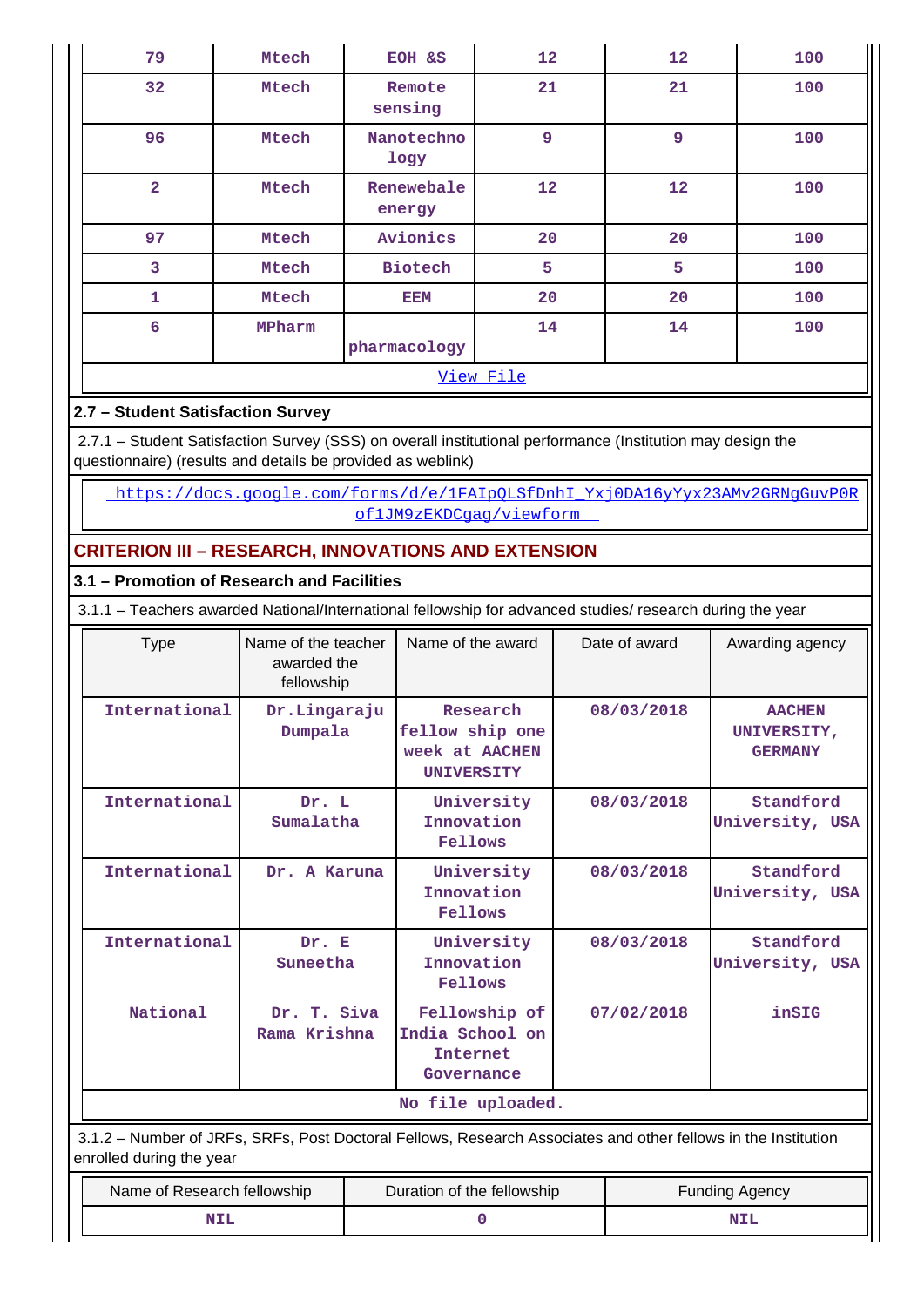|                                                                                                                                                                                                       | View File                                                                                                 |                 |                                         |                   |                                      |       |                        |                                       |  |  |
|-------------------------------------------------------------------------------------------------------------------------------------------------------------------------------------------------------|-----------------------------------------------------------------------------------------------------------|-----------------|-----------------------------------------|-------------------|--------------------------------------|-------|------------------------|---------------------------------------|--|--|
| 3.2 - Resource Mobilization for Research                                                                                                                                                              |                                                                                                           |                 |                                         |                   |                                      |       |                        |                                       |  |  |
| 3.2.1 - Research funds sanctioned and received from various agencies, industry and other organisations                                                                                                |                                                                                                           |                 |                                         |                   |                                      |       |                        |                                       |  |  |
| Duration<br>Name of the funding<br>Nature of the Project<br>Total grant<br>Amount received<br>sanctioned<br>during the year<br>agency                                                                 |                                                                                                           |                 |                                         |                   |                                      |       |                        |                                       |  |  |
| Major<br>Projects                                                                                                                                                                                     |                                                                                                           | 730             |                                         |                   | <b>UGC</b>                           |       | 30                     | 30                                    |  |  |
| Major<br>Projects                                                                                                                                                                                     | 730                                                                                                       |                 | Engineering<br>Research Board<br>(SERB) | Science and       |                                      | 16.37 | 16.37                  |                                       |  |  |
| Any Other<br>(Specify)                                                                                                                                                                                |                                                                                                           | 730             |                                         |                   | <b>DRDO</b>                          |       | 9.9                    | 9.9                                   |  |  |
|                                                                                                                                                                                                       |                                                                                                           |                 |                                         |                   | No file uploaded.                    |       |                        |                                       |  |  |
| 3.3 - Innovation Ecosystem<br>3.3.1 – Workshops/Seminars Conducted on Intellectual Property Rights (IPR) and Industry-Academia Innovative<br>practices during the year                                |                                                                                                           |                 |                                         |                   |                                      |       |                        |                                       |  |  |
| Title of workshop/seminar                                                                                                                                                                             |                                                                                                           |                 |                                         | Name of the Dept. |                                      |       |                        | Date                                  |  |  |
| Organized an Awareness<br>Directorate of<br>15/06/2017<br>Incubation and IPR<br>Programme on<br>"Establishing Incubation-<br>Innovation Centers"<br>during 15th -16th June<br>2017 at JNTUK, Kakinada |                                                                                                           |                 |                                         |                   |                                      |       |                        |                                       |  |  |
| Organized a one day<br>workshop to Faculty and<br><b>Students on Cloud</b><br>Computing Applications on<br>13th March 2018.                                                                           |                                                                                                           |                 |                                         |                   | Directorate of<br>Incubation and IPR |       |                        | 13/03/2018                            |  |  |
|                                                                                                                                                                                                       |                                                                                                           |                 |                                         |                   | No file uploaded.                    |       |                        |                                       |  |  |
| 3.3.2 - Awards for Innovation won by Institution/Teachers/Research scholars/Students during the year                                                                                                  |                                                                                                           |                 |                                         |                   |                                      |       |                        |                                       |  |  |
| Title of the innovation                                                                                                                                                                               |                                                                                                           | Name of Awardee |                                         | Awarding Agency   |                                      |       | Date of award          | Category                              |  |  |
| Student                                                                                                                                                                                               |                                                                                                           | D. Uday Kiran   |                                         | University        | <b>JNTUK</b>                         |       | 08/08/2018             | <b>Best</b><br>Outstanding<br>student |  |  |
| Teaching                                                                                                                                                                                              |                                                                                                           | Dr.G.Yesuratnam |                                         | Governement       | AP.State                             |       | 05/09/2018             | <b>Best Teacher</b><br>Award          |  |  |
| Teaching<br>Dr.D.Koteswara<br>Rao                                                                                                                                                                     |                                                                                                           |                 |                                         | Governement       | AP.State                             |       | 05/09/2018             | <b>Best Teacher</b><br>Award          |  |  |
| Student                                                                                                                                                                                               | 08/08/2018<br>K.Venkata<br><b>JNTUK</b><br><b>Best</b><br>Supraja<br>University<br>Outstanding<br>student |                 |                                         |                   |                                      |       |                        |                                       |  |  |
|                                                                                                                                                                                                       |                                                                                                           |                 |                                         |                   | No file uploaded.                    |       |                        |                                       |  |  |
| 3.3.3 - No. of Incubation centre created, start-ups incubated on campus during the year                                                                                                               |                                                                                                           |                 |                                         |                   |                                      |       |                        |                                       |  |  |
| Incubation<br>Center                                                                                                                                                                                  |                                                                                                           | Name            |                                         | Sponsered By      | Name of the<br>Start-up              |       | Nature of Start-<br>up | Date of<br>Commencement               |  |  |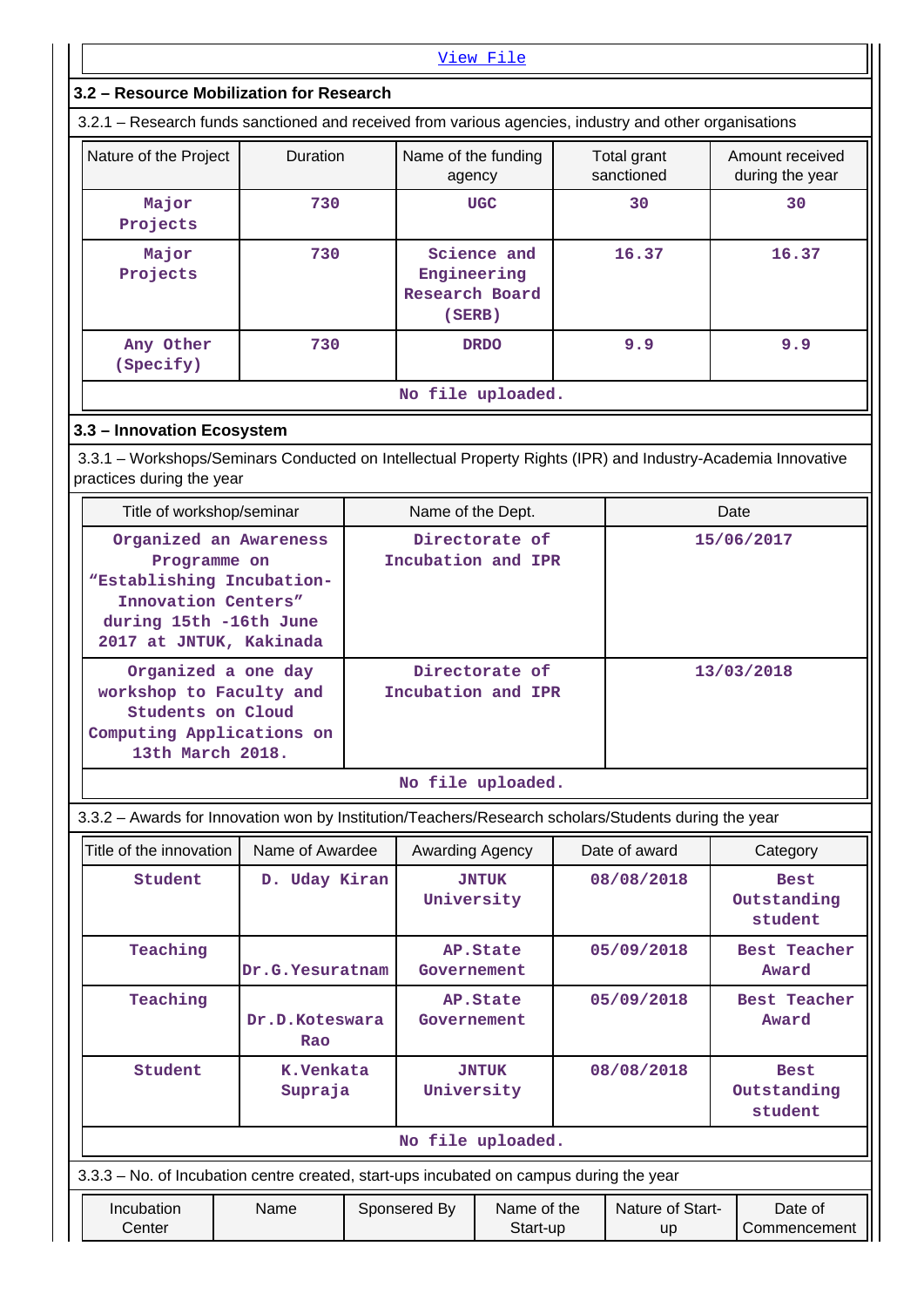| Directorate<br>of<br>Incubation<br><b>IPR</b>                                                          |             | Nill                      | Nill                                 | Nill                                                                                                            |                         | Nill        | Nill                              |  |
|--------------------------------------------------------------------------------------------------------|-------------|---------------------------|--------------------------------------|-----------------------------------------------------------------------------------------------------------------|-------------------------|-------------|-----------------------------------|--|
|                                                                                                        |             |                           |                                      | No file uploaded.                                                                                               |                         |             |                                   |  |
| 3.4 - Research Publications and Awards                                                                 |             |                           |                                      |                                                                                                                 |                         |             |                                   |  |
| $3.4.1$ – Ph. Ds awarded during the year                                                               |             |                           |                                      |                                                                                                                 |                         |             |                                   |  |
|                                                                                                        |             | Name of the Department    |                                      |                                                                                                                 | Number of PhD's Awarded |             |                                   |  |
|                                                                                                        |             |                           | Department of Civil Engineering      |                                                                                                                 |                         | 3           |                                   |  |
|                                                                                                        |             | Electronics Engineering   | Department of Electrical and         |                                                                                                                 |                         | 8           |                                   |  |
|                                                                                                        |             |                           | Department of Mechanical Engineering |                                                                                                                 |                         | 10          |                                   |  |
|                                                                                                        |             | Communication Engineering | Department of Electronics and        |                                                                                                                 |                         | 23          |                                   |  |
|                                                                                                        | Engineering |                           | Department of Computer Science and   |                                                                                                                 |                         | 34          |                                   |  |
|                                                                                                        |             |                           |                                      | 3.4.2 - Research Publications in the Journals notified on UGC website during the year                           |                         |             |                                   |  |
| <b>Type</b>                                                                                            |             |                           | Department                           | Number of Publication                                                                                           |                         |             | Average Impact Factor (if<br>any) |  |
| International                                                                                          |             |                           | Computer Science<br>and Engineering  | 22                                                                                                              | Nill                    |             |                                   |  |
| International                                                                                          |             |                           | Department of<br>Civil Engineering   | 15                                                                                                              |                         | <b>Nill</b> |                                   |  |
| International                                                                                          |             |                           | eisia                                | <b>Nill</b><br>12                                                                                               |                         |             |                                   |  |
|                                                                                                        |             |                           |                                      | View File                                                                                                       |                         |             |                                   |  |
| Proceedings per Teacher during the year                                                                |             |                           |                                      | 3.4.3 - Books and Chapters in edited Volumes / Books published, and papers in National/International Conference |                         |             |                                   |  |
|                                                                                                        | Department  |                           |                                      | Number of Publication                                                                                           |                         |             |                                   |  |
|                                                                                                        |             | CSE                       |                                      | 10                                                                                                              |                         |             |                                   |  |
|                                                                                                        |             | eisia                     |                                      | 17                                                                                                              |                         |             |                                   |  |
|                                                                                                        |             |                           |                                      | View File                                                                                                       |                         |             |                                   |  |
| 3.4.4 - Patents published/awarded/applied during the year                                              |             |                           |                                      |                                                                                                                 |                         |             |                                   |  |
| <b>Patent Details</b>                                                                                  |             |                           | Patent status                        | <b>Patent Number</b>                                                                                            |                         |             | Date of Award                     |  |
| Filed<br>Method for Shape-<br><b>Based Object</b><br>Recognition with<br>Modified Shape<br>Contect     |             |                           |                                      | 201741026967                                                                                                    |                         |             | 04/08/2017                        |  |
| Method for Skin<br>Filed<br>Colour Segmentation<br>with Generic<br><b>Bivariate Pearson</b><br>Mixture |             |                           |                                      | 201741037353                                                                                                    |                         |             | 03/11/2017                        |  |
| Multicore System                                                                                       |             |                           | Filed                                | 201841009115                                                                                                    |                         |             | 16/03/2018                        |  |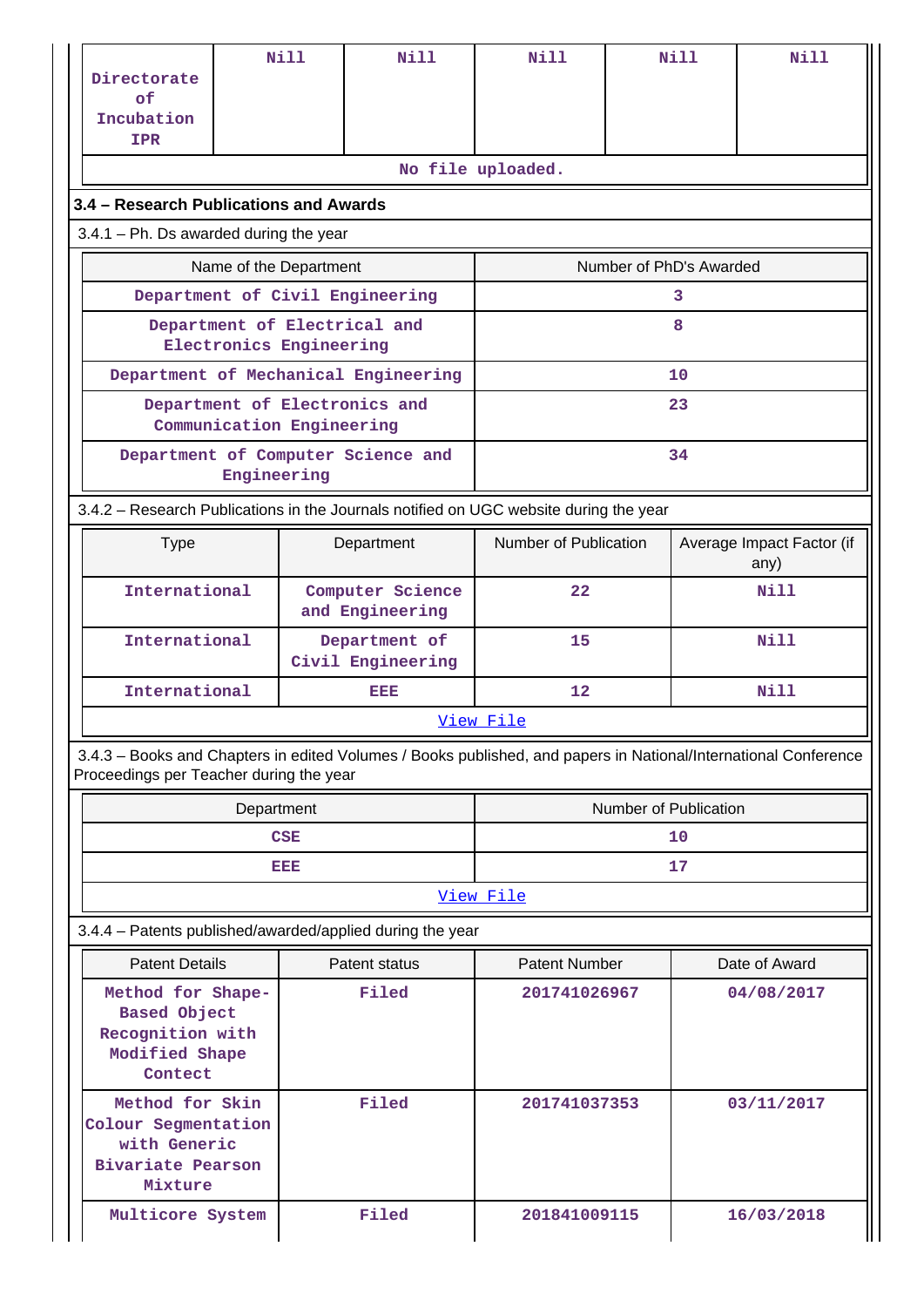| for Reprocessing of<br>Tasks                                                                                                                     |       |              |            |
|--------------------------------------------------------------------------------------------------------------------------------------------------|-------|--------------|------------|
| Dr. A Krishna<br>Mohan<br>Accomplishment of<br>"PAY AS YOU GO"<br>Approach on Entity<br>Resolution - for<br>Data Integration<br>and Data Privacy | Filed | 201741022483 | 27/12/2017 |
|                                                                                                                                                  |       | View File    |            |

 3.4.5 – Bibliometrics of the publications during the last academic year based on average citation index in Scopus/ Web of Science or PubMed/ Indian Citation Index

| Title of the<br>Paper                                                                                                                                               | Name of<br>Author                    | Title of journal                                                          | Year of<br>publication | <b>Citation Index</b> | Institutional<br>affiliation as<br>mentioned in<br>the publication | Number of<br>citations<br>excluding self<br>citation |
|---------------------------------------------------------------------------------------------------------------------------------------------------------------------|--------------------------------------|---------------------------------------------------------------------------|------------------------|-----------------------|--------------------------------------------------------------------|------------------------------------------------------|
| Soft<br>fuzzy<br>rough set-<br>based MR<br>brain<br>image segm<br>entation                                                                                          | S <sub>1</sub><br>Srinivasa<br>Kumar | Applied<br>Soft<br>Computing<br>Journal                                   | 2017                   | 42                    | <b>JNTUK</b><br>Kakinada                                           | <b>Nill</b>                                          |
| Generali<br>sed rough<br>intuitioni<br>stic fuzzy<br>$c$ -means<br>for<br>magnetic<br>resonance<br>brain<br>image segm<br>entation                                  | $S$ .<br>Srinivasa<br>Kumar          | <b>TET</b><br>Image<br>Processing                                         | 2017                   | 41                    | <b>JNTUK</b><br>Kakinada                                           | <b>Nill</b>                                          |
| <b>Effect</b><br>of flat<br>plate<br>collectors<br>in series<br>on perform<br>ance of<br>active<br>solar<br>still for<br>Indian<br>coastal<br>climatic<br>condition | V. Ramac<br>handra<br>Raju           | Journal<br>of King<br>Saud<br>University<br>- Engineer<br>ing<br>Sciences | 2018                   | 33                    | <b>JNTUK</b><br>Kakinada                                           | <b>Nill</b>                                          |
|                                                                                                                                                                     |                                      |                                                                           | View File              |                       |                                                                    |                                                      |
| 3.4.6 - h-Index of the Institutional Publications during the year. (based on Scopus/ Web of science)                                                                |                                      |                                                                           |                        |                       |                                                                    |                                                      |
| Title of the<br>Paper                                                                                                                                               | Name of<br>Author                    | Title of journal                                                          | Year of<br>publication | h-index               | Number of<br>citations                                             | Institutional<br>affiliation as                      |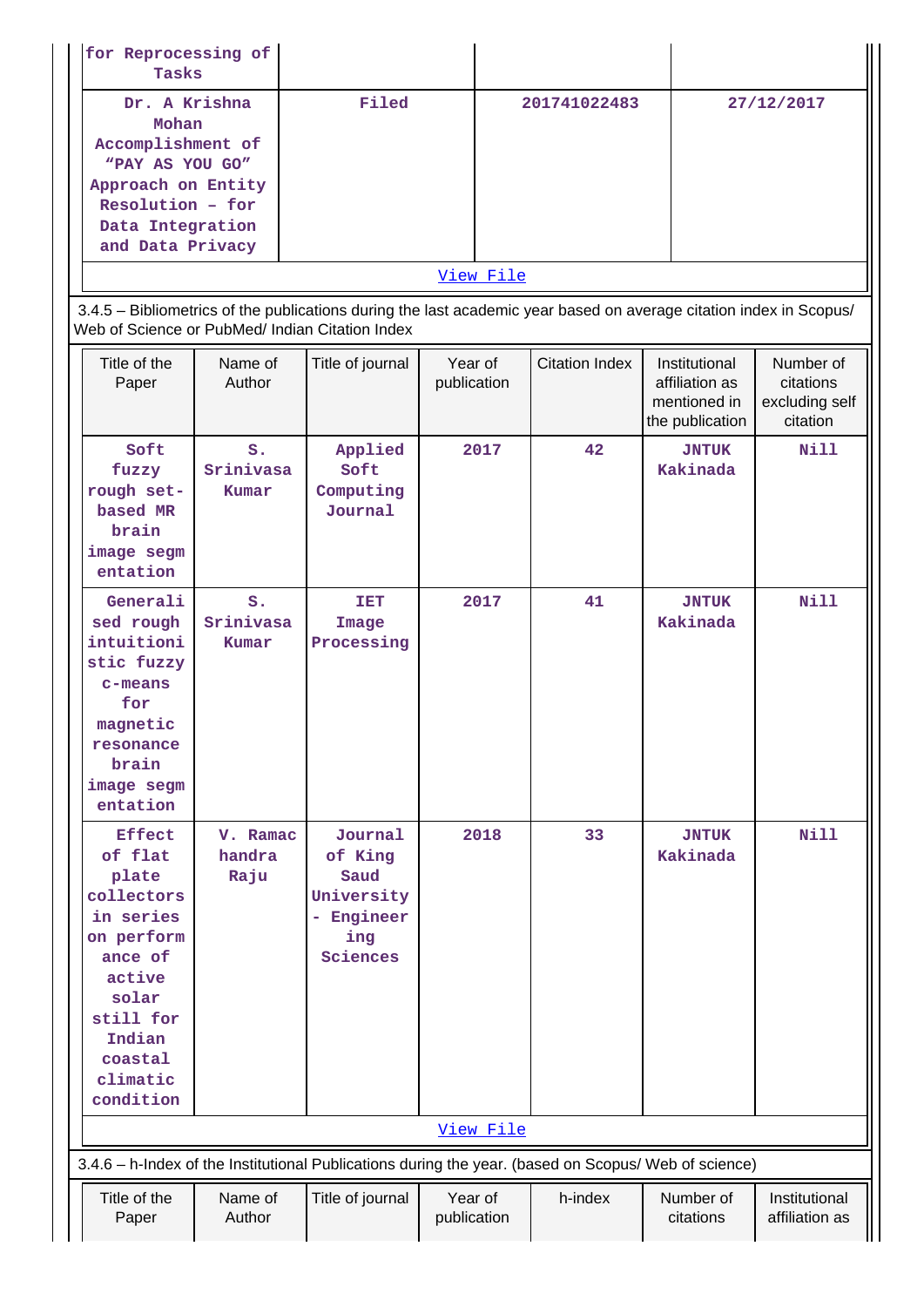|                                                                                                                                                     |                              |                           |                                                                             |                                                                                    |    | excluding self<br>citation | mentioned in<br>the publication                                 |  |
|-----------------------------------------------------------------------------------------------------------------------------------------------------|------------------------------|---------------------------|-----------------------------------------------------------------------------|------------------------------------------------------------------------------------|----|----------------------------|-----------------------------------------------------------------|--|
| Design<br>and implem<br>entation m<br>ethodology<br>for rapid<br>control pr<br>ototyping<br>of closed<br>loop speed<br>control<br>for BLDC<br>motor |                              | Saibabu.<br>$\mathbf{Ch}$ | Journal<br>of<br>Electrical<br>Systems<br>and Inform<br>ation<br>Technology | 2018                                                                               | 17 | 34                         | Jawaharlal<br>Nehru Tech<br>nological<br>University<br>Kakinada |  |
| Power<br>system<br>security e<br>nhancement<br>with<br>unified<br>power flow<br>controller<br>under mult<br>i-event co<br>ntingency<br>conditions   |                              | S.Sivana<br>garaju        | Ain<br>Shams Engi<br>neering<br>Journal                                     | Nill                                                                               | 24 | 24                         | Jawaharlal<br>Nehru Tech<br>nological<br>University<br>Kakinada |  |
| Enhanced<br>grey wolf<br>optimizer<br>based MPPT<br>algorithm<br>of PV<br>system<br>under<br>partial<br>shaded<br>condition                         | Srinivasa<br>Rao<br>Rayapudi |                           | Internat<br>ional<br>Journal of<br>Renewable<br>Energy<br>Developmen        | 2017                                                                               | 22 | 31                         | Jawaharlal<br>Nehru Tech<br>nological<br>University<br>Kakinada |  |
| Soft<br>fuzzy<br>rough set-<br>based MR<br>brain<br>image segm<br>entation                                                                          |                              | Srinivas<br>kumar Sama    | Applied<br>Soft<br>Computing                                                | 2017                                                                               | 21 | 59                         | Jawaharlal<br>Nehru Tech<br>nological<br>University<br>Kakinada |  |
|                                                                                                                                                     |                              |                           |                                                                             | View File                                                                          |    |                            |                                                                 |  |
|                                                                                                                                                     |                              |                           |                                                                             | 3.4.7 - Faculty participation in Seminars/Conferences and Symposia during the year |    |                            |                                                                 |  |
| International<br>Number of Faculty<br>42<br>Presented<br>papers                                                                                     |                              |                           | National<br>10                                                              | <b>State</b><br><b>Nill</b>                                                        |    | Local<br><b>Nill</b>       |                                                                 |  |
| View File                                                                                                                                           |                              |                           |                                                                             |                                                                                    |    |                            |                                                                 |  |
| 3.5 - Consultancy                                                                                                                                   |                              |                           |                                                                             |                                                                                    |    |                            |                                                                 |  |
| 3.5.1 - Revenue generated from Consultancy during the year                                                                                          |                              |                           |                                                                             |                                                                                    |    |                            |                                                                 |  |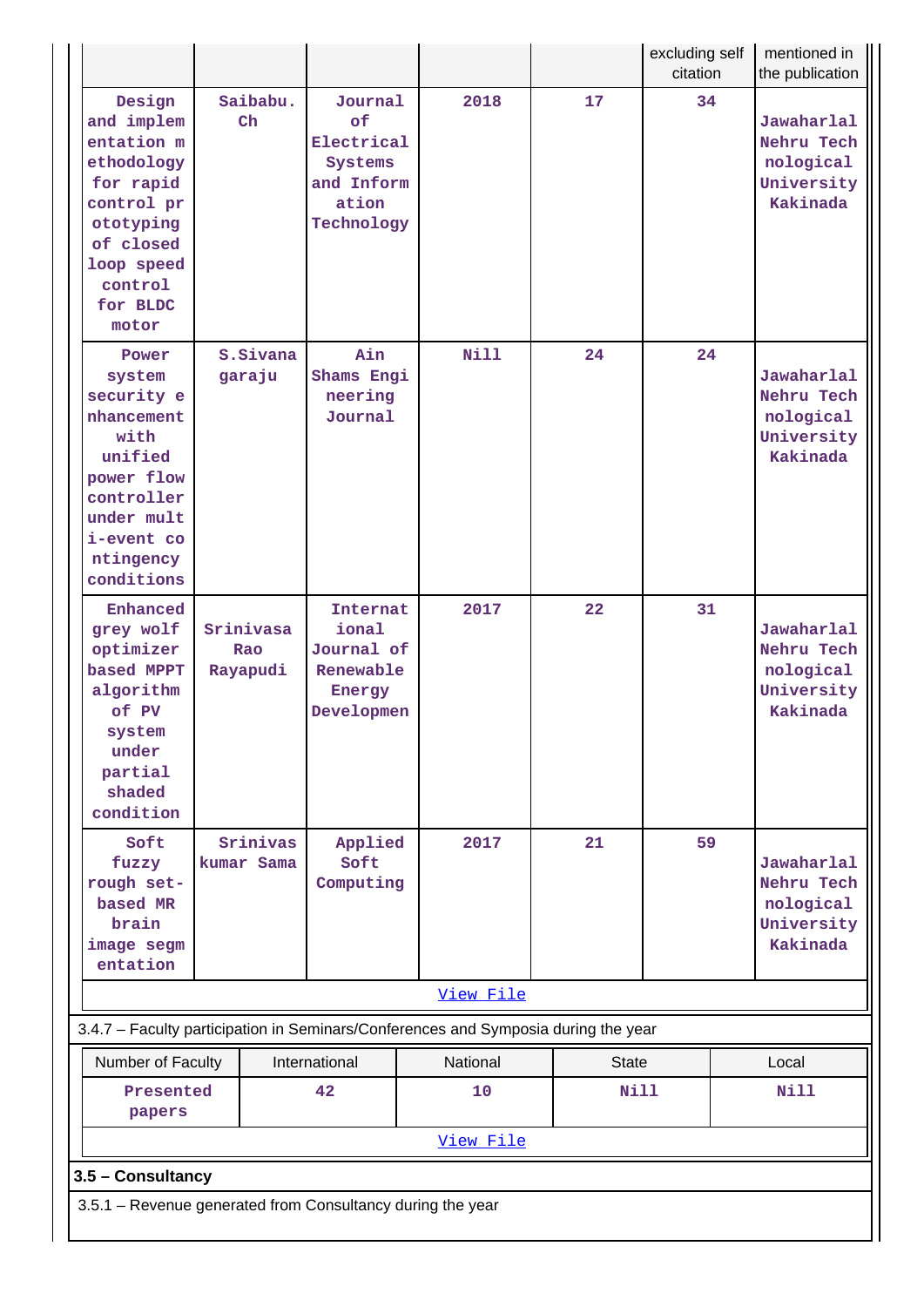| department                                                                           | Name of the Consultan(s)<br>Name of consultancy<br>project                                               |                                                                                                                                                             |                                    |                                                                                                                                                                                                     | Consulting/Sponsoring<br>Agency         |        | Revenue generated<br>(amount in rupees) |
|--------------------------------------------------------------------------------------|----------------------------------------------------------------------------------------------------------|-------------------------------------------------------------------------------------------------------------------------------------------------------------|------------------------------------|-----------------------------------------------------------------------------------------------------------------------------------------------------------------------------------------------------|-----------------------------------------|--------|-----------------------------------------|
| Civil Engineering<br>Department                                                      |                                                                                                          | Ramachandrapuram<br>Municipality -<br>Testing of<br>compressive<br>strength of<br>concrete cubes.<br>First floor slab of<br>Block C-18@<br>Ramachandrapuram |                                    | Construction<br>Municipal Office<br>Building -<br>Machilipatnam<br>MunicipalityZuari<br>Cement 43 Opc                                                                                               |                                         | 123000 |                                         |
| Civil Engineering<br>Department                                                      |                                                                                                          | Municipality -<br>Construction of a<br>community hall at<br>Radhakrishna nagar                                                                              |                                    | Polavaram<br>Irrigation Project<br>Left Main Canal<br>from Km 0.000 to Km<br>25.600 on E.P.C.<br>Turnkey system -<br>Requisition for<br>Design mixes of<br>various concrete<br>grades M10.          |                                         |        | 88000                                   |
| Civil Engineering<br>Department                                                      |                                                                                                          | Gokavaram Mandal<br>- Construction of<br>Housing<br>infrastructure<br>works                                                                                 |                                    | : WRD PIPHW -<br>Division No.2 -<br>Package 63 -<br>Conduction of test<br>for sand filter<br>material for Bund I<br>II - Testing of<br>soil                                                         |                                         |        | 228000                                  |
| Civil Engineering<br>Department                                                      |                                                                                                          | Civil Works for<br>Erection of 132/33<br>KV Mummidivaram SS<br>in East Godavari<br>District                                                                 |                                    | RWS S Sub<br>$-Division -$<br>Prathipadu -DMF<br>Works - $\cdot$ 1)<br>Providing<br>Additional OHSR in<br>Pedasankarlapudi<br>(V) of Prathipadu<br>(M) Est cost<br>Rs.25.00 Lakhs mix<br>design M30 |                                         | 264000 |                                         |
|                                                                                      |                                                                                                          |                                                                                                                                                             |                                    | View File                                                                                                                                                                                           |                                         |        |                                         |
| 3.5.2 - Revenue generated from Corporate Training by the institution during the year |                                                                                                          |                                                                                                                                                             |                                    |                                                                                                                                                                                                     |                                         |        |                                         |
| Name of the<br>Consultan(s)<br>department                                            |                                                                                                          | Title of the<br>programme                                                                                                                                   | Agency seeking /<br>training       |                                                                                                                                                                                                     | Revenue generated<br>(amount in rupees) |        | Number of trainees                      |
| HV lab                                                                               |                                                                                                          | testing of<br>various hot<br>line sticks                                                                                                                    |                                    | <b>APGENCO</b>                                                                                                                                                                                      | 1.23                                    |        | $\mathbf 0$                             |
| Dr.D.Linga<br>Raju                                                                   | <b>FRICTION STIR</b><br><b>WELDING AND</b><br><b>FRICTIONSTIR</b><br><b>PROCESSING</b><br><b>CHARGES</b> |                                                                                                                                                             | <b>RESEARCH</b><br><b>SCHOLARS</b> |                                                                                                                                                                                                     | 28000                                   |        | $\mathbf{0}$                            |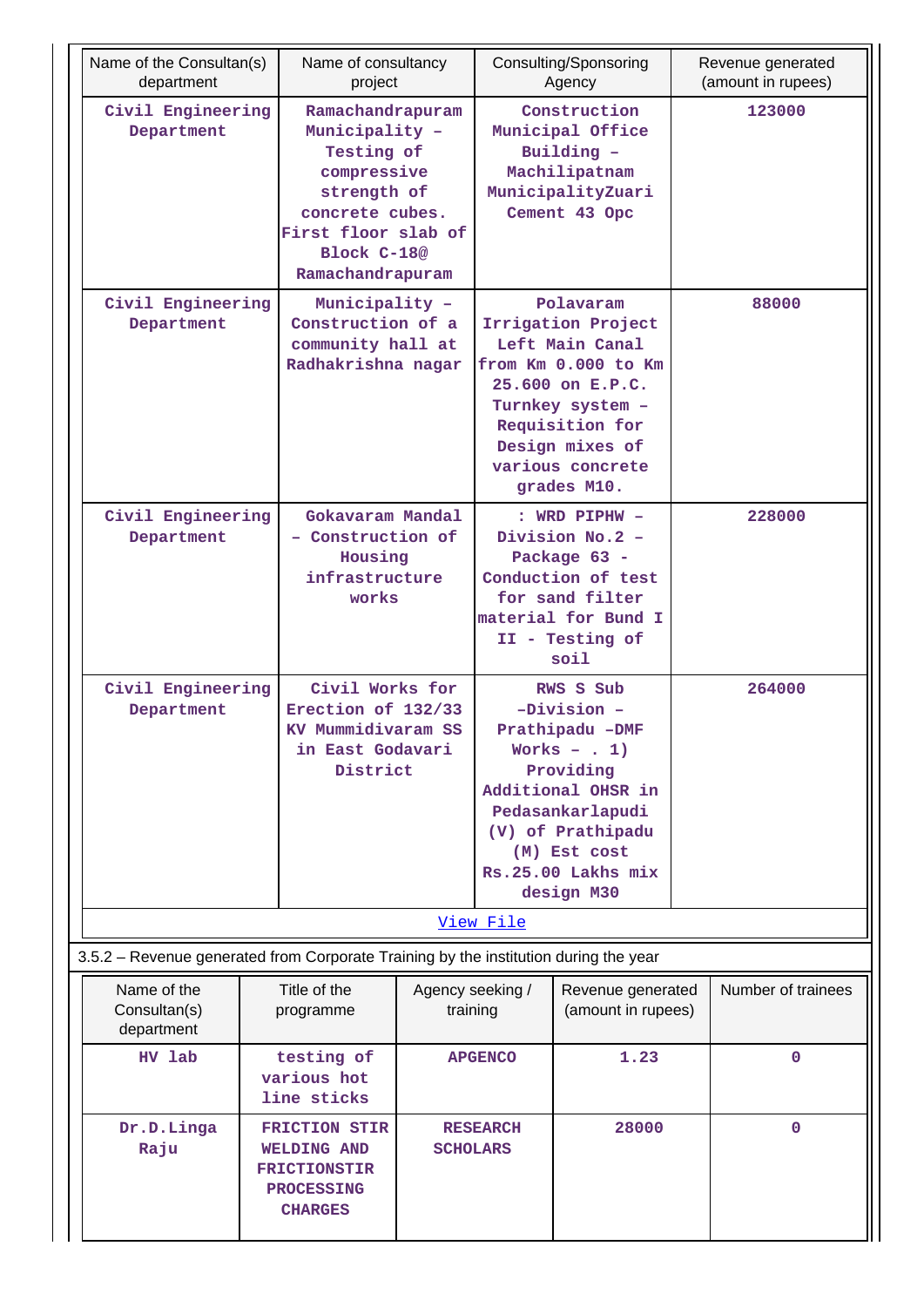| Dr.V.Jaya<br>prasad                                                                                                                                                                                                | <b>METALLURGY</b><br><b>LAB CONSULTANCY</b>     | <b>RESEARCH</b><br><b>SCHOLARS</b> |                                                          | 5000 | 0                                                        |  |
|--------------------------------------------------------------------------------------------------------------------------------------------------------------------------------------------------------------------|-------------------------------------------------|------------------------------------|----------------------------------------------------------|------|----------------------------------------------------------|--|
|                                                                                                                                                                                                                    |                                                 | No file uploaded.                  |                                                          |      |                                                          |  |
| 3.6 - Extension Activities                                                                                                                                                                                         |                                                 |                                    |                                                          |      |                                                          |  |
| 3.6.1 – Number of extension and outreach programmes conducted in collaboration with industry, community and<br>Non- Government Organisations through NSS/NCC/Red cross/Youth Red Cross (YRC) etc., during the year |                                                 |                                    |                                                          |      |                                                          |  |
| Title of the activities                                                                                                                                                                                            | Organising unit/agency/<br>collaborating agency |                                    | Number of teachers<br>participated in such<br>activities |      | Number of students<br>participated in such<br>activities |  |
| International<br>Yoga Day<br>Celebrations" in<br>the campus                                                                                                                                                        | <b>NSS</b>                                      |                                    | 10                                                       |      | 50                                                       |  |
| <b>Blood</b> donation<br>camp on 02-07-2017                                                                                                                                                                        | <b>NSS</b>                                      |                                    | 15                                                       |      | 150                                                      |  |
| Swachh Bharat<br>programme in the<br><b>EEE</b> and CSE<br>departments on 16th<br>September 2017                                                                                                                   | <b>NSS</b>                                      |                                    | 30                                                       |      | 200                                                      |  |
| 2K run organized<br>by The TEAM<br>Hospital to create<br>awareness on World<br>Heart Day on<br>29.09.2018                                                                                                          | <b>NSS</b>                                      |                                    | 20                                                       |      | 150                                                      |  |
| rally Organized<br>by Police dept. to<br>create awareness<br>about SHE TEAM<br>Kakinada on<br>10.03.2018                                                                                                           | <b>NSS</b>                                      |                                    | 15                                                       |      | 150                                                      |  |
| 3 Day training<br>programme on<br>"Disaster<br>Management First<br>Aid" in association<br>with Red Cross<br>Society Kakinada                                                                                       | <b>NSS</b>                                      |                                    | 12                                                       |      | 250                                                      |  |
|                                                                                                                                                                                                                    |                                                 | View File                          |                                                          |      |                                                          |  |
| 3.6.2 - Awards and recognition received for extension activities from Government and other recognized bodies                                                                                                       |                                                 |                                    |                                                          |      |                                                          |  |

| Name of the activity                                    | Award/Recognition               | <b>Awarding Bodies</b>                                      | Number of students<br><b>Benefited</b> |  |  |  |  |
|---------------------------------------------------------|---------------------------------|-------------------------------------------------------------|----------------------------------------|--|--|--|--|
| Skill Development<br>Training Programme<br>for Students | Siemens Centre of<br>Excellence | Andhra Pradesh<br>State Skill<br>Development<br>Corporation | 2552                                   |  |  |  |  |
| No file uploaded.                                       |                                 |                                                             |                                        |  |  |  |  |

3.6.3 – Students participating in extension activities with Government Organisations, Non-Government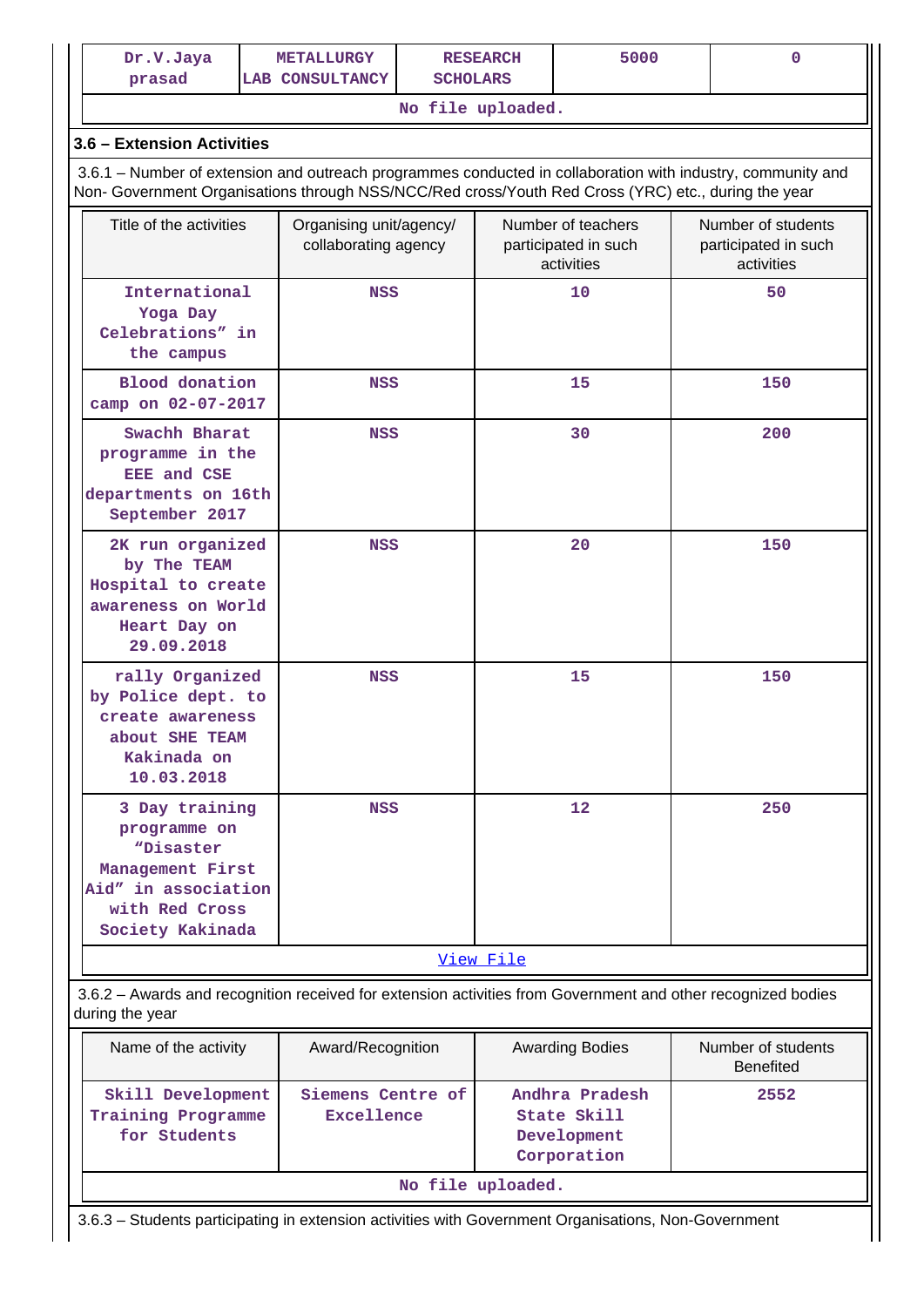| Name of the scheme                                                  | Organising unit/Agen<br>cy/collaborating<br>agency                                                          | Name of the activity                                                                                                         |                                                             | Number of teachers<br>participated in such<br>activites | Number of students<br>participated in such<br>activites |
|---------------------------------------------------------------------|-------------------------------------------------------------------------------------------------------------|------------------------------------------------------------------------------------------------------------------------------|-------------------------------------------------------------|---------------------------------------------------------|---------------------------------------------------------|
|                                                                     | <b>NSS</b>                                                                                                  | training<br>programme on<br>"Disaster<br>Management<br>First Aid" in<br>association<br>with Red Cross<br>Society<br>Kakinada | 3 Day                                                       | 12                                                      | 250                                                     |
|                                                                     | <b>NSS</b>                                                                                                  |                                                                                                                              | International<br>Yoga Day<br>Celebrations"<br>in the campus | 10                                                      | 50                                                      |
|                                                                     | <b>NSS</b>                                                                                                  | <b>Blood</b><br>donation camp<br>on 02-07-2017                                                                               |                                                             | 15                                                      | 150                                                     |
|                                                                     | <b>NSS</b>                                                                                                  | programme in<br>the EEE and CSE<br>departments on<br>16th September<br>2017                                                  | Swachh Bharat                                               | 30                                                      | 200                                                     |
|                                                                     | <b>NSS</b>                                                                                                  | organized by<br>The TEAM<br>Hospital to<br>create<br>awareness on<br>World Heart Day<br>on 29.09.2018                        | 2K run                                                      | 20                                                      | 150                                                     |
|                                                                     | <b>NSS</b>                                                                                                  | Organized by<br>Police dept. to<br>create<br>awareness about<br><b>SHE TEAM</b><br>Kakinada on<br>10.03.2018                 | rally                                                       | 15                                                      | 150                                                     |
|                                                                     |                                                                                                             |                                                                                                                              | View File                                                   |                                                         |                                                         |
| 3.7 - Collaborations                                                |                                                                                                             |                                                                                                                              |                                                             |                                                         |                                                         |
|                                                                     | 3.7.1 - Number of Collaborative activities for research, faculty exchange, student exchange during the year |                                                                                                                              |                                                             |                                                         |                                                         |
| Nature of activity<br>Participant                                   |                                                                                                             |                                                                                                                              |                                                             | Source of financial support                             | Duration                                                |
| two-day National<br>Conf. "VSPICE2k18"<br>during 19-20 July<br>2018 | Faculty of CETB                                                                                             |                                                                                                                              |                                                             | TEQIP-III                                               | $\overline{\mathbf{2}}$                                 |
| STTP "CNC and                                                       | <b>Students of CETB</b>                                                                                     |                                                                                                                              |                                                             | TEQIP-III                                               | $\overline{\mathbf{2}}$                                 |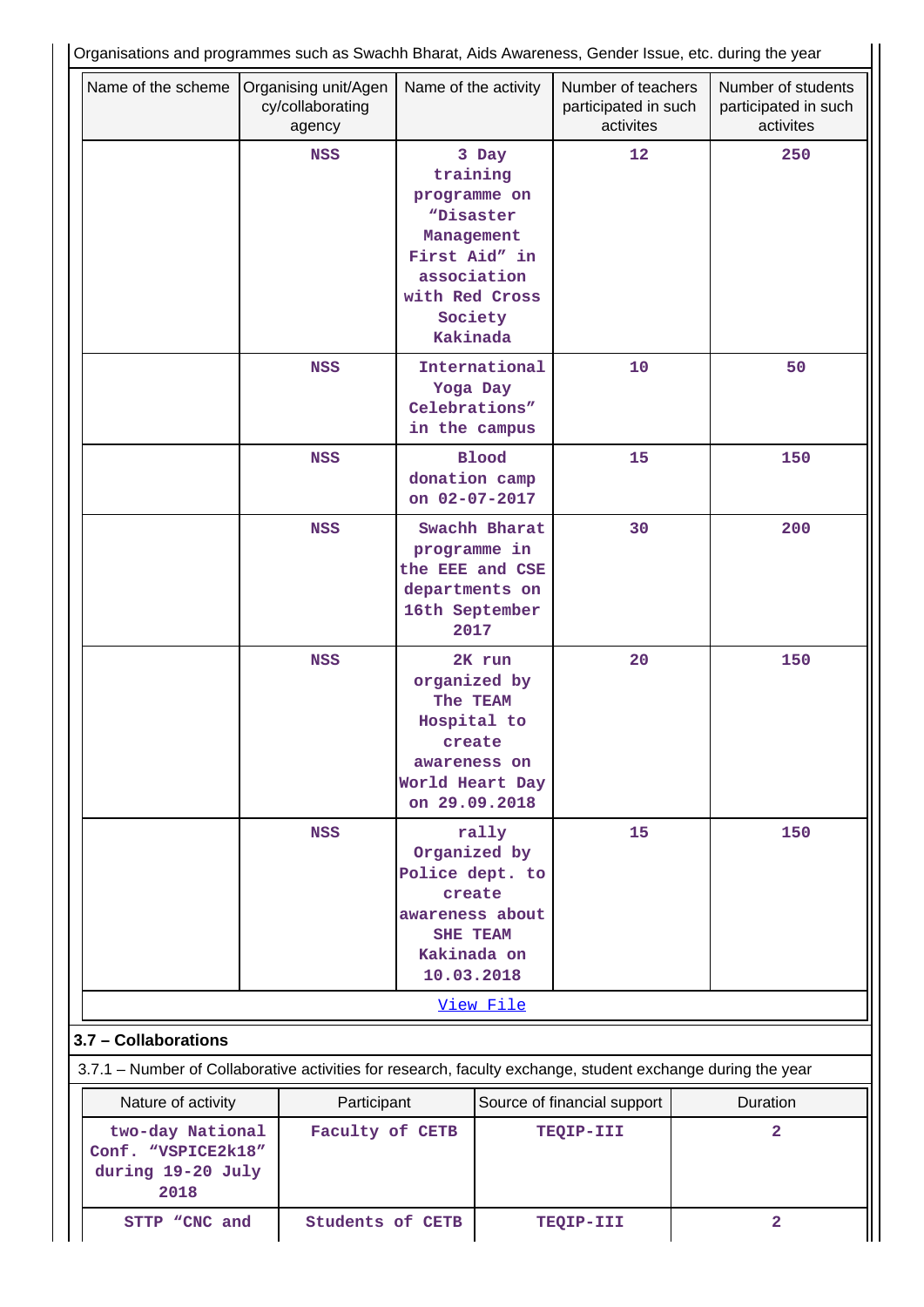|                                                                                                                                           | Robotics<br>Programming in<br>Manufacturing<br>Industries"<br>3.7.2 - Linkages with institutions/industries for internship, on-the- job training, project work, sharing of research |                                                                                                                                                                                                                                                                            |                                                                                    | View File   |             |                                                                                                    |  |
|-------------------------------------------------------------------------------------------------------------------------------------------|-------------------------------------------------------------------------------------------------------------------------------------------------------------------------------------|----------------------------------------------------------------------------------------------------------------------------------------------------------------------------------------------------------------------------------------------------------------------------|------------------------------------------------------------------------------------|-------------|-------------|----------------------------------------------------------------------------------------------------|--|
| facilities etc. during the year<br>Nature of linkage<br>Title of the<br>Name of the<br><b>Duration From</b><br>Duration To<br>Participant |                                                                                                                                                                                     |                                                                                                                                                                                                                                                                            |                                                                                    |             |             |                                                                                                    |  |
|                                                                                                                                           |                                                                                                                                                                                     | linkage                                                                                                                                                                                                                                                                    | partnering<br>institution/<br>industry<br>/research lab<br>with contact<br>details |             |             |                                                                                                    |  |
|                                                                                                                                           | Workshop                                                                                                                                                                            | Workshop<br>on Internet<br>of Things<br><b>Book</b><br>Publication<br>book<br>Deep<br>Societal<br>Innovative<br>Stanford's<br>Ideas with<br>Hasso<br>Design<br>Plattner<br>Thinking<br>Institute of<br>Design and<br>the<br>University<br>Innovation<br>Fellows<br>Program |                                                                                    | 23/03/2018  | 24/03/2018  | Dr MHM<br>Krishna<br>Prasad,<br>Professor of<br>CSE,<br>$UCEK(A)$ ,<br>JNTUK,<br>Kakinada          |  |
|                                                                                                                                           | Contributed<br>to write the<br>Internet of<br>things with<br>Learning for<br>Applications                                                                                           |                                                                                                                                                                                                                                                                            |                                                                                    | Nill        | <b>Nill</b> | Smt SSSN<br>Usha Devi N,<br>Assistant<br>Professor of<br>CSE,<br>$UCEK(A)$ ,<br>JNTUK,<br>Kakinada |  |
|                                                                                                                                           |                                                                                                                                                                                     |                                                                                                                                                                                                                                                                            |                                                                                    | <b>Nill</b> | Nill        | Dr E<br>Suneetha,<br>Assistant<br>Professor of<br>CSE,<br>$UCEK(A)$ ,<br>JNTUK,<br>Kakinada        |  |
|                                                                                                                                           | Innovative<br>Ideas with<br>Design<br>Thinking                                                                                                                                      | Stanford's<br>Hasso<br>Plattner<br>Institute of<br>Design and                                                                                                                                                                                                              | Standford<br>University,<br>College of<br>Engineering,<br>Hasso                    | 13/03/2018  | 14/05/2018  | Dr L<br>Sumalatha,<br>Professor of<br>CSE,<br>$UCEK(A)$ ,                                          |  |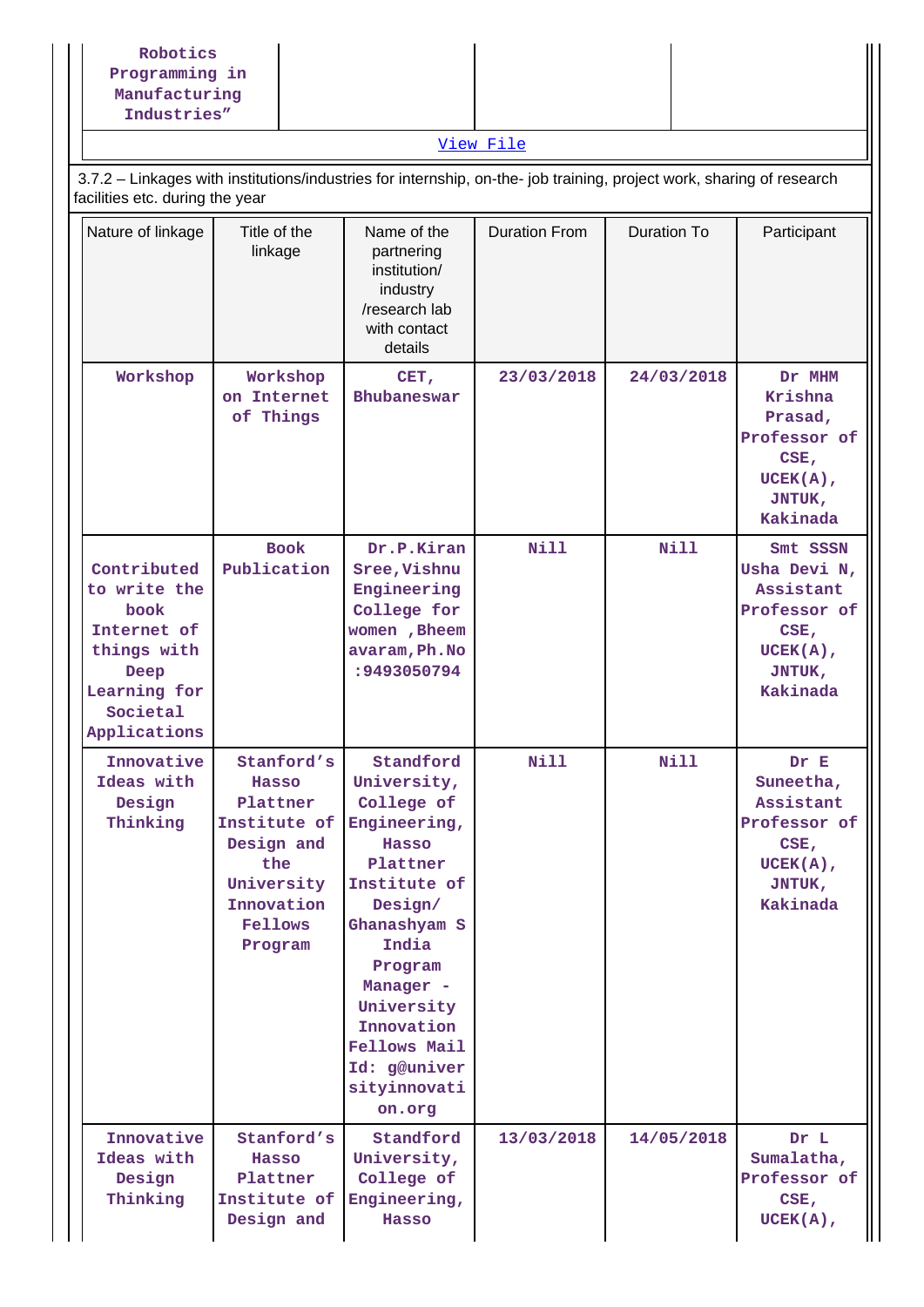| 3.7.3 - MoUs signed with institutions of national, international importance, other universities, industries, corporate | the<br>University<br>Innovation<br>Fellows<br>Program          |             | Plattner<br>Institute of<br>Design/<br>Ghanashyam S<br>India<br>Program<br>Manager -<br>University<br>Innovation<br><b>Fellows Mail</b><br>Id: g@univer<br>sityinnovati<br>on.org |            | View File                      |                            |  |                                                | JNTUK,<br>Kakinada |  |  |
|------------------------------------------------------------------------------------------------------------------------|----------------------------------------------------------------|-------------|-----------------------------------------------------------------------------------------------------------------------------------------------------------------------------------|------------|--------------------------------|----------------------------|--|------------------------------------------------|--------------------|--|--|
|                                                                                                                        | houses etc. during the year<br>Date of MoU signed<br>Number of |             |                                                                                                                                                                                   |            |                                |                            |  |                                                |                    |  |  |
| Organisation                                                                                                           |                                                                |             |                                                                                                                                                                                   |            | Purpose/Activities             |                            |  | students/teachers<br>participated under MoUs   |                    |  |  |
| <b>NAL</b>                                                                                                             |                                                                |             |                                                                                                                                                                                   | 30/08/2017 |                                | Research and<br>Internship |  |                                                | 7                  |  |  |
|                                                                                                                        | View File                                                      |             |                                                                                                                                                                                   |            |                                |                            |  |                                                |                    |  |  |
| <b>CRITERION IV - INFRASTRUCTURE AND LEARNING RESOURCES</b>                                                            |                                                                |             |                                                                                                                                                                                   |            |                                |                            |  |                                                |                    |  |  |
| 4.1 - Physical Facilities                                                                                              |                                                                |             |                                                                                                                                                                                   |            |                                |                            |  |                                                |                    |  |  |
| 4.1.1 - Budget allocation, excluding salary for infrastructure augmentation during the year                            |                                                                |             |                                                                                                                                                                                   |            |                                |                            |  |                                                |                    |  |  |
| Budget allocated for infrastructure augmentation                                                                       |                                                                |             |                                                                                                                                                                                   |            |                                |                            |  | Budget utilized for infrastructure development |                    |  |  |
|                                                                                                                        |                                                                | 27          |                                                                                                                                                                                   |            |                                |                            |  | 27                                             |                    |  |  |
| 4.1.2 – Details of augmentation in infrastructure facilities during the year                                           |                                                                |             |                                                                                                                                                                                   |            |                                |                            |  |                                                |                    |  |  |
|                                                                                                                        | <b>Facilities</b>                                              |             |                                                                                                                                                                                   |            | <b>Existing or Newly Added</b> |                            |  |                                                |                    |  |  |
|                                                                                                                        |                                                                | Class rooms |                                                                                                                                                                                   |            | Existing                       |                            |  |                                                |                    |  |  |
|                                                                                                                        | Laboratories                                                   |             |                                                                                                                                                                                   |            | Existing                       |                            |  |                                                |                    |  |  |
| Classrooms with LCD facilities                                                                                         |                                                                |             |                                                                                                                                                                                   |            |                                |                            |  | Existing                                       |                    |  |  |
|                                                                                                                        |                                                                |             |                                                                                                                                                                                   |            | View File                      |                            |  |                                                |                    |  |  |
| 4.2 - Library as a Learning Resource                                                                                   |                                                                |             |                                                                                                                                                                                   |            |                                |                            |  |                                                |                    |  |  |
| 4.2.1 - Library is automated {Integrated Library Management System (ILMS)}                                             |                                                                |             |                                                                                                                                                                                   |            |                                |                            |  |                                                |                    |  |  |
| Name of the ILMS<br>software                                                                                           |                                                                |             | Nature of automation (fully<br>or patially)                                                                                                                                       |            |                                | Version                    |  |                                                | Year of automation |  |  |
| Bees Library<br>Software                                                                                               |                                                                |             | Partially                                                                                                                                                                         |            |                                | <b>Nill</b>                |  |                                                | 2010               |  |  |
| 4.2.2 - Library Services                                                                                               |                                                                |             |                                                                                                                                                                                   |            |                                |                            |  |                                                |                    |  |  |
| Library<br>Service Type                                                                                                |                                                                | Existing    |                                                                                                                                                                                   |            | Newly Added                    |                            |  | Total                                          |                    |  |  |
| Reference<br><b>Books</b>                                                                                              | <b>Nill</b>                                                    |             | <b>Nill</b>                                                                                                                                                                       |            | 67                             | 196732                     |  | 67                                             | 196732             |  |  |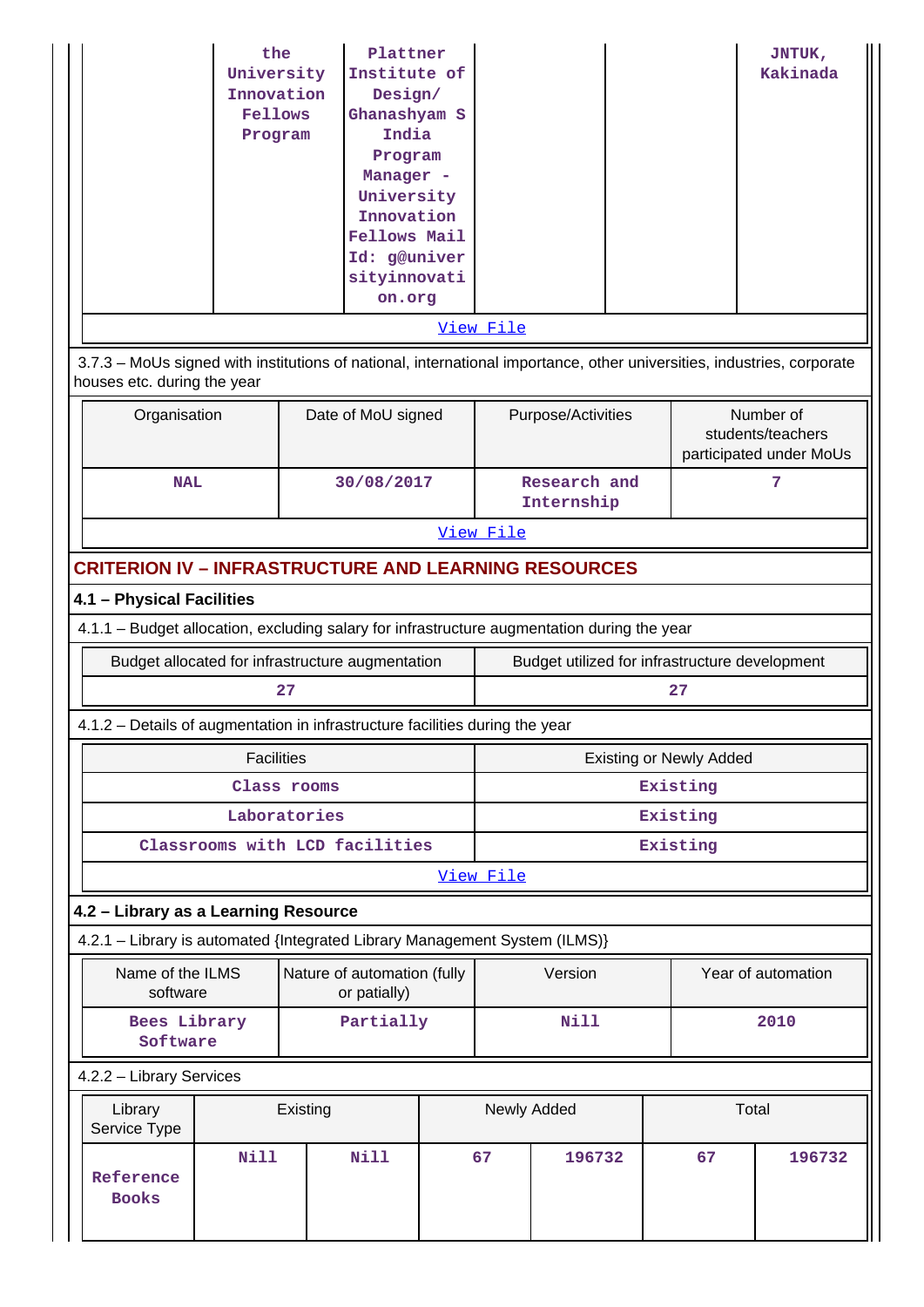| e-Books                                  |                                           | 1181            |            | 2896279                                                          |                                                                  | <b>Nill</b>         | <b>Nill</b>                                                                                                                                                                                                                                                                                                                                                                             |                    | 1181            |                                                   |           | 2896279                                           |
|------------------------------------------|-------------------------------------------|-----------------|------------|------------------------------------------------------------------|------------------------------------------------------------------|---------------------|-----------------------------------------------------------------------------------------------------------------------------------------------------------------------------------------------------------------------------------------------------------------------------------------------------------------------------------------------------------------------------------------|--------------------|-----------------|---------------------------------------------------|-----------|---------------------------------------------------|
| Journals                                 |                                           | Nill            |            | 535750                                                           |                                                                  | <b>Nill</b>         | <b>Nill</b>                                                                                                                                                                                                                                                                                                                                                                             |                    | <b>Nill</b>     |                                                   |           | 535750                                            |
| $e-$<br>Journals                         |                                           | 1199            |            | 2423288                                                          |                                                                  | <b>Nill</b>         | <b>Nill</b>                                                                                                                                                                                                                                                                                                                                                                             |                    | 1199            |                                                   |           | 2423288                                           |
| Others (s)<br>pecify)                    |                                           | Nill            |            | <b>Nill</b>                                                      |                                                                  | <b>Nill</b>         | 13570                                                                                                                                                                                                                                                                                                                                                                                   |                    | <b>Nill</b>     |                                                   |           | 13570                                             |
|                                          |                                           |                 |            |                                                                  | No file uploaded.                                                |                     |                                                                                                                                                                                                                                                                                                                                                                                         |                    |                 |                                                   |           |                                                   |
| (Learning Management System (LMS) etc    |                                           |                 |            |                                                                  |                                                                  |                     | 4.2.3 - E-content developed by teachers such as: e-PG- Pathshala, CEC (under e-PG- Pathshala CEC (Under<br>Graduate) SWAYAM other MOOCs platform NPTEL/NMEICT/any other Government initiatives & institutional                                                                                                                                                                          |                    |                 |                                                   |           |                                                   |
|                                          | Name of the Teacher                       |                 |            | Name of the Module                                               | Platform on which module<br>Date of launching e-<br>is developed |                     |                                                                                                                                                                                                                                                                                                                                                                                         | content            |                 |                                                   |           |                                                   |
| <b>NIL</b>                               |                                           |                 |            | <b>NIL</b>                                                       |                                                                  | Nill                |                                                                                                                                                                                                                                                                                                                                                                                         |                    |                 | <b>Nill</b>                                       |           |                                                   |
|                                          |                                           |                 |            |                                                                  | No file uploaded.                                                |                     |                                                                                                                                                                                                                                                                                                                                                                                         |                    |                 |                                                   |           |                                                   |
| 4.3 - IT Infrastructure                  |                                           |                 |            |                                                                  |                                                                  |                     |                                                                                                                                                                                                                                                                                                                                                                                         |                    |                 |                                                   |           |                                                   |
| 4.3.1 - Technology Upgradation (overall) |                                           |                 |            |                                                                  |                                                                  |                     |                                                                                                                                                                                                                                                                                                                                                                                         |                    |                 |                                                   |           |                                                   |
| <b>Type</b>                              | <b>Total Co</b><br>mputers                | Computer<br>Lab |            | Internet                                                         | <b>Browsing</b><br>centers                                       | Computer<br>Centers | Office                                                                                                                                                                                                                                                                                                                                                                                  |                    | Departme<br>nts | Available<br><b>Bandwidt</b><br>h (MBPS/<br>GBPS) |           | <b>Others</b>                                     |
| Existin<br>g                             | 226                                       | $\overline{3}$  |            | $\mathbf{1}$                                                     | $\mathbf 0$                                                      | $\Omega$            | $\mathbf 0$                                                                                                                                                                                                                                                                                                                                                                             |                    | 3               | 100                                               |           | 0                                                 |
| Added                                    | 30                                        | $\mathbf 0$     |            | 1                                                                | $\mathbf 0$                                                      | $\mathbf 0$         | $\mathbf 0$                                                                                                                                                                                                                                                                                                                                                                             |                    | $\mathbf 0$     | 50                                                |           | $\mathbf 0$                                       |
| Total                                    | 256                                       | 3               |            | $\overline{\mathbf{2}}$                                          | $\mathbf 0$                                                      | $\mathbf 0$         | $\mathbf 0$                                                                                                                                                                                                                                                                                                                                                                             |                    | 3               | 150                                               |           | 0                                                 |
|                                          |                                           |                 |            |                                                                  |                                                                  |                     | 4.3.2 - Bandwidth available of internet connection in the Institution (Leased line)                                                                                                                                                                                                                                                                                                     |                    |                 |                                                   |           |                                                   |
|                                          |                                           |                 |            |                                                                  |                                                                  | 150 MRPS/ GRPS      |                                                                                                                                                                                                                                                                                                                                                                                         |                    |                 |                                                   |           |                                                   |
| 4.3.3 - Facility for e-content           |                                           |                 |            |                                                                  |                                                                  |                     |                                                                                                                                                                                                                                                                                                                                                                                         |                    |                 |                                                   |           |                                                   |
|                                          |                                           |                 |            | Name of the e-content development facility                       |                                                                  |                     | Provide the link of the videos and media centre and                                                                                                                                                                                                                                                                                                                                     | recording facility |                 |                                                   |           |                                                   |
|                                          |                                           |                 | <b>NIL</b> |                                                                  |                                                                  |                     |                                                                                                                                                                                                                                                                                                                                                                                         |                    | <u>NIL</u>      |                                                   |           |                                                   |
|                                          |                                           |                 |            | 4.4 - Maintenance of Campus Infrastructure                       |                                                                  |                     |                                                                                                                                                                                                                                                                                                                                                                                         |                    |                 |                                                   |           |                                                   |
| component, during the year               |                                           |                 |            |                                                                  |                                                                  |                     | 4.4.1 – Expenditure incurred on maintenance of physical facilities and academic support facilities, excluding salary                                                                                                                                                                                                                                                                    |                    |                 |                                                   |           |                                                   |
|                                          | Assigned Budget on<br>academic facilities |                 |            | Expenditure incurred on<br>maintenance of academic<br>facilities |                                                                  |                     | Assigned budget on<br>physical facilities                                                                                                                                                                                                                                                                                                                                               |                    |                 |                                                   | facilites | Expenditure incurredon<br>maintenance of physical |
|                                          | <b>Nill</b>                               |                 |            | $\overline{a}$                                                   |                                                                  |                     | 406                                                                                                                                                                                                                                                                                                                                                                                     |                    |                 |                                                   | 405       |                                                   |
| institutional Website, provide link)     |                                           |                 |            |                                                                  |                                                                  |                     | 4.4.2 – Procedures and policies for maintaining and utilizing physical, academic and support facilities - laboratory,<br>library, sports complex, computers, classrooms etc. (maximum 500 words) (information to be available in                                                                                                                                                        |                    |                 |                                                   |           |                                                   |
|                                          |                                           |                 |            |                                                                  |                                                                  |                     | University ensures optimal allocation and utilization of the available<br>financial recourses for maintenance and upkeep of different facilities by<br>holding regular meetings of various committees constituted for this purpose and<br>using the grants received from various bodies and enhances as per the<br>requirements in the interest of students. Laboratory: The laboratory |                    |                 |                                                   |           |                                                   |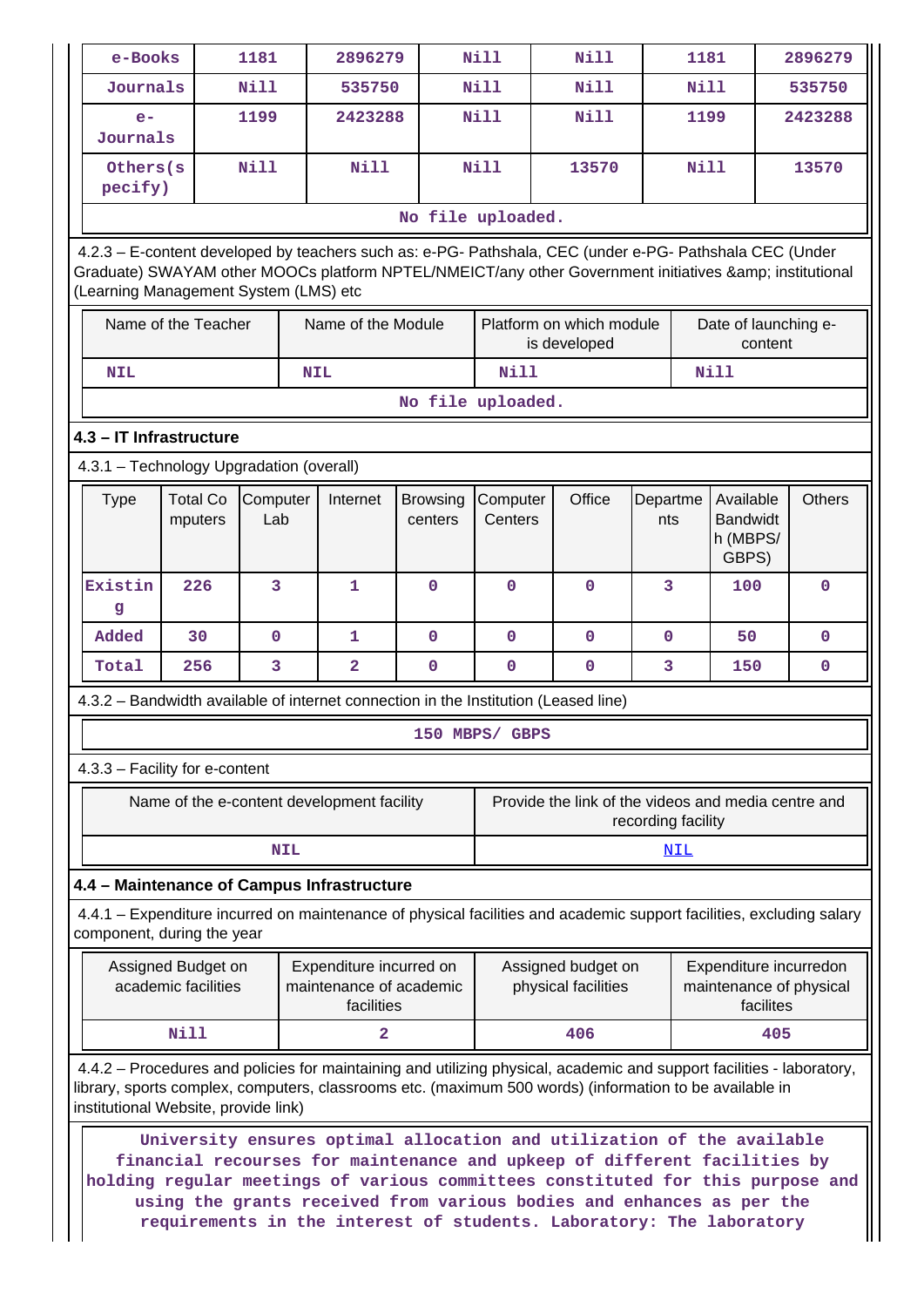**equipments, specimens, and other necessary chemicals are purchased by the office of the principal and purchase committee as per the requirements of the teaching departments of the college. Record of maintenance account is maintained by lab technicians, Lab In charges and under the chairmanship of HODs of the concerned departments. Maintenance of lab equipment were taken care by lab incharges and some of the expensive / sensitive and recently procured equipment were maintained through AMCs. The requirement and list of books is taken from the concerned BoS / HOD's. The finalized list of required books is duly approved The Principal and procured by the Librarian by strictly following University / State Govt. procurement norms, according to the case. Subscription of e-Journals and content with the support of University and indest consortium. UCEK is having well established sports complex supported by Alumni, it is maintained by the Physical Director and other supporting staff. Some of our students were participated in National forums and won prizes also. The maintenance of classrooms is a regular exercise. The cleanliness of classrooms is ensured by the support of outsourcing agency / a group of workers and sweepers. After the admission process in every semester it is ensured that all the classrooms have adequate desks, benches. The fans and electrical appliances are checked wherever requirements are found the purchase committee and maintenance will be taken care by Project Engineer (Electrical). Sports Complex: The University is extensively promoting sports and games through its Constituent /Affiliated Colleges, Institutes, and Schools. The students are participating in various events and games inside and outside the college and are bringing laurels to our university. The University has an Exclusive directorate "University Games Sports", headed by a Director (Professor of Civil Engineering) supported by Secretary, Sports Council (Assistant Professor of Physical Education, UCEK), Secretary, Inter-Collegiate Tournaments. (Assistant Professor of Physical Education, UCEN) Assistant Professor of Yoga (Contract). Also a separate Department for Physical Education and Sports activities. The Students of the colleges are making use of the facilities of this Department for their Physical fitness by participating in various sporting activities. One Assistant Professor of Physical Education (Regular), Two Assistant Professors of Physical Education (Contract), One GYM Trainer, One Self Defensive Skills Trainer, One Junior Assistant, One Store Keeper, Three Grounds men are available. The teachers of Department of Physical Education keep a well maintained record of all the sports equipment. Procurement of new equipment is done by following a proper procedure. The equipment are purchased according to the requirement of the teams that practiced for the Inter- College, State, National and other Open and Invitational Tournaments. Department also maintain the record of student attending daily sports practice and their refreshment.**

https://www.jntucek.ac.in/departments/11/physical\_education

#### **CRITERION V – STUDENT SUPPORT AND PROGRESSION**

#### **5.1 – Student Support**

| 5.1.1 - Scholarships and Financial Support |                          |                    |                  |  |  |  |  |  |
|--------------------------------------------|--------------------------|--------------------|------------------|--|--|--|--|--|
|                                            | Name/Title of the scheme | Number of students | Amount in Rupees |  |  |  |  |  |
| Financial Support<br>from institution      | <b>GATE/GPAT</b>         | 28                 | 4166400          |  |  |  |  |  |
| Financial Support<br>from Other Sources    |                          |                    |                  |  |  |  |  |  |
| a) National                                | Jnanabhumi<br>(B. Tech)  | 792                | 17677600         |  |  |  |  |  |
| b) International                           | Nill                     | Nill               | Nill             |  |  |  |  |  |
| No file uploaded.                          |                          |                    |                  |  |  |  |  |  |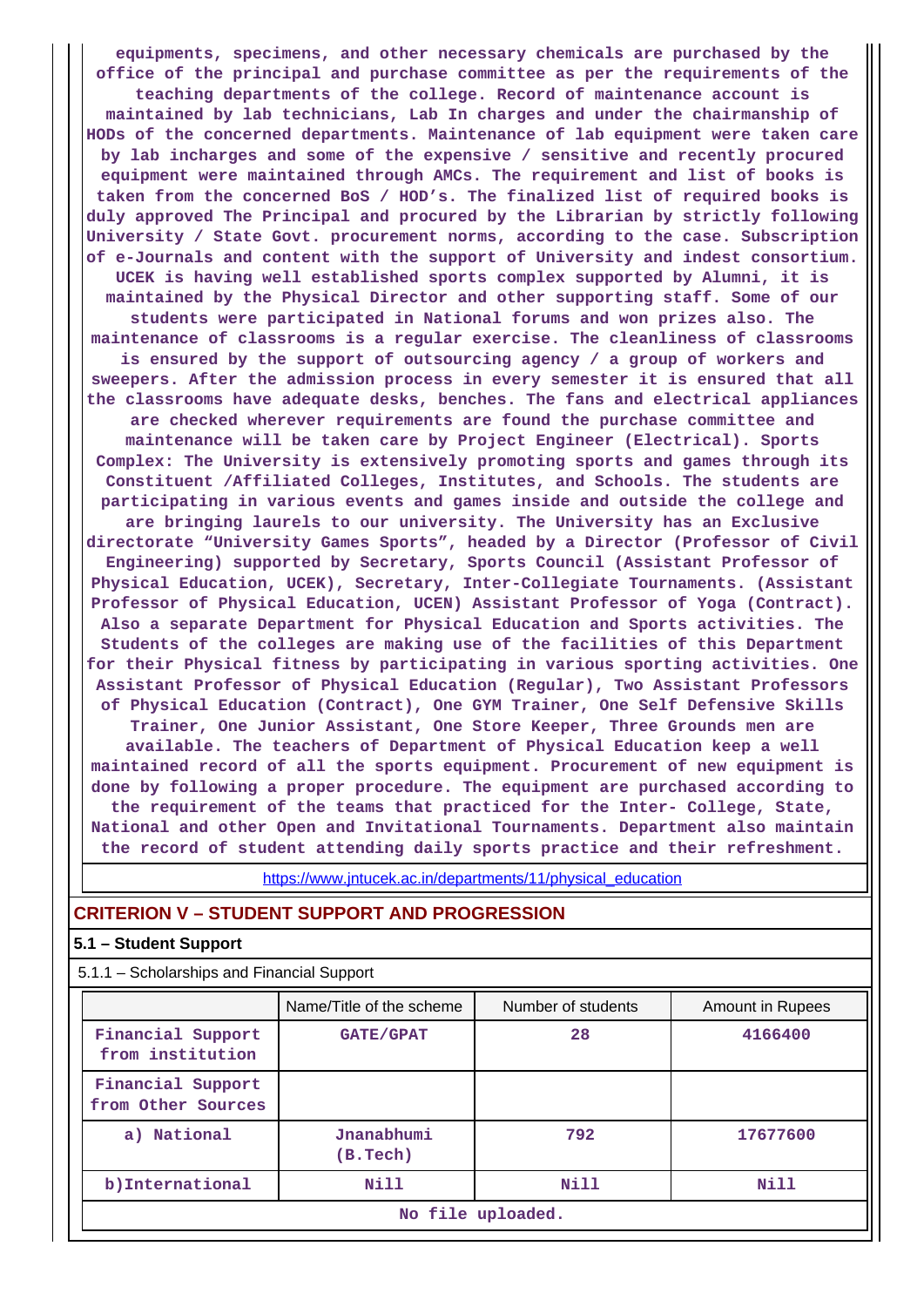5.1.2 – Number of capability enhancement and development schemes such as Soft skill development, Remedial coaching, Language lab, Bridge courses, Yoga, Meditation, Personal Counselling and Mentoring etc.,

| Name of the capability                                                                                                                    | Date of implemetation | Number of students | Agencies involved                                                                                                                     |
|-------------------------------------------------------------------------------------------------------------------------------------------|-----------------------|--------------------|---------------------------------------------------------------------------------------------------------------------------------------|
| enhancement scheme                                                                                                                        |                       | enrolled           |                                                                                                                                       |
| Conducted<br>"Personality<br>Development, Time<br>Management and<br><b>Stress Management"</b><br>for First Year<br><b>B.Tech Students</b> | 12/09/2017            | 350                | Akshaya Paatra<br>Foundation,<br>Vishakhapatnam                                                                                       |
| Industry<br>Institute<br>Interactive Session<br>with B.Tech (ECE)<br><b>Students</b>                                                      | 28/09/2017            | 50                 | HR, Bharat<br>Electronics Limited<br>(BEL)                                                                                            |
| <b>Technical Lecture</b><br>on "Career<br>Opportunities and<br>Future Prospects in<br>the Department of<br>Atomic Energy"                 | 27/01/2018            | 250                | Sri M N V<br>Viswanath,<br>Scientist-G,<br>Manager, QA-<br>ZEP(SP), Hyderabad<br>Department of<br>Atomic Energy, GOI                  |
| TCS Interactive<br>Session with<br>Selected Students                                                                                      | 17/04/2018            | 180                | Tata Consultancy<br>Services                                                                                                          |
| Conducted Short<br>Term Training<br>Program to "Enhance<br>Technical Skills<br>Under TEQIP-III                                            | 06/10/2017            | 500                | <b>FOCUS ACADEMY FOR</b><br><b>CAREER ENHANCEMET</b><br>(FACE), BANGALORE                                                             |
| Technical<br>Sessions on C<br>Programming                                                                                                 | 24/09/2017            | 600                | <b>JNTUK Kakinada</b>                                                                                                                 |
| Conducted "CRT<br>(Campus Recruitment<br>Training)" Classes                                                                               | 27/08/2017            | 750                | 1. FOCUS ACADEMY<br><b>FOR CAREER</b><br>ENHANCEMET (FACE),<br>BANGALORE 2. COIGN,<br>HYDERABAD 3. Excel<br>Technologies,<br>Kakinada |
|                                                                                                                                           |                       | No file uploaded.  |                                                                                                                                       |

 5.1.3 – Students benefited by guidance for competitive examinations and career counselling offered by the institution during the year

| Year | Name of the<br>scheme | Number of<br>benefited<br>students for<br>competitive<br>examination | Number of<br>benefited<br>students by<br>career<br>counseling<br>activities | Number of<br>students who<br>have passedin<br>the comp. exam | Number of<br>studentsp placed |
|------|-----------------------|----------------------------------------------------------------------|-----------------------------------------------------------------------------|--------------------------------------------------------------|-------------------------------|
| 2017 | Soft<br>skills,       | 109                                                                  | 249                                                                         | 109                                                          | 249                           |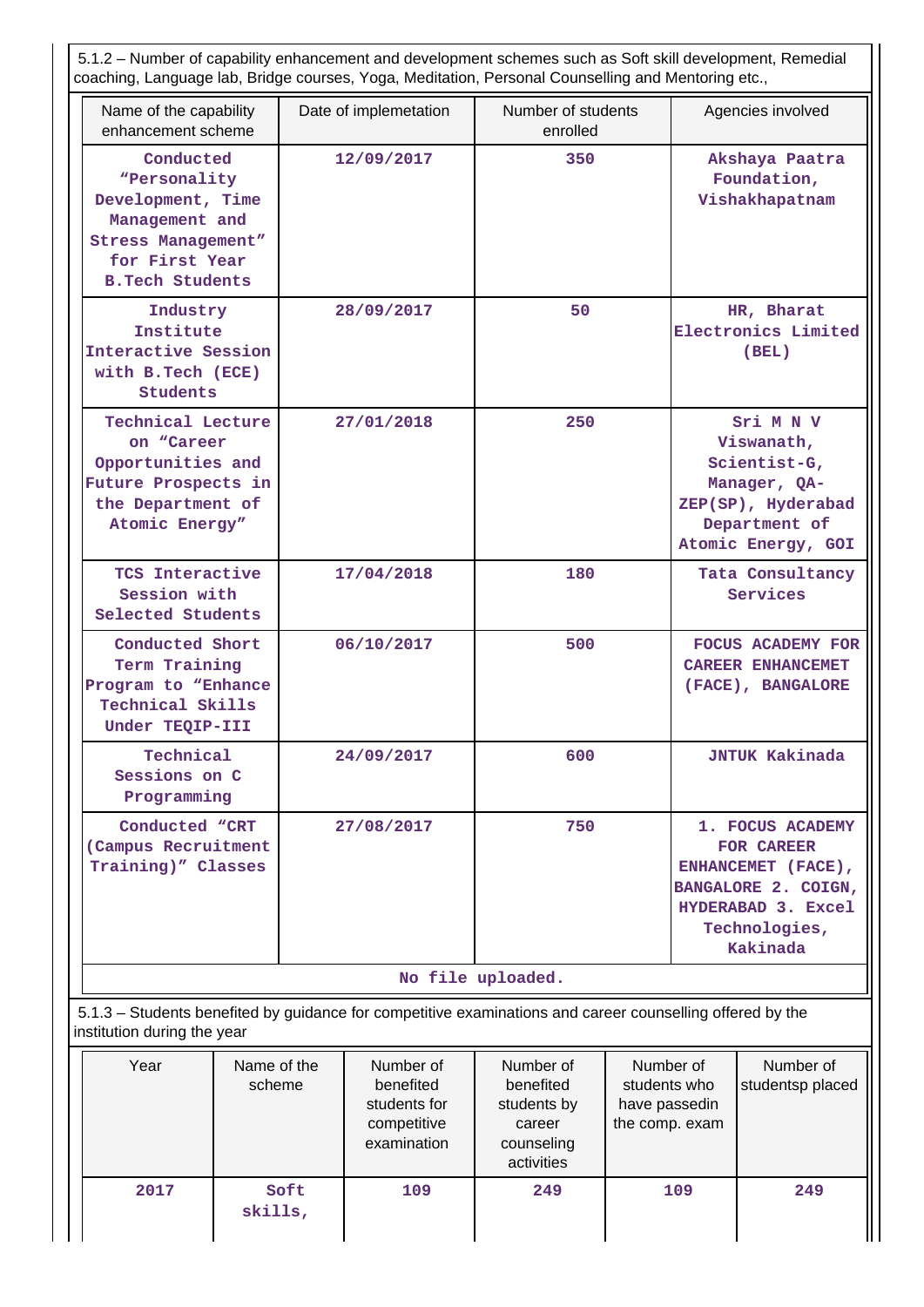|                                                                                                                                                                                        | Language and<br>communicatio<br>n skills,<br>Awareness of                                                                                                      |                                |                                    |                                                |                                     |  |  |  |  |  |  |  |
|----------------------------------------------------------------------------------------------------------------------------------------------------------------------------------------|----------------------------------------------------------------------------------------------------------------------------------------------------------------|--------------------------------|------------------------------------|------------------------------------------------|-------------------------------------|--|--|--|--|--|--|--|
|                                                                                                                                                                                        | trends in<br>technology                                                                                                                                        |                                |                                    |                                                |                                     |  |  |  |  |  |  |  |
|                                                                                                                                                                                        |                                                                                                                                                                |                                | No file uploaded.                  |                                                |                                     |  |  |  |  |  |  |  |
|                                                                                                                                                                                        | 5.1.4 – Institutional mechanism for transparency, timely redressal of student grievances, Prevention of sexual<br>harassment and ragging cases during the year |                                |                                    |                                                |                                     |  |  |  |  |  |  |  |
| Total grievances received                                                                                                                                                              |                                                                                                                                                                | Number of grievances redressed |                                    | Avg. number of days for grievance<br>redressal |                                     |  |  |  |  |  |  |  |
|                                                                                                                                                                                        | 230                                                                                                                                                            |                                | 180                                |                                                | 15                                  |  |  |  |  |  |  |  |
|                                                                                                                                                                                        | 5.2 - Student Progression                                                                                                                                      |                                |                                    |                                                |                                     |  |  |  |  |  |  |  |
|                                                                                                                                                                                        | 5.2.1 - Details of campus placement during the year                                                                                                            |                                |                                    |                                                |                                     |  |  |  |  |  |  |  |
|                                                                                                                                                                                        | On campus                                                                                                                                                      |                                |                                    | Off campus                                     |                                     |  |  |  |  |  |  |  |
| Nameof<br>organizations<br>visited                                                                                                                                                     | Number of<br>students<br>participated                                                                                                                          | Number of<br>stduents placed   | Nameof<br>organizations<br>visited | Number of<br>students<br>participated          | Number of<br>stduents placed        |  |  |  |  |  |  |  |
| <b>TCS</b>                                                                                                                                                                             | 456                                                                                                                                                            | 293                            | Nill                               | Nill                                           | Nill                                |  |  |  |  |  |  |  |
|                                                                                                                                                                                        |                                                                                                                                                                |                                | View File                          |                                                |                                     |  |  |  |  |  |  |  |
|                                                                                                                                                                                        | 5.2.2 - Student progression to higher education in percentage during the year                                                                                  |                                |                                    |                                                |                                     |  |  |  |  |  |  |  |
| Year                                                                                                                                                                                   | Number of<br>students<br>enrolling into<br>higher education                                                                                                    | Programme<br>graduated from    | Depratment<br>graduated from       | Name of<br>institution joined                  | Name of<br>programme<br>admitted to |  |  |  |  |  |  |  |
| 2018                                                                                                                                                                                   | 1                                                                                                                                                              | Remote<br>sensing              | <b>IST</b>                         | NIT,<br>Suratkal                               | PhD                                 |  |  |  |  |  |  |  |
| 2018                                                                                                                                                                                   | 1                                                                                                                                                              | School of<br>Avionics          | <b>IST</b>                         | NIT,<br>Tirichy                                | PhD                                 |  |  |  |  |  |  |  |
| 2017                                                                                                                                                                                   | $\mathbf{1}$                                                                                                                                                   | School of<br>Avionics          | <b>IST</b>                         | <b>JNTUK</b>                                   | PhD                                 |  |  |  |  |  |  |  |
| 2017                                                                                                                                                                                   | 1                                                                                                                                                              | Remote<br>sensing              | <b>IST</b>                         | <b>JNTUK</b>                                   | PhD                                 |  |  |  |  |  |  |  |
| 2018                                                                                                                                                                                   | $\mathbf{1}$                                                                                                                                                   | Remote<br>sensing              | <b>IST</b>                         | IIT,<br>Madras                                 | PhD                                 |  |  |  |  |  |  |  |
| 2018                                                                                                                                                                                   | 1                                                                                                                                                              | Remote<br>sensing              | <b>IST</b>                         | IIT,<br>Madras                                 | PhD                                 |  |  |  |  |  |  |  |
|                                                                                                                                                                                        |                                                                                                                                                                |                                | No file uploaded.                  |                                                |                                     |  |  |  |  |  |  |  |
| 5.2.3 - Students qualifying in state/ national/ international level examinations during the year<br>(eg:NET/SET/SLET/GATE/GMAT/CAT/GRE/TOFEL/Civil Services/State Government Services) |                                                                                                                                                                |                                |                                    |                                                |                                     |  |  |  |  |  |  |  |
|                                                                                                                                                                                        | Items                                                                                                                                                          |                                |                                    | Number of students selected/ qualifying        |                                     |  |  |  |  |  |  |  |
|                                                                                                                                                                                        | <b>GATE</b>                                                                                                                                                    |                                |                                    | 45                                             |                                     |  |  |  |  |  |  |  |
|                                                                                                                                                                                        |                                                                                                                                                                |                                | No file uploaded.                  |                                                |                                     |  |  |  |  |  |  |  |
| 5.2.4 – Sports and cultural activities / competitions organised at the institution level during the year                                                                               |                                                                                                                                                                |                                |                                    |                                                |                                     |  |  |  |  |  |  |  |
| Activity                                                                                                                                                                               |                                                                                                                                                                | Level                          |                                    | Number of Participants                         |                                     |  |  |  |  |  |  |  |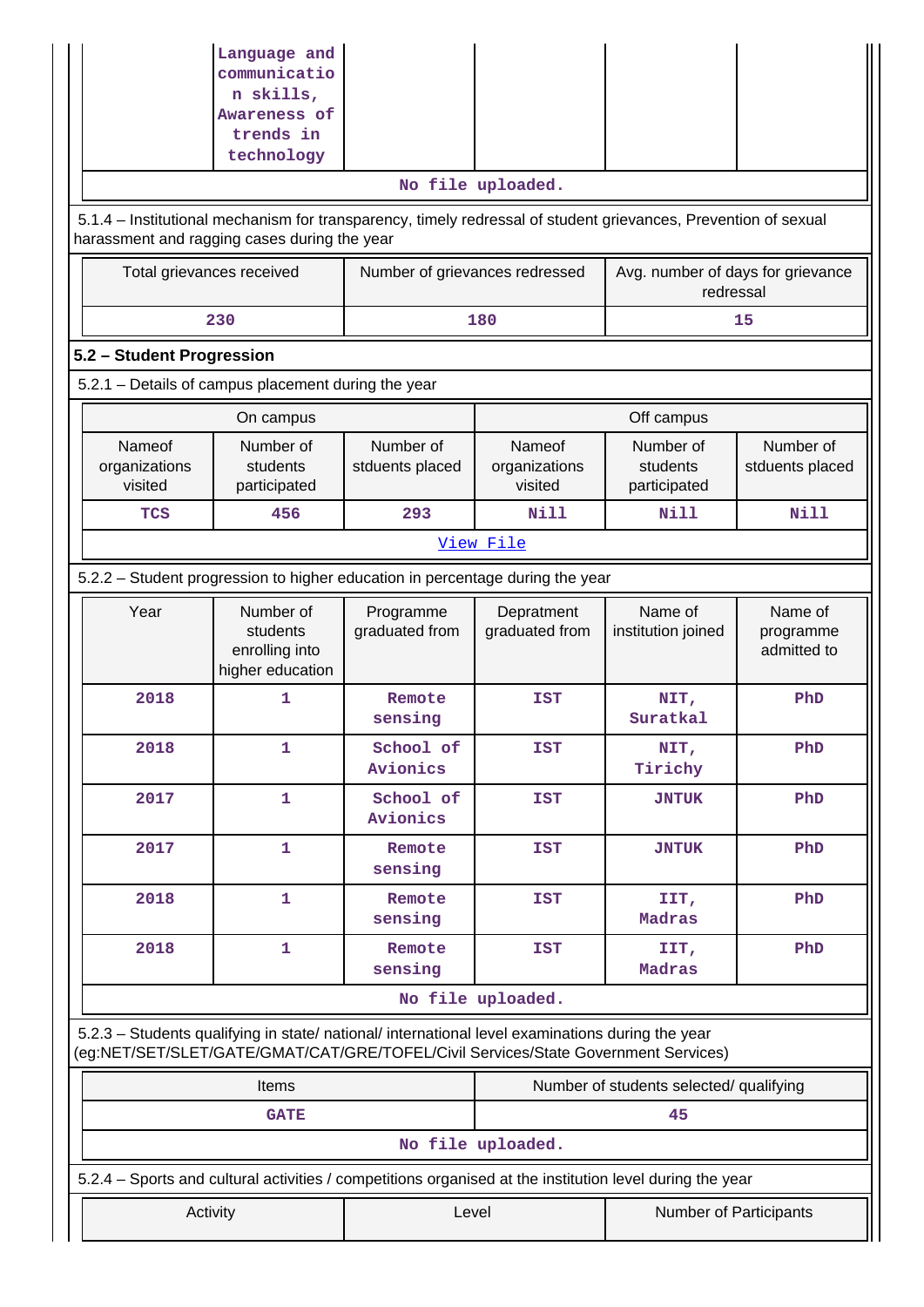|                                                                                                                                                                                                                                                                                                                                                                                                                                                                                                                                                                                                                                                                                                                                                                                                                                                                                                                                                                                                                                                                                                                                                                                                                                                                                                                                                                                                   | One day workshop on<br>JNTUK Sports - An<br>Introspection on 24th<br><b>July 2017</b>                                                                                                                    |                           | State Level                       |                                     | 52                                                                                            |                        |  |  |  |
|---------------------------------------------------------------------------------------------------------------------------------------------------------------------------------------------------------------------------------------------------------------------------------------------------------------------------------------------------------------------------------------------------------------------------------------------------------------------------------------------------------------------------------------------------------------------------------------------------------------------------------------------------------------------------------------------------------------------------------------------------------------------------------------------------------------------------------------------------------------------------------------------------------------------------------------------------------------------------------------------------------------------------------------------------------------------------------------------------------------------------------------------------------------------------------------------------------------------------------------------------------------------------------------------------------------------------------------------------------------------------------------------------|----------------------------------------------------------------------------------------------------------------------------------------------------------------------------------------------------------|---------------------------|-----------------------------------|-------------------------------------|-----------------------------------------------------------------------------------------------|------------------------|--|--|--|
|                                                                                                                                                                                                                                                                                                                                                                                                                                                                                                                                                                                                                                                                                                                                                                                                                                                                                                                                                                                                                                                                                                                                                                                                                                                                                                                                                                                                   | General Body meeting of<br>the Faculty of Physical<br>Education held on<br>06-09-2017 at JNTUK<br>Kakinada to<br>discuss/finalize the<br>Annual Sports Calendar<br>for the academic year<br>$2017 - 18.$ |                           | <b>State Level</b>                |                                     | 230                                                                                           |                        |  |  |  |
|                                                                                                                                                                                                                                                                                                                                                                                                                                                                                                                                                                                                                                                                                                                                                                                                                                                                                                                                                                                                                                                                                                                                                                                                                                                                                                                                                                                                   |                                                                                                                                                                                                          |                           | View File                         |                                     |                                                                                               |                        |  |  |  |
|                                                                                                                                                                                                                                                                                                                                                                                                                                                                                                                                                                                                                                                                                                                                                                                                                                                                                                                                                                                                                                                                                                                                                                                                                                                                                                                                                                                                   | 5.3 - Student Participation and Activities                                                                                                                                                               |                           |                                   |                                     |                                                                                               |                        |  |  |  |
|                                                                                                                                                                                                                                                                                                                                                                                                                                                                                                                                                                                                                                                                                                                                                                                                                                                                                                                                                                                                                                                                                                                                                                                                                                                                                                                                                                                                   | 5.3.1 – Number of awards/medals for outstanding performance in sports/cultural activities at national/international<br>level (award for a team event should be counted as one)                           |                           |                                   |                                     |                                                                                               |                        |  |  |  |
| Year                                                                                                                                                                                                                                                                                                                                                                                                                                                                                                                                                                                                                                                                                                                                                                                                                                                                                                                                                                                                                                                                                                                                                                                                                                                                                                                                                                                              | Name of the<br>award/medal                                                                                                                                                                               | National/<br>Internaional | Number of<br>awards for<br>Sports | Number of<br>awards for<br>Cultural | Student ID<br>number                                                                          | Name of the<br>student |  |  |  |
| 2018                                                                                                                                                                                                                                                                                                                                                                                                                                                                                                                                                                                                                                                                                                                                                                                                                                                                                                                                                                                                                                                                                                                                                                                                                                                                                                                                                                                              | Gold                                                                                                                                                                                                     | National                  | 1                                 | Nill                                | Nill                                                                                          | Mr. R.<br>Arun Kumar   |  |  |  |
|                                                                                                                                                                                                                                                                                                                                                                                                                                                                                                                                                                                                                                                                                                                                                                                                                                                                                                                                                                                                                                                                                                                                                                                                                                                                                                                                                                                                   |                                                                                                                                                                                                          |                           | View File                         |                                     |                                                                                               |                        |  |  |  |
|                                                                                                                                                                                                                                                                                                                                                                                                                                                                                                                                                                                                                                                                                                                                                                                                                                                                                                                                                                                                                                                                                                                                                                                                                                                                                                                                                                                                   |                                                                                                                                                                                                          |                           |                                   |                                     | 5.3.2 - Activity of Student Council & representation of students on academic & administrative |                        |  |  |  |
| bodies/committees of the institution (maximum 500 words)<br>Creamy layer students join in UCEK through various entrance examinations viz.,<br>EAMCET, ECT(FDH), GAT, PGECET etc conducted by state bodies. Students have<br>active representation on academic and administrative bodies and committees of<br>the Institution. The quality and hygiene of the hostel food is monitored by<br>student representatives along with the other nominated faculty members / deputy  <br>wardens. They visit frequently and collect feedback from peers and also<br>continuously monitor the quality and quantity of the food served. Hostel<br>Administration Students provide strong support in the administration and<br>management of hostel affairs. Each hostel has a team of members, Mess<br>Committee, Cleanliness Committee etc. Class Committee Meetings are held<br>regularly, at least twice in each semester. Students clubs like Literary club,<br>Music club, Creative arts club, Dramatics club, Photography short film shooting<br>club and Classical dance club are involved in this committee. Cultural and<br>Sports Committees Students have strong representations in all cultural and<br>sports and games committees and help in organization and management of events.<br>Majority of the students participate actively in college and sports day<br>celebrations and TechFests. |                                                                                                                                                                                                          |                           |                                   |                                     |                                                                                               |                        |  |  |  |
| 5.4 - Alumni Engagement                                                                                                                                                                                                                                                                                                                                                                                                                                                                                                                                                                                                                                                                                                                                                                                                                                                                                                                                                                                                                                                                                                                                                                                                                                                                                                                                                                           |                                                                                                                                                                                                          |                           |                                   |                                     |                                                                                               |                        |  |  |  |
|                                                                                                                                                                                                                                                                                                                                                                                                                                                                                                                                                                                                                                                                                                                                                                                                                                                                                                                                                                                                                                                                                                                                                                                                                                                                                                                                                                                                   | 5.4.1 – Whether the institution has registered Alumni Association?                                                                                                                                       |                           |                                   |                                     |                                                                                               |                        |  |  |  |

 **Yes**

 **This association registered in Kakinada is the headquarters for all chapters of old students of the College from 1946 through now. This is an active association co-located in the College and will provide leadership to all the chapters throughout the world. There are formal or informal chapters in Hyderabad, Chennai, Vijayawada, Visakhapatnam, Bengaluru and USA. The Aim and Objective of the Association is to promote fraternity among the Alumni of**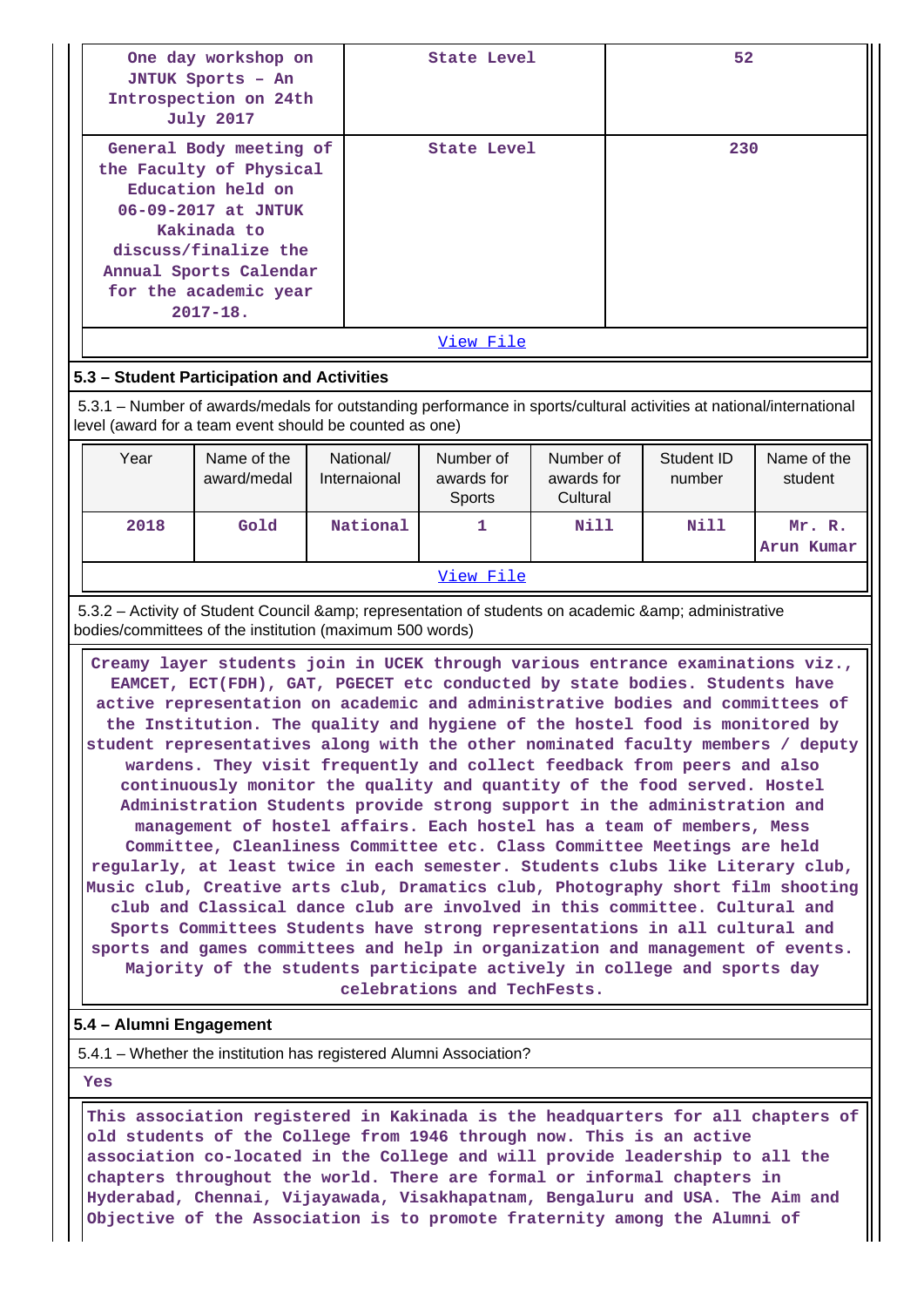**University College of Engineering, Kakinada (UECK) through fostering the Cultural, Technical, Professional and Welfare activities. Objectives: To promote excellence of the mother Institution viz., University College of Engineering, Kakinada, through liaison with the college administration (in helping, to build / augment the Laboratories, institute scholarships), by donating funds, equipment, books etc., to the college or by any other activity which would glorify the Institution or the students. Monetary help is rendered by prominent alumni and with these funds, a multi-utility building has come up and it is housing the Training Placement office, an educational centre Mana TV. Our Alumni are helping the College in many respects. Annual awards for Best Teacher and Best outgoing student have been introduced by two alumni. Many alumni and faculty have instituted gold medals for top students in many branches. The college successfully celebrated its Silver Jubilee in 1971, its Golden Jubilee grandly during 1995 – 1996 and Diamond Jubilee during 2005 - 2006. With the help of funds raised through the contributions from the Alumni, a Golden Jubilee Block (Swarnotsav Bhavan) was constructed during Golden Jubilee Period. The old students of 1979-83 batches constructed a mini auditorium in 2010-11. It was named "1979-83 Alumni Auditorium". A modern Indoor Stadium of worth Rs. 5 crores completed. The Membership: Every year, the UCEK inducts all the outgoing students into ECOSAK. All the alumni of UCEK are members of the Association. The membership in ECOSAK is free and any alumni can register themselves into the Association on the web site. There will be at least 15,000 Alumni of our college spread throughout the world. There may be at least 3,000 alumni living in and around Hyderabad. Annual Meet: Alumni meet on the first Sunday of January every year. All alumni along with their families are invited to the whole day meet.**

5.4.2 – No. of registered Alumni:

**959**

5.4.3 – Alumni contribution during the year (in Rupees) :

#### **1801500**

5.4.4 – Meetings/activities organized by Alumni Association :

 **1.ECOSAK- Annual General Body meeting on 7-1-2018 2. ECOSAK- Executive meeting on 25-04-2018 1. Review of action on fund raising action 2. Induction of PG Students in ECOSAK including with UG students. 3. ECOSAK –Reneal of Registration 4.Alumni Website building 5.issue of Alumni ID Cards 6. Re construction of Alumni office 7. office boy, staff for ECOSAK excessively 8.infrastructure of Alumni hall Building**

#### **CRITERION VI – GOVERNANCE, LEADERSHIP AND MANAGEMENT**

#### **6.1 – Institutional Vision and Leadership**

 6.1.1 – Mention two practices of decentralization and participative management during the last year (maximum 500 words)

 **As per UGC Autonomous colleges norms, JNTUK is having Governing body, Academic Council, Finance Committee and Board of Studies etc., . In 2014, JNTUK has revised its Vision and Mission statement**

6.1.2 – Does the institution have a Management Information System (MIS)?

*Yes* 

#### **6.2 – Strategy Development and Deployment**

6.2.1 – Quality improvement strategies adopted by the institution for each of the following (with in 100 words each):

Strategy Type **Details**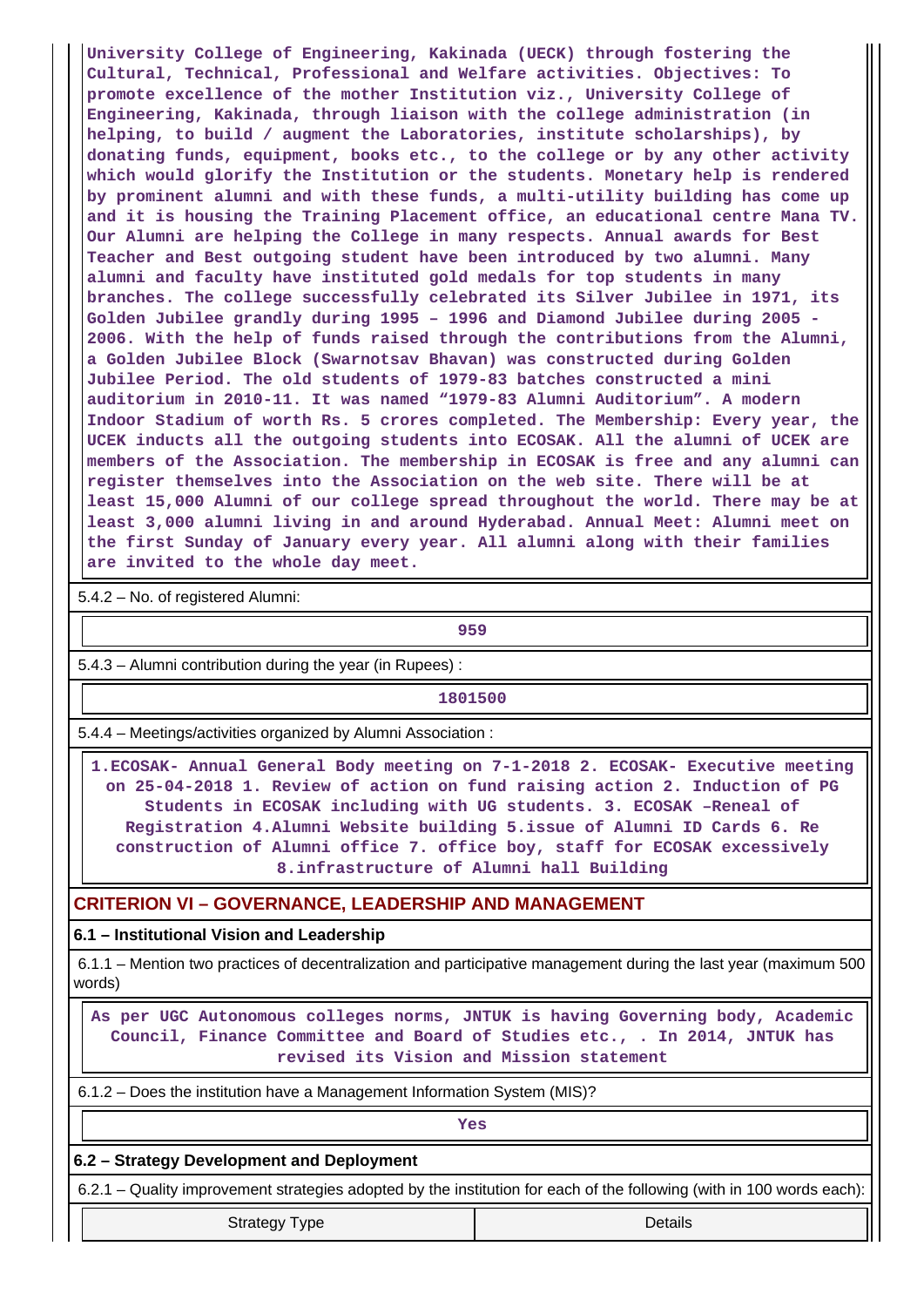| Teaching and Learning                | All the Faculty members are provided<br>with required Hardware and Software<br>tools to integrate the e-contents in to<br>teaching-learning practices                                                                                                                                                                                                                                                                                                                                                                                                                                                                                                                                                                                                                                                                                                                                                             |
|--------------------------------------|-------------------------------------------------------------------------------------------------------------------------------------------------------------------------------------------------------------------------------------------------------------------------------------------------------------------------------------------------------------------------------------------------------------------------------------------------------------------------------------------------------------------------------------------------------------------------------------------------------------------------------------------------------------------------------------------------------------------------------------------------------------------------------------------------------------------------------------------------------------------------------------------------------------------|
| Curriculum Development               | he University is implementing the<br>Curriculum Revision for every three<br>years by including advanced<br>technologies, industry oriented<br>courses, skill courses, internships, Co-<br>curricular, extra-curricular<br>activities, Indian Constitution, Human<br>values and Ethics, that will result in<br>all round development and personality<br>of the students. To suit the coastal<br>region needs, University already<br>started the Petroleum Engineering,<br>Chemical Engineering and Agricultural<br>Engineering etc 5. The University has<br>established Pipeline Engineering, Nano<br>Technology, Renewable Energy, Avionics<br>and need based interdisciplinary<br>programmes                                                                                                                                                                                                                     |
| Examination and Evaluation           | Being the Technical University, the<br>entire evaluation process is<br>continuous. The students can submit<br>their applications online for exam fee<br>payments, online for issue of<br>certificates to the University<br>Examination Centre. Also, JNTUK<br>University had become a part of NDML<br>Academic Depository to facilitate<br>issuance, storage and access of<br>academic awards in an online depository<br>system on the pattern of Securities<br>Depository.                                                                                                                                                                                                                                                                                                                                                                                                                                       |
| Industry Interaction / Collaboration | In order to achieve integrated higher<br>education system, with professional and<br>vocational education, the University<br>has set up an Incubation centre which<br>is providing Internship and training on<br>employability skills by collaborating<br>and networking with industries for<br>promoting industry oriented research in<br>collaboration Wipro ltd, Tetrasoft USA,<br>Toople Singapore and Kakinada smart<br>city project on advanced technologies<br>etc. MHRD sponsored Design Innovation<br>Centre was established to encourage<br>innovative designs, ideas and research.<br>Also in collaboration with APSSDC<br>established Siemens Centres of<br>Excellences (SCE) for providing the<br>training to the unemployed and regular<br>students to enhance the professional<br>skills to suit the industry needs.<br>University is planning to setup more<br>number of incubation and innovation |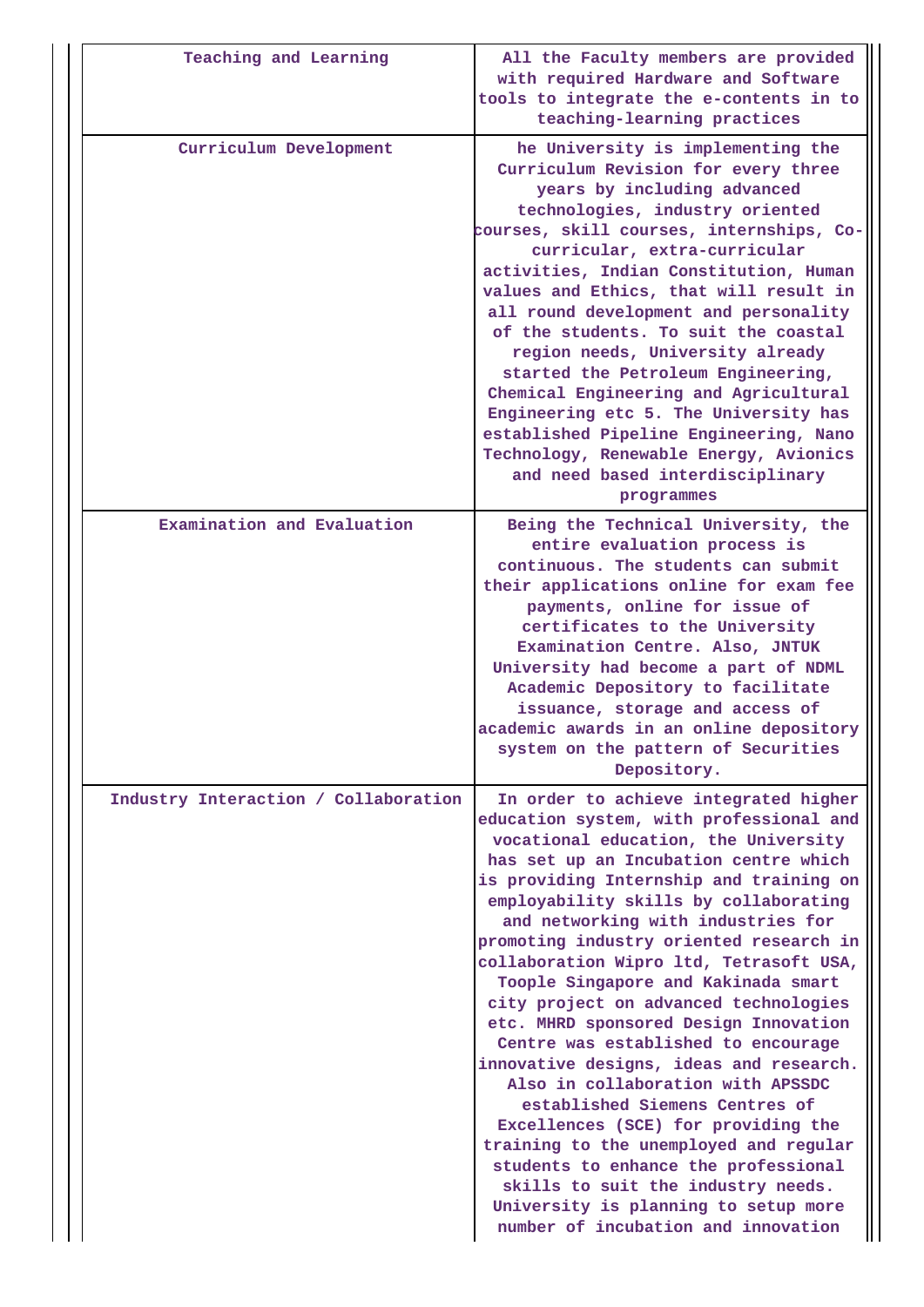|                          | centres in interdisciplinary areas and<br>skilling centres to cater to the needs<br>of various industries and to encourage<br>the research.                                                                                                                                                                                                                                                                                                                                                                                                                                                                                                                                                                                                                                                                                                                                                                                                                                                                                                                                                                                                                                                                                                  |
|--------------------------|----------------------------------------------------------------------------------------------------------------------------------------------------------------------------------------------------------------------------------------------------------------------------------------------------------------------------------------------------------------------------------------------------------------------------------------------------------------------------------------------------------------------------------------------------------------------------------------------------------------------------------------------------------------------------------------------------------------------------------------------------------------------------------------------------------------------------------------------------------------------------------------------------------------------------------------------------------------------------------------------------------------------------------------------------------------------------------------------------------------------------------------------------------------------------------------------------------------------------------------------|
| Research and Development | Majority of faculty achieved Ph.D.,<br>and faculty contributed good number of<br>publications. Quantitatively and<br>qualitatively the publications<br>increased during this academic year (in<br>Scopus and reputed Journals). Good<br>number of patents were also filed. 2.<br>In order to achieve integrated higher<br>education system, with professional and<br>vocational education, the University<br>has set up an Incubation centre which<br>is providing Internship and training on<br>employability skills by collaborating<br>and networking with industries for<br>promoting industry oriented research in<br>collaboration Wipro ltd, Tetrasoft USA,<br>Toople Singapore and Kakinada smart<br>city project on advanced technologies<br>etc. MHRD sponsored Design Innovation<br>Centre was established to encourage<br>innovative designs, ideas and research.<br>Also in collaboration with APSSDC<br>established Siemens Centres of<br>Excellences (SCE) for providing the<br>training to the unemployed and regular<br>students to enhance the professional<br>skills to suit the industry needs.<br>University is planning to setup more<br>number of incubation and innovation<br>centres in interdisciplinary areas and |
|                          | skilling centres to cater to the needs<br>of various industries and to encourage<br>the research                                                                                                                                                                                                                                                                                                                                                                                                                                                                                                                                                                                                                                                                                                                                                                                                                                                                                                                                                                                                                                                                                                                                             |

6.2.2 – Implementation of e-governance in areas of operations:

| E-governace area              | Details                                                                                                                                                                                                                                                                                                                                                                                                               |
|-------------------------------|-----------------------------------------------------------------------------------------------------------------------------------------------------------------------------------------------------------------------------------------------------------------------------------------------------------------------------------------------------------------------------------------------------------------------|
| Administration                | The Administration communicates with<br>Governing Body members as well as the<br>teaching and non-teaching staff is<br>through eoffice facility of Govt of<br>Andhra Pradesh and email. All important<br>administrative information including<br>notices is regularly published on the<br>website. Biometric devices installed<br>for all staff members. Automated,<br>wireless office with 24x7 internet<br>facility |
| Finance and Accounts          | The accounts of the institution are<br>maintained through the Tally software                                                                                                                                                                                                                                                                                                                                          |
| Student Admission and Support | For Admission fee payments online<br>transaction interfaces are provided on<br>website                                                                                                                                                                                                                                                                                                                                |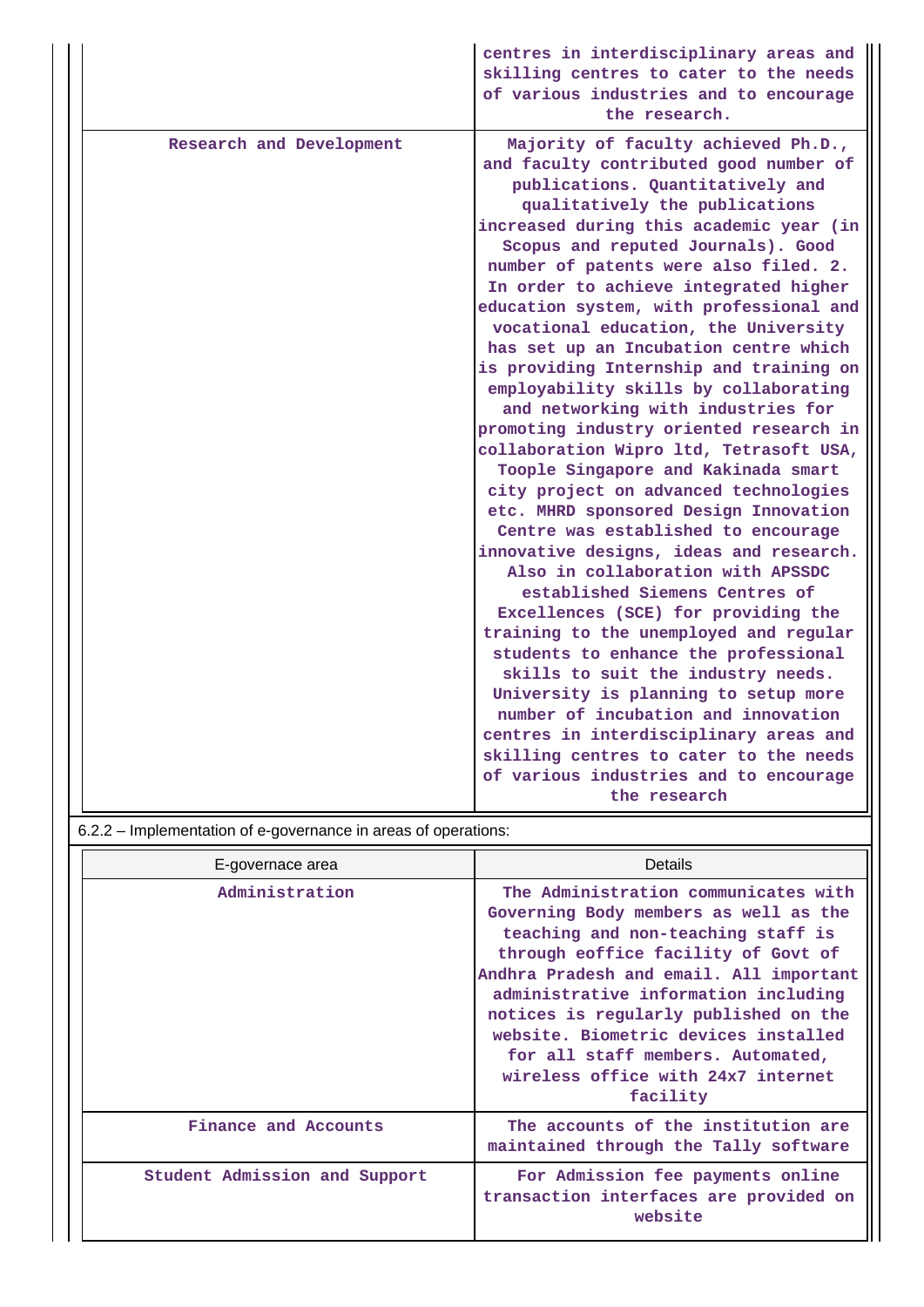| Examination              | https://www.jntuk.edu.in/examination/                                         |
|--------------------------|-------------------------------------------------------------------------------|
| Planning and Development | The Vision and Mission Statement is<br>uploaded on the institutional website. |

## **6.3 – Faculty Empowerment Strategies**

 6.3.1 – Teachers provided with financial support to attend conferences / workshops and towards membership fee of professional bodies during the year

| International<br>Institute of<br>2017<br>Dr. S.<br>Bioinformatics<br>Surekha<br>conference on<br>computational<br>and<br>Intelligence<br>Computational<br>and Big Data<br>Biology,<br>Analytics<br>Visakhapatnam<br>(CIBDA-2017)<br>International<br>Institute of<br>2017<br>Dr. P. Aruna<br><b>Bioinformatics</b><br>conference on<br>Kumari<br>computational<br>and<br>Intelligence<br>Computational | Year | Name of Teacher | Name of conference/<br>workshop attended<br>for which financial<br>support provided | Name of the<br>professional body for<br>which membership<br>fee is provided | Amount of support |
|--------------------------------------------------------------------------------------------------------------------------------------------------------------------------------------------------------------------------------------------------------------------------------------------------------------------------------------------------------------------------------------------------------|------|-----------------|-------------------------------------------------------------------------------------|-----------------------------------------------------------------------------|-------------------|
|                                                                                                                                                                                                                                                                                                                                                                                                        |      |                 |                                                                                     |                                                                             | 8000              |
| Analytics<br>Visakhapatnam<br>(CIBDA-2017)                                                                                                                                                                                                                                                                                                                                                             |      |                 | and Big Data                                                                        | Biology,                                                                    | 9370              |

 6.3.2 – Number of professional development / administrative training programmes organized by the University for teaching and non teaching staff during the year

| Year                                                                                                                                                                                       | Title of the<br>professional<br>development<br>programme<br>organised for<br>teaching staff      | Title of the<br>administrative<br>training<br>programme<br>organised for<br>non-teaching<br>staff | From date  | To Date    | Number of<br>participants<br>(Teaching<br>staff) |  | Number of<br>participants<br>(non-teaching<br>staff) |  |  |
|--------------------------------------------------------------------------------------------------------------------------------------------------------------------------------------------|--------------------------------------------------------------------------------------------------|---------------------------------------------------------------------------------------------------|------------|------------|--------------------------------------------------|--|------------------------------------------------------|--|--|
| 2017                                                                                                                                                                                       | Research<br>Tool for<br>Advanced<br>modeling<br>and<br>analysis<br>of<br>Electrical<br>Utilities | Nill                                                                                              | 20/11/2017 | 21/11/2017 | 70                                               |  | Nill                                                 |  |  |
| 2017                                                                                                                                                                                       | Free<br>Open<br>Source<br>Software                                                               | Nill                                                                                              | 22/09/2017 | 23/09/2017 | 150                                              |  | Nill                                                 |  |  |
| View File                                                                                                                                                                                  |                                                                                                  |                                                                                                   |            |            |                                                  |  |                                                      |  |  |
| 6.3.3 - No. of teachers attending professional development programmes, viz., Orientation Programme, Refresher<br>Course, Short Term Course, Faculty Development Programmes during the year |                                                                                                  |                                                                                                   |            |            |                                                  |  |                                                      |  |  |
| Title of the                                                                                                                                                                               |                                                                                                  | Number of teachers                                                                                | From Date  |            | Duration<br>To date                              |  |                                                      |  |  |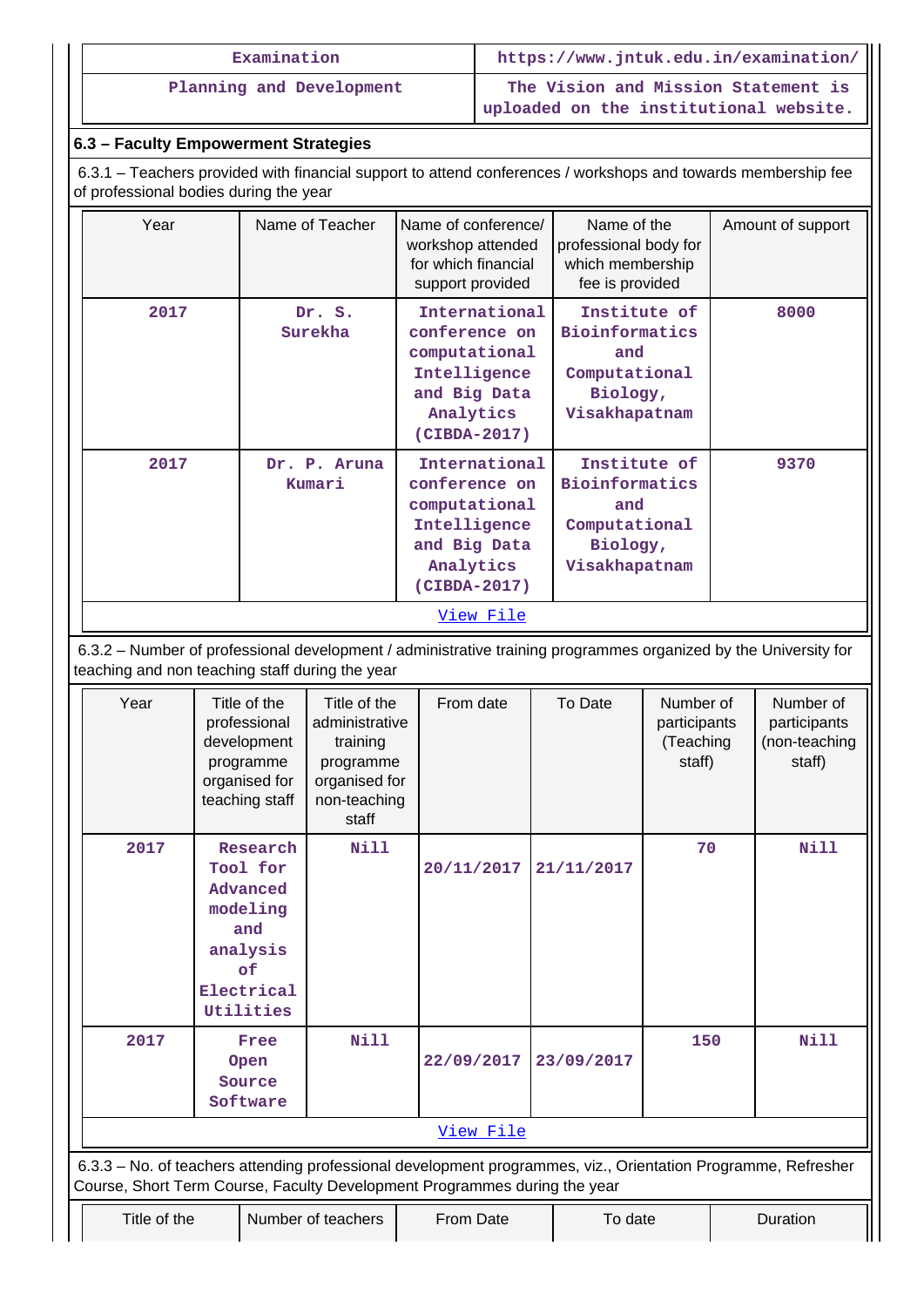| professional<br>development<br>programme                                                                              | who attended                                                                                           |  |                          |            |              |                  |                |  |  |
|-----------------------------------------------------------------------------------------------------------------------|--------------------------------------------------------------------------------------------------------|--|--------------------------|------------|--------------|------------------|----------------|--|--|
| Advances in<br>electronics and<br>communication<br>engineering                                                        | $\mathbf{1}$                                                                                           |  | 26/08/2017               |            | 27/08/2017   |                  | $\overline{2}$ |  |  |
| Contemporary<br>advances in<br>materials and<br>manufacturing e<br>ngineering (CAMM<br>$E-2017$ )                     | $\mathbf{1}$                                                                                           |  | 30/12/2017               |            | N11          |                  | 12             |  |  |
| A 2 week FDP<br>on Power<br>Electronics for<br>Renewable<br>Energy systems<br>- present<br>trends and<br>future scope | 1                                                                                                      |  | 13/11/2017<br>23/11/2017 |            |              | 10               |                |  |  |
| Electricity<br>market oriented<br>control of<br>renewables<br>based<br>microgrids                                     | $\mathbf{1}$                                                                                           |  | 13/12/2017               |            | 15/12/2017   |                  | 3              |  |  |
| Three day<br>International<br>conference on<br><b>Advanced</b><br>Computing<br>(ICOAC-2017)'                          | 1                                                                                                      |  | 14/12/2017<br>16/12/2017 |            |              | $\overline{3}$   |                |  |  |
| Contemporary<br>advances in<br>materials and<br>manufacturing e<br>ngineering (CAMM<br>$E-2017$ )                     | 1<br>30/10/2017                                                                                        |  |                          | 10/11/2017 |              | 12               |                |  |  |
|                                                                                                                       |                                                                                                        |  | View File                |            |              |                  |                |  |  |
| 6.3.4 - Faculty and Staff recruitment (no. for permanent recruitment):                                                |                                                                                                        |  |                          |            |              |                  |                |  |  |
|                                                                                                                       | Teaching                                                                                               |  |                          |            | Non-teaching |                  |                |  |  |
| Permanent                                                                                                             | <b>Full Time</b>                                                                                       |  | Permanent                |            |              | <b>Full Time</b> |                |  |  |
| 84                                                                                                                    | 99                                                                                                     |  | 117                      |            |              | 107              |                |  |  |
| 6.3.5 - Welfare schemes for                                                                                           |                                                                                                        |  |                          |            |              |                  |                |  |  |
| Teaching<br>Non-teaching<br><b>Students</b>                                                                           |                                                                                                        |  |                          |            |              |                  |                |  |  |
| <b>ECK Welfare Funds</b><br><b>ECK Welfare Funds</b><br><b>NIL</b>                                                    |                                                                                                        |  |                          |            |              |                  |                |  |  |
| 6.4 - Financial Management and Resource Mobilization                                                                  |                                                                                                        |  |                          |            |              |                  |                |  |  |
|                                                                                                                       | 6.4.1 - Institution conducts internal and external financial audits regularly (with in 100 words each) |  |                          |            |              |                  |                |  |  |
| Yes, the university have both internal and external Audit system. All voucher                                         |                                                                                                        |  |                          |            |              |                  |                |  |  |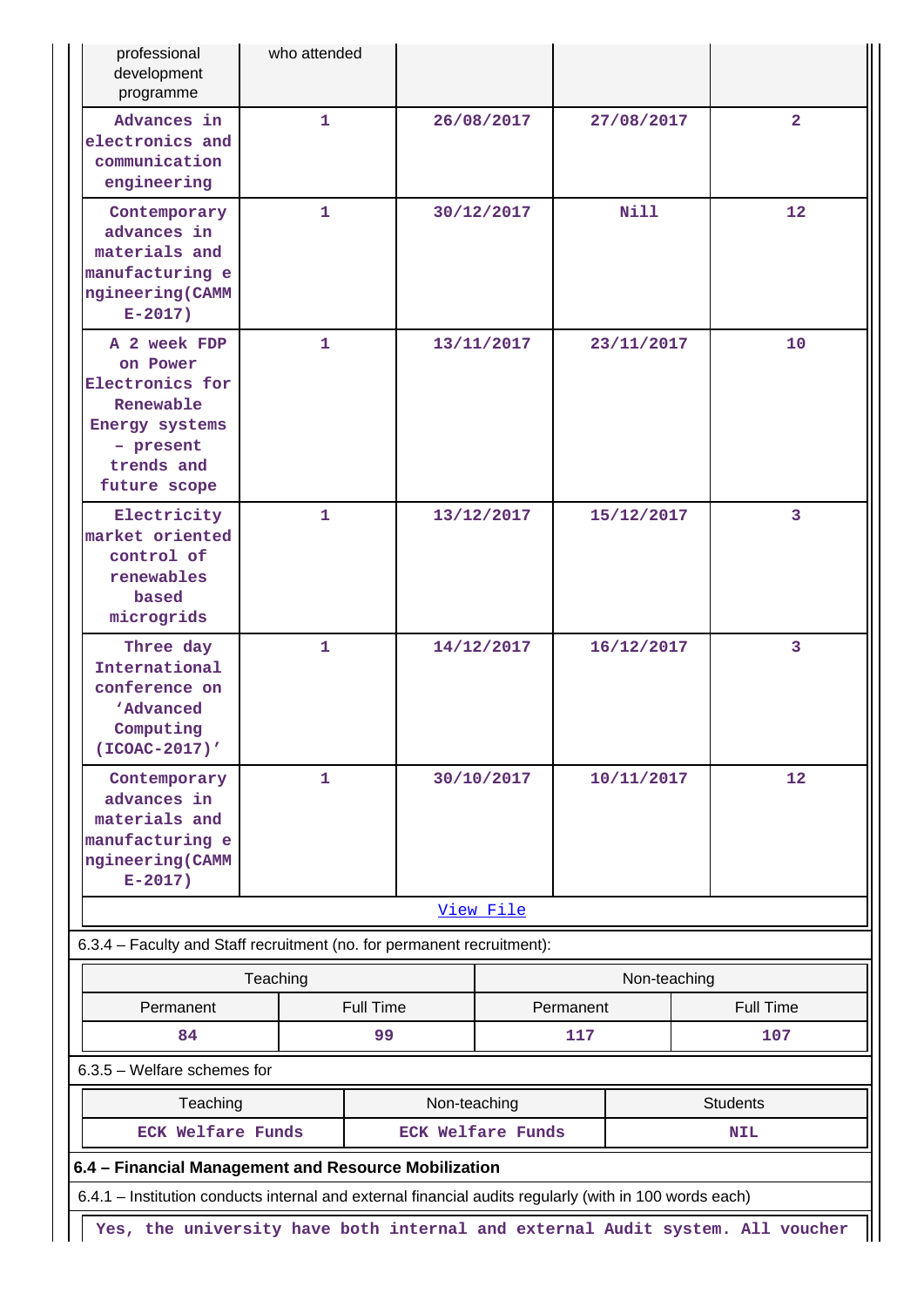#### **are internally audited before it is produced to Statutory Auditor. In addition, the university also has pre audit system in all its payment exceeding Rs 1,00,000/-.The accounts of the university are audited by an independent Chartered Accountant Firm. No major audit objections were raised so far while audit**

| 6.4.2 – Funds / Grants received from management, non-government bodies, individuals, philanthropies during the<br>year(not covered in Criterion III)                                                                                                                                                                                                                                                                                                                                        |        |          |                                                                                                                                                                                                                                                     |        |          |            |  |
|---------------------------------------------------------------------------------------------------------------------------------------------------------------------------------------------------------------------------------------------------------------------------------------------------------------------------------------------------------------------------------------------------------------------------------------------------------------------------------------------|--------|----------|-----------------------------------------------------------------------------------------------------------------------------------------------------------------------------------------------------------------------------------------------------|--------|----------|------------|--|
| Name of the non government<br>funding agencies /individuals                                                                                                                                                                                                                                                                                                                                                                                                                                 |        |          | Funds/ Grnats received in Rs.                                                                                                                                                                                                                       |        |          | Purpose    |  |
| <b>NA</b>                                                                                                                                                                                                                                                                                                                                                                                                                                                                                   |        |          | $\mathbf{0}$                                                                                                                                                                                                                                        |        |          | <b>NIL</b> |  |
|                                                                                                                                                                                                                                                                                                                                                                                                                                                                                             |        |          | No file uploaded.                                                                                                                                                                                                                                   |        |          |            |  |
| 6.4.3 - Total corpus fund generated                                                                                                                                                                                                                                                                                                                                                                                                                                                         |        |          |                                                                                                                                                                                                                                                     |        |          |            |  |
|                                                                                                                                                                                                                                                                                                                                                                                                                                                                                             |        |          | 0                                                                                                                                                                                                                                                   |        |          |            |  |
| 6.5 - Internal Quality Assurance System                                                                                                                                                                                                                                                                                                                                                                                                                                                     |        |          |                                                                                                                                                                                                                                                     |        |          |            |  |
| 6.5.1 – Whether Academic and Administrative Audit (AAA) has been done?                                                                                                                                                                                                                                                                                                                                                                                                                      |        |          |                                                                                                                                                                                                                                                     |        |          |            |  |
| <b>Audit Type</b>                                                                                                                                                                                                                                                                                                                                                                                                                                                                           |        | External |                                                                                                                                                                                                                                                     |        | Internal |            |  |
|                                                                                                                                                                                                                                                                                                                                                                                                                                                                                             | Yes/No |          | Agency                                                                                                                                                                                                                                              | Yes/No |          | Authority  |  |
| Academic                                                                                                                                                                                                                                                                                                                                                                                                                                                                                    | Yes    |          | <b>AICTE</b>                                                                                                                                                                                                                                        | Yes    |          | TEQIP-III  |  |
| Administrative                                                                                                                                                                                                                                                                                                                                                                                                                                                                              | Yes    |          | <b>AICTE</b>                                                                                                                                                                                                                                        | Yes    |          | TEQIP-III  |  |
| 6.5.2 – What efforts are made by the University to promote autonomy in the affiliated/constituent colleges? (if<br>applicable)                                                                                                                                                                                                                                                                                                                                                              |        |          |                                                                                                                                                                                                                                                     |        |          |            |  |
| applications to UGC for granting autonomous status. The University suggests the<br>University nominee into UGC autonomous status committee for thorough evaluation                                                                                                                                                                                                                                                                                                                          |        |          | institutions at various levels to meet the standards in respect of UGC<br>autonomy, NBA and NAAC. As a mandatory requirement, the University nominates<br>of the facilities. The constituent colleges have Participated in NIRF ranking<br>process. |        |          |            |  |
| 6.5.3 - Activities and support from the Parent - Teacher Association (at least three)                                                                                                                                                                                                                                                                                                                                                                                                       |        |          |                                                                                                                                                                                                                                                     |        |          |            |  |
|                                                                                                                                                                                                                                                                                                                                                                                                                                                                                             |        |          | NA                                                                                                                                                                                                                                                  |        |          |            |  |
| 6.5.4 – Development programmes for support staff (at least three)                                                                                                                                                                                                                                                                                                                                                                                                                           |        |          |                                                                                                                                                                                                                                                     |        |          |            |  |
| supporting staffs are motivated to take participation in skill development<br>program like PMKVY. Non-teaching staff is promoted to attend workshops. Non-<br>Teaching Staff is encouraged to attend Management Capacitive Enhancement<br>Programmes.                                                                                                                                                                                                                                       |        |          |                                                                                                                                                                                                                                                     |        |          |            |  |
|                                                                                                                                                                                                                                                                                                                                                                                                                                                                                             |        |          |                                                                                                                                                                                                                                                     |        |          |            |  |
| 6.5.5 – Post Accreditation initiative(s) (mention at least three)<br>Establishment of a Design Innovation Centre with Financial Support from MHRD,<br>Government of India establishment of an Incubation center with a built up area<br>of 20,000 Sq.Ft University conducted Massive Open Online Courses(MOOCs) for the<br>academic year 2017-18 -II Semester for Computer Science Engineering,<br>Information Technology, Electronics Communication Engineering, Mechanical<br>Engineering |        |          |                                                                                                                                                                                                                                                     |        |          |            |  |
| 6.5.6 - Internal Quality Assurance System Details                                                                                                                                                                                                                                                                                                                                                                                                                                           |        |          |                                                                                                                                                                                                                                                     |        |          |            |  |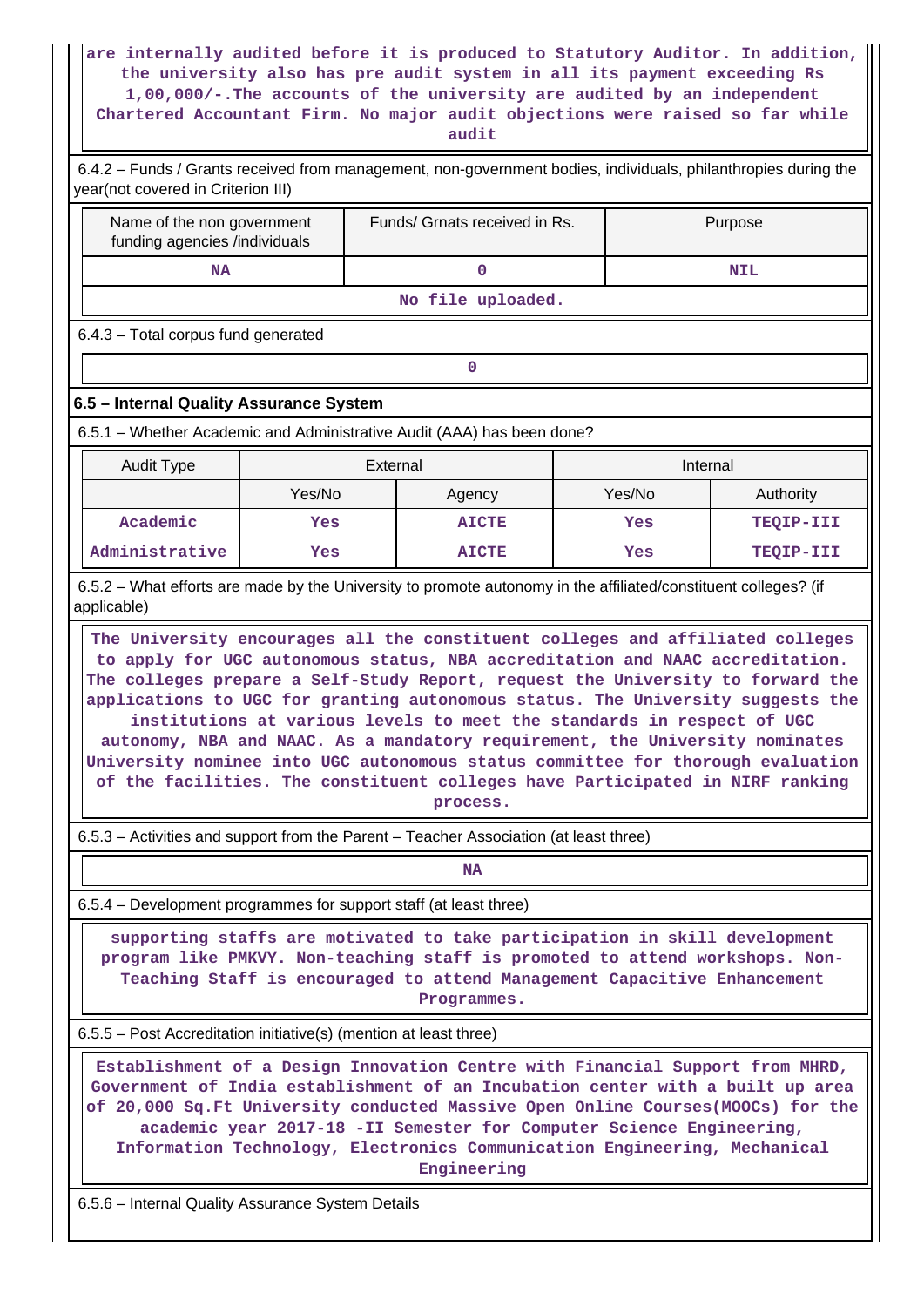|                                               | a) Submission of Data for AISHE portal                                                                               | Yes                                                                               |                                                                             |     |                                                                                       |                      |     |                       |                            |             |                                                     |
|-----------------------------------------------|----------------------------------------------------------------------------------------------------------------------|-----------------------------------------------------------------------------------|-----------------------------------------------------------------------------|-----|---------------------------------------------------------------------------------------|----------------------|-----|-----------------------|----------------------------|-------------|-----------------------------------------------------|
|                                               | b) Participation in NIRF                                                                                             |                                                                                   | Yes                                                                         |     |                                                                                       |                      |     |                       |                            |             |                                                     |
|                                               |                                                                                                                      | c)ISO certification                                                               |                                                                             |     |                                                                                       | <b>No</b>            |     |                       |                            |             |                                                     |
|                                               |                                                                                                                      | d)NBA or any other quality audit                                                  |                                                                             |     |                                                                                       |                      | Yes |                       |                            |             |                                                     |
|                                               | 6.5.7 - Number of Quality Initiatives undertaken during the year                                                     |                                                                                   |                                                                             |     |                                                                                       |                      |     |                       |                            |             |                                                     |
|                                               | Year                                                                                                                 |                                                                                   | Name of quality<br>initiative by IQAC                                       |     | Date of<br>conducting IQAC                                                            | <b>Duration From</b> |     | <b>Duration To</b>    |                            |             | Number of<br>participants                           |
|                                               | <b>Nill</b>                                                                                                          |                                                                                   | <b>NIL</b>                                                                  |     | Nill                                                                                  | <b>Nill</b>          |     |                       | Nill                       |             | <b>Nill</b>                                         |
|                                               |                                                                                                                      |                                                                                   |                                                                             |     |                                                                                       | No file uploaded.    |     |                       |                            |             |                                                     |
|                                               | <b>CRITERION VII - INSTITUTIONAL VALUES AND BEST PRACTICES</b>                                                       |                                                                                   |                                                                             |     |                                                                                       |                      |     |                       |                            |             |                                                     |
|                                               | 7.1 - Institutional Values and Social Responsibilities                                                               |                                                                                   |                                                                             |     |                                                                                       |                      |     |                       |                            |             |                                                     |
|                                               | 7.1.1 – Gender Equity (Number of gender equity promotion programmes organized by the institution during the<br>year) |                                                                                   |                                                                             |     |                                                                                       |                      |     |                       |                            |             |                                                     |
|                                               | Title of the<br>programme                                                                                            |                                                                                   | Period from                                                                 |     | Period To                                                                             |                      |     |                       | Number of Participants     |             |                                                     |
|                                               |                                                                                                                      |                                                                                   |                                                                             |     |                                                                                       |                      |     | Female                |                            |             | Male                                                |
|                                               | Sensitization<br>Program on<br>Legal Education                                                                       |                                                                                   | 30/08/2017                                                                  |     |                                                                                       | 30/08/2017           |     | 150                   |                            |             | 8                                                   |
|                                               | Sensitization<br>Program on<br>Legal Education                                                                       |                                                                                   | 04/04/2018                                                                  |     |                                                                                       | 04/04/2018           |     | 275                   |                            |             | 12                                                  |
|                                               | International<br>Women's Day<br>celebrations -<br>Press for<br>progress                                              | 08/03/2018                                                                        |                                                                             |     |                                                                                       | 08/03/2018           |     | 350                   |                            |             | 50                                                  |
|                                               | 7.1.2 - Environmental Consciousness and Sustainability/Alternate Energy initiatives such as:                         |                                                                                   |                                                                             |     |                                                                                       |                      |     |                       |                            |             |                                                     |
|                                               |                                                                                                                      |                                                                                   |                                                                             |     | Percentage of power requirement of the University met by the renewable energy sources |                      |     |                       |                            |             |                                                     |
|                                               | Solar panels are arranged in some departments to get renewable/alternate                                             |                                                                                   |                                                                             |     | energy.                                                                               |                      |     |                       |                            |             |                                                     |
|                                               | 7.1.3 - Differently abled (Divyangjan) friendliness                                                                  |                                                                                   |                                                                             |     |                                                                                       |                      |     |                       |                            |             |                                                     |
|                                               | Item facilities                                                                                                      |                                                                                   |                                                                             |     | Yes/No                                                                                |                      |     |                       | Number of beneficiaries    |             |                                                     |
|                                               | Physical facilities                                                                                                  |                                                                                   |                                                                             |     |                                                                                       | Yes                  |     |                       |                            | <b>Nill</b> |                                                     |
|                                               | Provision for lift                                                                                                   |                                                                                   |                                                                             |     |                                                                                       | Yes                  |     |                       |                            | <b>Nill</b> |                                                     |
|                                               | Ramp/Rails                                                                                                           |                                                                                   |                                                                             | Yes |                                                                                       |                      |     | <b>Nill</b>           |                            |             |                                                     |
| Scribes for examination<br><b>Nill</b><br>Yes |                                                                                                                      |                                                                                   |                                                                             |     |                                                                                       |                      |     |                       |                            |             |                                                     |
|                                               | 7.1.4 - Inclusion and Situatedness                                                                                   |                                                                                   |                                                                             |     |                                                                                       |                      |     |                       |                            |             |                                                     |
|                                               | Year                                                                                                                 | Number of<br>initiatives to<br>address<br>locational<br>advantages<br>and disadva | Number of<br>initiatives<br>taken to<br>engage with<br>and<br>contribute to |     | Date                                                                                  | Duration             |     | Name of<br>initiative | <b>Issues</b><br>addressed |             | Number of<br>participating<br>students<br>and staff |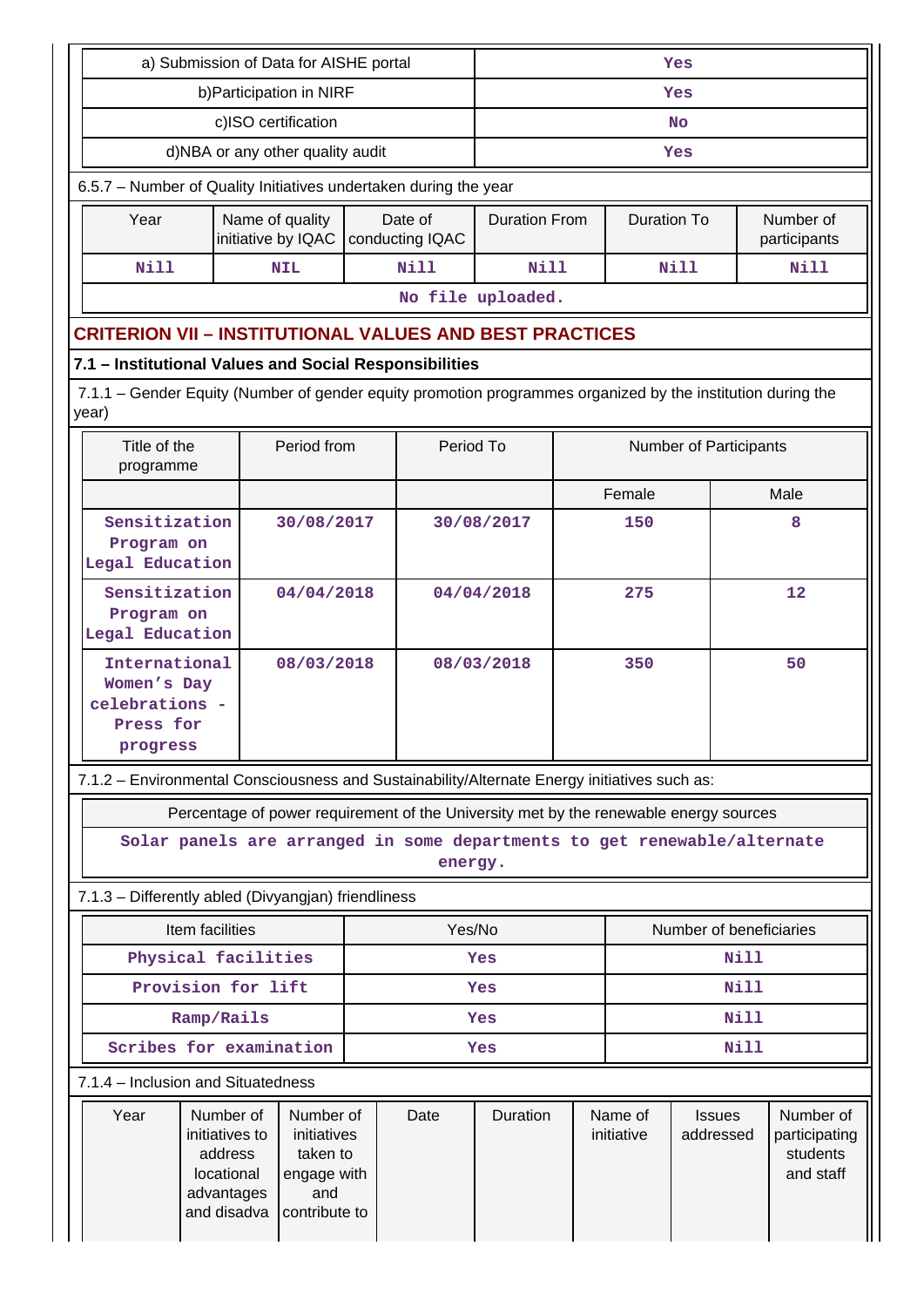|                                                                                                                                                                                                                                                                                                                                                                                                                                                                                                                                                                                                                                                                                                                                                                                                                                                                                                                                                                                                                                                                                                                                                                                                                                                                                                                                                                                                                                                                                                                                                                                                                                                                                                                                                                              | ntages                                                                                            | local<br>community |            |                      |                                                     |            |                                                                                                                                                                                                                                                                                                                                                                        |             |  |
|------------------------------------------------------------------------------------------------------------------------------------------------------------------------------------------------------------------------------------------------------------------------------------------------------------------------------------------------------------------------------------------------------------------------------------------------------------------------------------------------------------------------------------------------------------------------------------------------------------------------------------------------------------------------------------------------------------------------------------------------------------------------------------------------------------------------------------------------------------------------------------------------------------------------------------------------------------------------------------------------------------------------------------------------------------------------------------------------------------------------------------------------------------------------------------------------------------------------------------------------------------------------------------------------------------------------------------------------------------------------------------------------------------------------------------------------------------------------------------------------------------------------------------------------------------------------------------------------------------------------------------------------------------------------------------------------------------------------------------------------------------------------------|---------------------------------------------------------------------------------------------------|--------------------|------------|----------------------|-----------------------------------------------------|------------|------------------------------------------------------------------------------------------------------------------------------------------------------------------------------------------------------------------------------------------------------------------------------------------------------------------------------------------------------------------------|-------------|--|
| <b>Nill</b>                                                                                                                                                                                                                                                                                                                                                                                                                                                                                                                                                                                                                                                                                                                                                                                                                                                                                                                                                                                                                                                                                                                                                                                                                                                                                                                                                                                                                                                                                                                                                                                                                                                                                                                                                                  | <b>Nill</b>                                                                                       | <b>Nill</b>        |            | N111                 | Nill                                                | <b>NIL</b> | <b>NIL</b>                                                                                                                                                                                                                                                                                                                                                             | <b>Nill</b> |  |
|                                                                                                                                                                                                                                                                                                                                                                                                                                                                                                                                                                                                                                                                                                                                                                                                                                                                                                                                                                                                                                                                                                                                                                                                                                                                                                                                                                                                                                                                                                                                                                                                                                                                                                                                                                              |                                                                                                   |                    |            |                      | No file uploaded.                                   |            |                                                                                                                                                                                                                                                                                                                                                                        |             |  |
|                                                                                                                                                                                                                                                                                                                                                                                                                                                                                                                                                                                                                                                                                                                                                                                                                                                                                                                                                                                                                                                                                                                                                                                                                                                                                                                                                                                                                                                                                                                                                                                                                                                                                                                                                                              | 7.1.5 - Human Values and Professional Ethics Code of conduct (handbooks) for various stakeholders |                    |            |                      |                                                     |            |                                                                                                                                                                                                                                                                                                                                                                        |             |  |
|                                                                                                                                                                                                                                                                                                                                                                                                                                                                                                                                                                                                                                                                                                                                                                                                                                                                                                                                                                                                                                                                                                                                                                                                                                                                                                                                                                                                                                                                                                                                                                                                                                                                                                                                                                              | Title                                                                                             |                    |            | Date of publication  |                                                     |            | Follow up(max 100 words)                                                                                                                                                                                                                                                                                                                                               |             |  |
| Professional Ethics and<br><b>Human Values</b>                                                                                                                                                                                                                                                                                                                                                                                                                                                                                                                                                                                                                                                                                                                                                                                                                                                                                                                                                                                                                                                                                                                                                                                                                                                                                                                                                                                                                                                                                                                                                                                                                                                                                                                               |                                                                                                   |                    | 27/02/2016 |                      |                                                     |            | As part of improving<br>Human Values in 2013 and<br>in 2016 the UNIVERSITY<br>has initiated and<br>introduced Professional<br>Ethics and Human Values<br>at UG level B. Tech I year<br>II SEMESTER SUBJECT as a<br>subject in the curriculum<br>for all the constituent<br>and affiliated colleges<br>of JNTUK spread across 8<br>districts of Andhra<br>Pradesh State |             |  |
|                                                                                                                                                                                                                                                                                                                                                                                                                                                                                                                                                                                                                                                                                                                                                                                                                                                                                                                                                                                                                                                                                                                                                                                                                                                                                                                                                                                                                                                                                                                                                                                                                                                                                                                                                                              | 7.1.6 - Activities conducted for promotion of universal Values and Ethics                         |                    |            |                      |                                                     |            |                                                                                                                                                                                                                                                                                                                                                                        |             |  |
|                                                                                                                                                                                                                                                                                                                                                                                                                                                                                                                                                                                                                                                                                                                                                                                                                                                                                                                                                                                                                                                                                                                                                                                                                                                                                                                                                                                                                                                                                                                                                                                                                                                                                                                                                                              | Activity                                                                                          |                    |            | <b>Duration From</b> | <b>Duration To</b>                                  |            | Number of participants                                                                                                                                                                                                                                                                                                                                                 |             |  |
|                                                                                                                                                                                                                                                                                                                                                                                                                                                                                                                                                                                                                                                                                                                                                                                                                                                                                                                                                                                                                                                                                                                                                                                                                                                                                                                                                                                                                                                                                                                                                                                                                                                                                                                                                                              | <b>NIL</b>                                                                                        |                    |            | Nil<br>Nil           |                                                     |            | Nil                                                                                                                                                                                                                                                                                                                                                                    |             |  |
|                                                                                                                                                                                                                                                                                                                                                                                                                                                                                                                                                                                                                                                                                                                                                                                                                                                                                                                                                                                                                                                                                                                                                                                                                                                                                                                                                                                                                                                                                                                                                                                                                                                                                                                                                                              |                                                                                                   |                    |            |                      | No file uploaded.                                   |            |                                                                                                                                                                                                                                                                                                                                                                        |             |  |
|                                                                                                                                                                                                                                                                                                                                                                                                                                                                                                                                                                                                                                                                                                                                                                                                                                                                                                                                                                                                                                                                                                                                                                                                                                                                                                                                                                                                                                                                                                                                                                                                                                                                                                                                                                              | 7.1.7 - Initiatives taken by the institution to make the campus eco-friendly (at least five)      |                    |            |                      |                                                     |            |                                                                                                                                                                                                                                                                                                                                                                        |             |  |
|                                                                                                                                                                                                                                                                                                                                                                                                                                                                                                                                                                                                                                                                                                                                                                                                                                                                                                                                                                                                                                                                                                                                                                                                                                                                                                                                                                                                                                                                                                                                                                                                                                                                                                                                                                              | Energy Conservation Use of Renewable Energy Waste Water Management Water                          |                    |            |                      | Harvesting Efforts for Carbon neutrality Plantation |            |                                                                                                                                                                                                                                                                                                                                                                        |             |  |
| 7.2 – Best Practices                                                                                                                                                                                                                                                                                                                                                                                                                                                                                                                                                                                                                                                                                                                                                                                                                                                                                                                                                                                                                                                                                                                                                                                                                                                                                                                                                                                                                                                                                                                                                                                                                                                                                                                                                         |                                                                                                   |                    |            |                      |                                                     |            |                                                                                                                                                                                                                                                                                                                                                                        |             |  |
|                                                                                                                                                                                                                                                                                                                                                                                                                                                                                                                                                                                                                                                                                                                                                                                                                                                                                                                                                                                                                                                                                                                                                                                                                                                                                                                                                                                                                                                                                                                                                                                                                                                                                                                                                                              |                                                                                                   |                    |            |                      |                                                     |            |                                                                                                                                                                                                                                                                                                                                                                        |             |  |
| 7.2.1 – Describe at least two institutional best practices<br>Conduct of Massive University Examinations Ensuring Confidentiality, Speed and<br>Security among one Lakh students in 260 affiliated engineering colleges of<br>Andhra Pradesh. The following objectives are taken up in examination. Online<br>announcement of Examinations, preparing Time Tables for test schedules, take up<br>registration of Massive students, Verification of eligibility of the student<br>like attendance, Preparation of 4 sets of examination pertaining to each<br>subject with a total of 4000 question Paper preparation, Moderation elimination<br>of mistakes and inconsistent data, Conduct of Online examination adopting<br>Electronic Distribution of Examination Practice, Conduct of examination<br>swapping faculty among Examination centers in each college, Pooling up of the<br>Examination scripts in 30 spot centers swapping the scripts, Coding of the<br>scripts, Arranging Experts for valuation at spot centers with monitoring<br>mechanism like Spot Superintendents, Subject Supervisors, Collection of<br>Internal Marks from affiliated engineering colleges, Mapping coded scripts to<br>student and incorporating moderation and normalization and declaration of<br>results in time. Admissions of foreign students through Memorandum of<br>Understanding (MoU): is one of the best technological universities in India.<br>The University has signed MoUs with international universities to offer<br>twinning and dual degree programmes. The international students are pursuing<br>B. Tech M.S and MBA programmes. The University appointed a Director, University<br>Foreign Relations (DUFR) to guide the foreign students. The University is |                                                                                                   |                    |            |                      |                                                     |            |                                                                                                                                                                                                                                                                                                                                                                        |             |  |